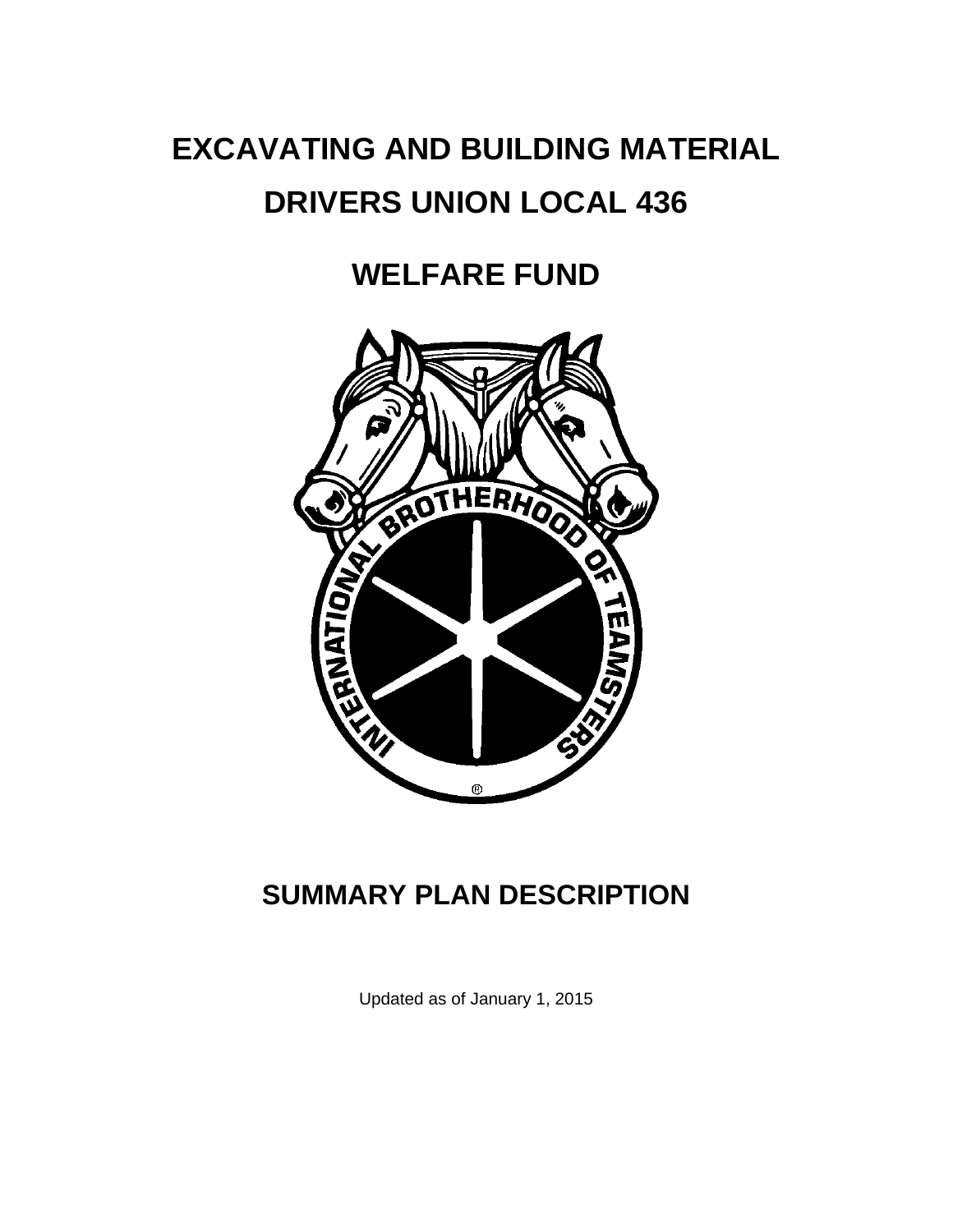The following shall be added at the end of the Section of the Plan titled, "How To File Claims And Appeals" on page 45 of the attached summary plan description.

# *Special Rules Relating Disability Claims And Appeals.*

Disability claim denial notices will contain the following additional information:

- An explanation as to why the Plan disagreed with the views of: (i) health care or vocational professionals who evaluated the Claimant or advised the Plan; or (ii) a disability determination of the Social Security Administration.
- If a denial is based on a medical necessity or experimental treatment or similar exclusion or limit, either an explanation of the scientific or clinical judgment for the determination or a statement that such explanation will be provided free of charge upon request.
- Either the specific internal rules, guidelines, protocols, standards or other similar criteria of the Plan relied upon in denying the claim or, alternatively, a statement that such rules, guidelines, protocols, standards or other similar criteria of the Plan do not exist or were not used.
- A statement that the Claimant is entitled to receive, upon request and free of charge, reasonable access to, and copies of, all documents, records, and other information relevant to the claim.
- If the denial is a final internal denial, a statement of the Claimant's right to bring an action under Section 502(a) of ERISA, including a description of any applicable contractual limitations period that applies to the Claimant's right to bring such an action, including the calendar date on which the contractual limitations period expires for the claim.
- Denial notices will be provided in a culturally and linguistically appropriate manner.

Disability Claims – Other Considerations.

- A retroactive cancellation of disability coverage will be treated as a claim denial unless it is attributable to a failure to timely pay required premiums or contributions towards the cost of coverage.
- Disability claims and appeals will be adjudicated in a manner designed to ensure the independence and impartiality of the persons involved in making the decision.

The Plan will take the following additional steps before denying a disability claim on appeal:

- The Plan will provide the Claimant, free of charge, with any new or additional evidence considered, relied upon, or generated by the Plan, insurer, or other person making the benefit determination in connection with the claim. The Claimant will then be given a reasonable opportunity to respond prior to the decision on appeal.
- Before the Plan will deny an appeal based on a new or additional rationale, the Plan will provide the Claimant, free of charge, with the rationale. The Claimant will then be given a reasonable opportunity to respond prior to the decision on appeal.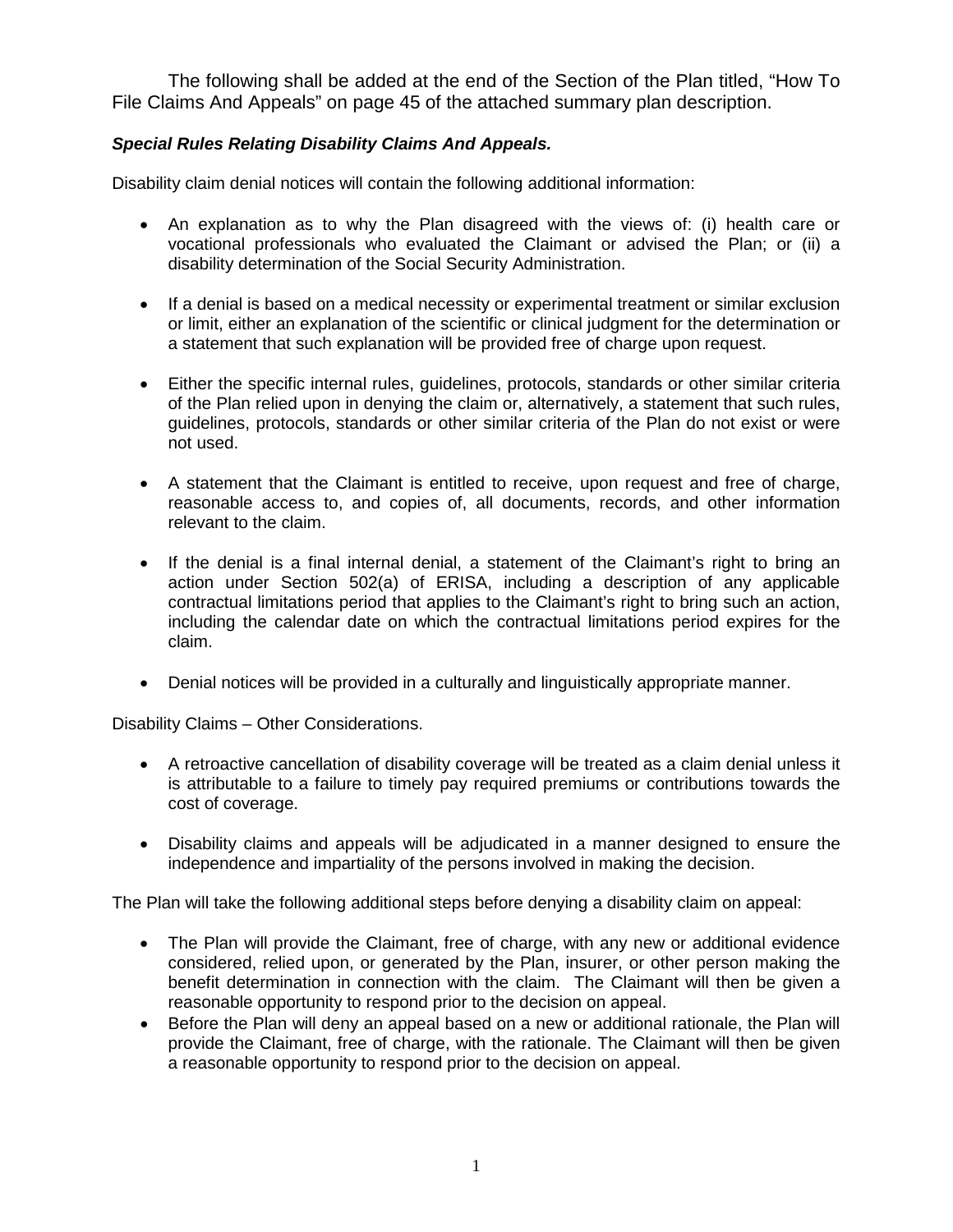# **Excavating and Building Material Drivers Union Local Welfare Fund**

Fund Office 6051 Carey Drive Valley View, OH 44125-4259 Telephone: 216-328-0436 Toll Free 877-396-3436 Facsimile: 216-328-0652

# **Board Of Trustees**

### *Union Trustees Employer Trustees*

Gary M. Tiboni, Chairman Jack Fortesque Nicholas M. Magistrelli Sal Alioto Dennis M. Kashi, Sr. Rosario Sara

# Brock P. Walls

Jeffrey E. Nock John E. Sarrouh John W. Ziss, Jr.

# Board of Trustees

**Plan Administrator**

#### **Attorney**

Faulkner, Hoffman & Phillips, LLC

# **Consultant And Actuary**

The Segal Company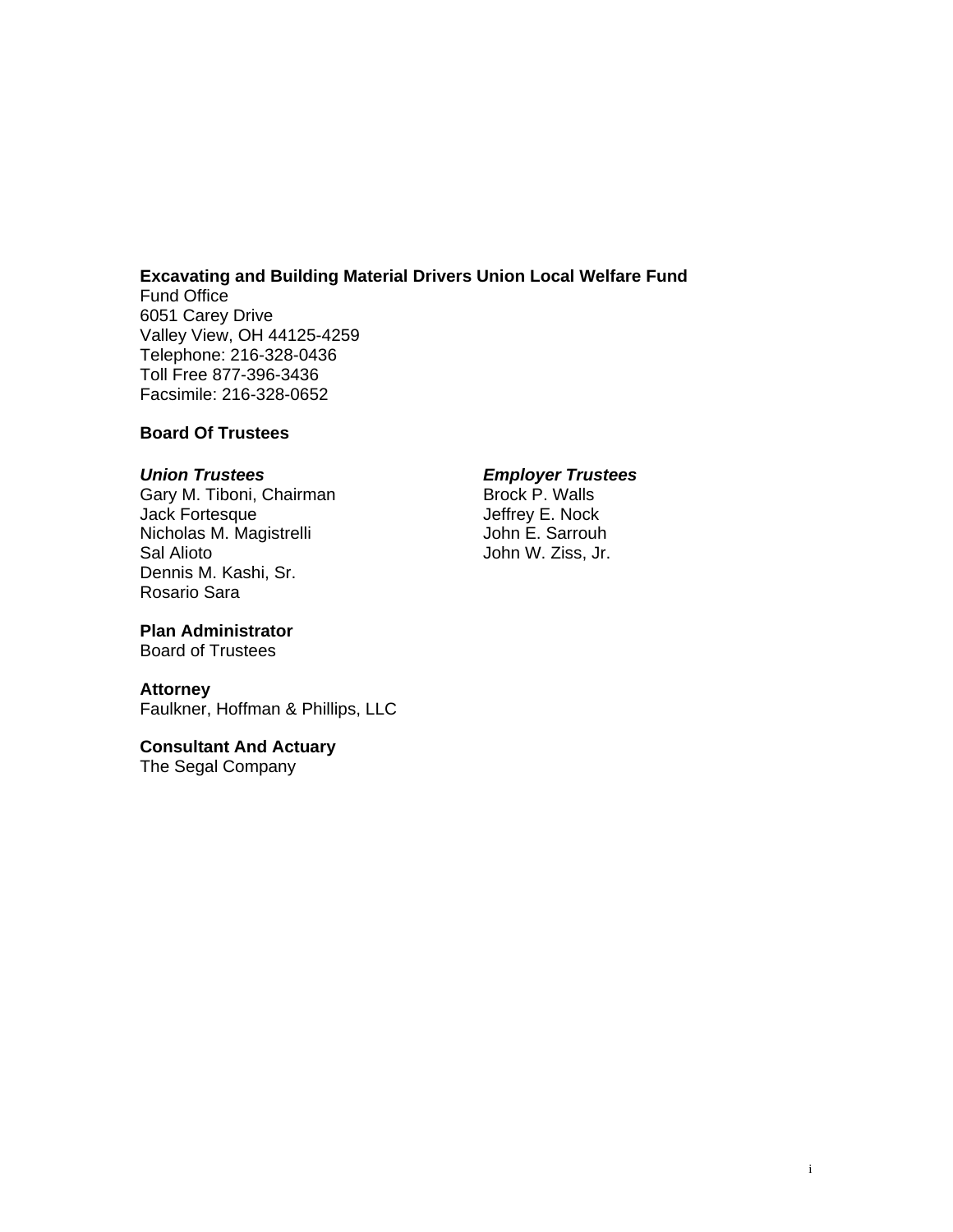# **Table Of Contents**

| Summary Of Benefits: Medicare Plus Plan For Medicare Eligible Retirees and   |  |
|------------------------------------------------------------------------------|--|
| Summary Of Benefits: United American Plan For Medicare Eligible Retirees and |  |
|                                                                              |  |
|                                                                              |  |
|                                                                              |  |
|                                                                              |  |
|                                                                              |  |
|                                                                              |  |
|                                                                              |  |
|                                                                              |  |
|                                                                              |  |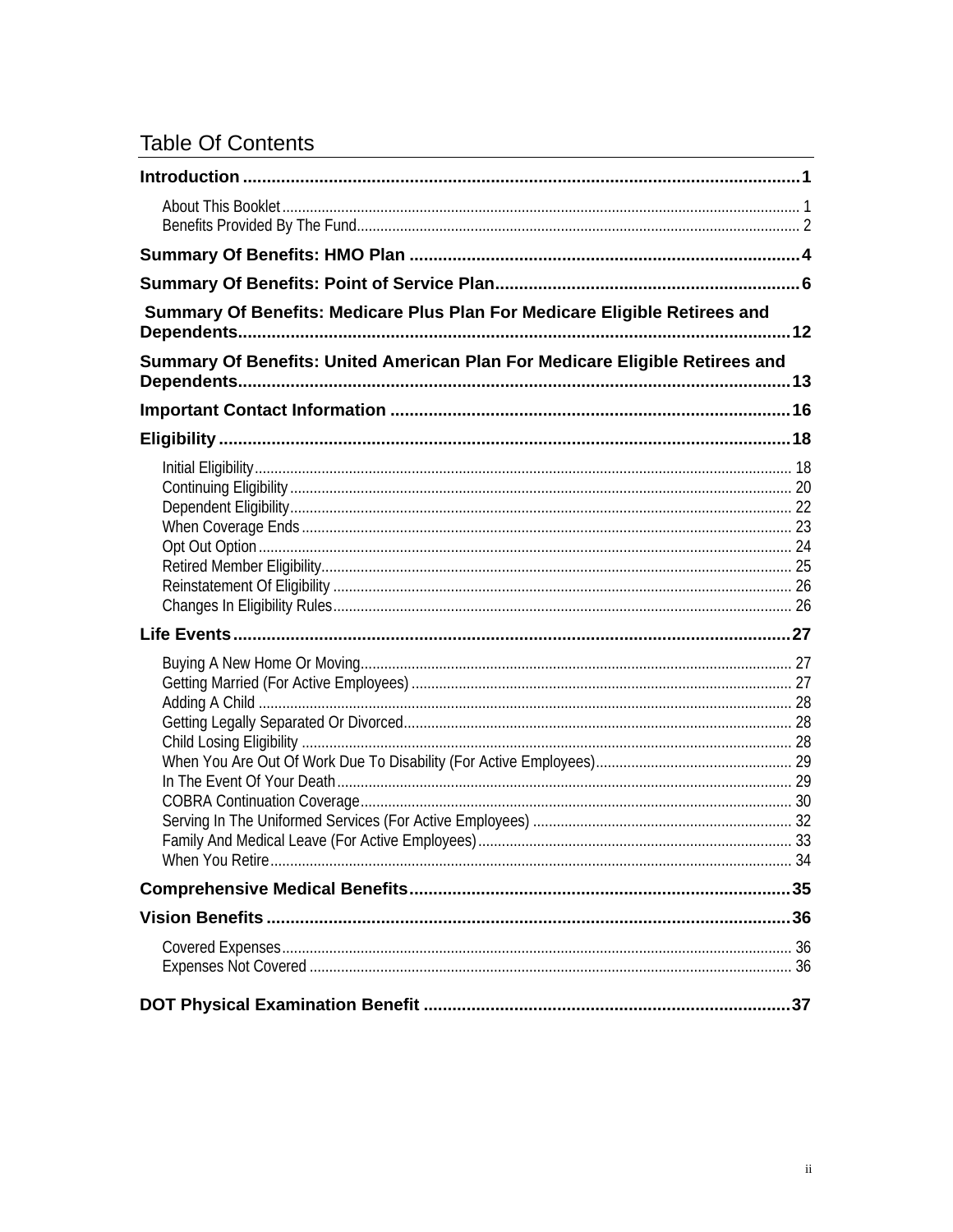| Consolidated Omnibus Budget Reconciliation Act (COBRA) 57                     |  |
|-------------------------------------------------------------------------------|--|
| Premium Assistance Under Medicaid/ The Children's Health Insurance Program 60 |  |
|                                                                               |  |
|                                                                               |  |
|                                                                               |  |
|                                                                               |  |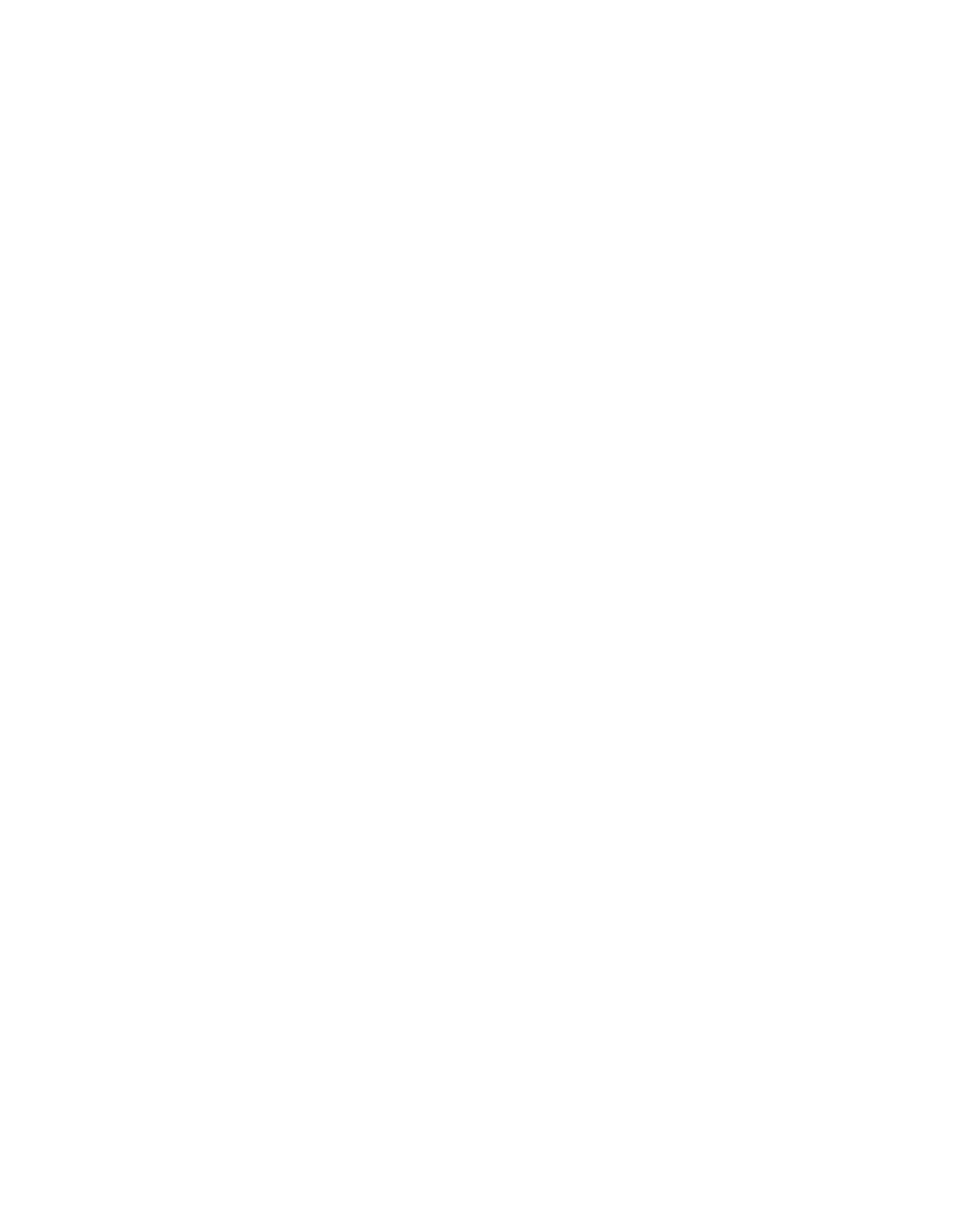# **About This Booklet**

The Board of Trustees of the Welfare Fund of Teamsters Local Union No. 436 ("Welfare Fund" or "Plan") is pleased to provide you with this updated Summary Plan Description ("SPD")/Plan Document, which contains current health and welfare information for active employees, retired employees, and eligible dependents. The benefits described in this booklet are effective as of January 1, 2015.

Your health coverage is provided through an insured arrangement between the Plan and HealthSpan, Inc. ("HealthSpan"). In other words, the Plan pays an insurance premium on your behalf to HealthSpan who in turn provides you with health care coverage. In order for you to understand the terms and conditions of your coverage, HealthSpan provides you with a separate Evidence of Coverage booklet ("EOC") and/or a Certificate of Insurance booklet ("COI") describing your health care coverage. The EOC and/or the COI are incorporated herein by reference, and a copy of one or both is included with this SPD as appropriate. Should you need another copy of your EOC or COI, or both, please contact HealthSpan. Some retiree coverage for Medicare eligible retirees and dependents is through United American. If applicable, a copy of the United American Certificate of Insurance is included with this SPD. If you receive coverage through United American, please contact United American if you need another copy of your Certificate of Insurance. Please read these materials carefully and keep them in a safe place.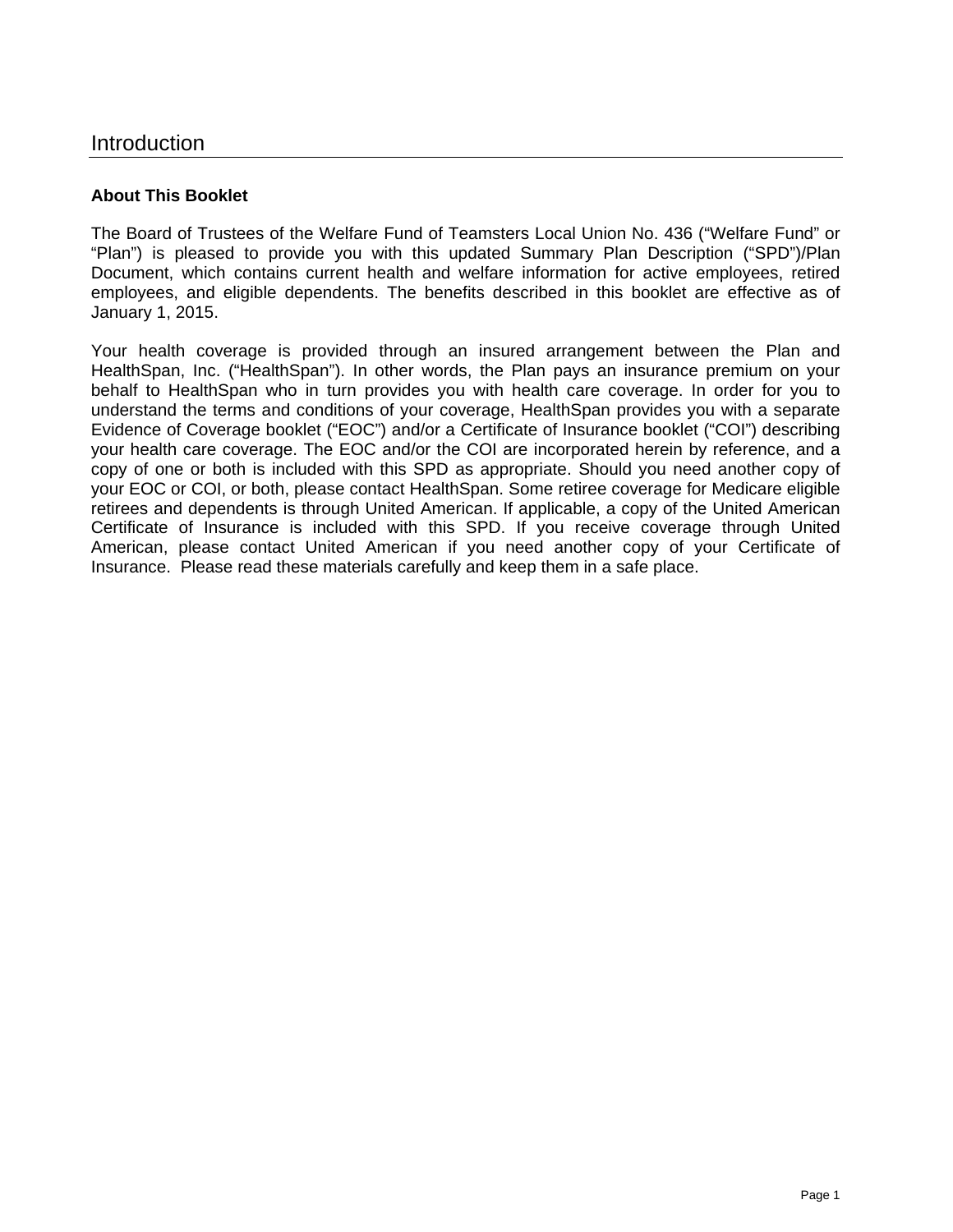In this booklet, we've tried to organize information in an easy-tounderstand format. Some of the sections in the booklet include:

- **Summary Of Benefits—**An at-a-glance summary of Plan benefits.
- **Important Contact Information—**This tells you who to contact when you have a question about your benefits.
- **Life Events—**Details how your benefits are affected by different events that can occur in your life.
- **Benefit Information—**Explanations about the Plan's medical, prescription drug, vision, weekly accident and sickness, life insurance, and AD&D benefits.
- **How To File A Claim—**Gives you a step-by-step process for filing claims, including what you need to do if a claim is denied.
- **Definitions—**Defines important terms used throughout this booklet.

# **Benefits Provided By The Fund**

The Fund offers the following benefits:

- Comprehensive medical benefits;
- Prescription drug coverage;
- Vision benefits;
- Weekly accident and sickness benefits;
- Life insurance benefits; and
- Accidental death and dismemberment (AD&D) benefits.

The benefits you are eligible for depend on whether you are:

- Active or retired;
- A participant who has opted out of medical and prescription benefits through the Fund's "opt out" provision;
- In the HealthSpan HMO or Point of Service plan;
- Under or over age 65;
- Eligible for Medicare; and
- Covered for benefits under the Pension Fund.

Pages 4 - 15 provide a summary of the Plan's different benefit plans and pages 18 – 26 describe eligibility for benefits.

The Plan offers HealthSpan's HMO ("HMO Plan") and Point of Service ("POS Plan") plans for active participants and non-Medicare eligible retirees under age 65, and non-Medicare eligible dependents. The plan you are eligible for depends on the choices you make when you become a participant in the Welfare Fund or when you make your selection during the Welfare Fund's annual open enrollment period. You will receive information from the Fund Office about your choices at initial enrollment and annually thereafter.

This Summary Plan Description (SPD) serves as the Plan's legal Plan Document. The Plan's medical benefits are further explained in the HealthSpan and United American benefit booklets. If there is a discrepancy between this booklet and those other documents, those other documents will govern.

Only the full Board of Trustees is authorized to interpret the benefits described in this booklet. No employer or union nor any representative of any employer or union, in such capacity, is authorized to interpret the Plan nor can any such person act as agent of the Trustees. The Trustees reserve the right to amend, modify, or discontinue all or part of this Plan, whenever, in their judgment, conditions so warrant. This booklet replaces and supersedes any prior Welfare Fund communication materials or Summary Plan Descriptions/Plan Documents.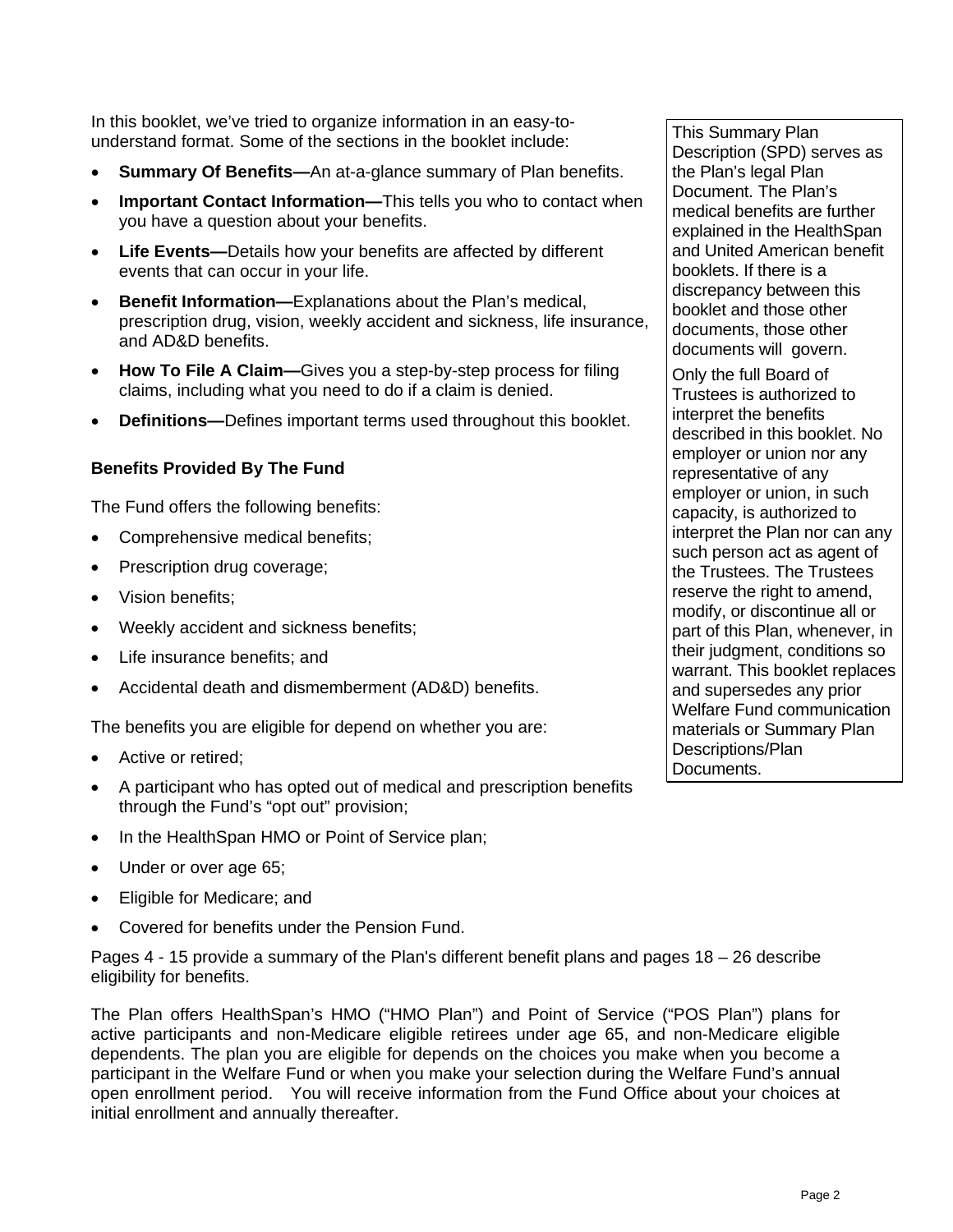Please take some time to review this booklet. If you're married, share this booklet with your spouse. We recommend that you keep this booklet with your important papers so you can refer to it when needed. If you have questions about the benefits described in this booklet, contact the Fund Office at 216-328-0436 or 877-396-3436.

Sincerely,

The Board of Trustees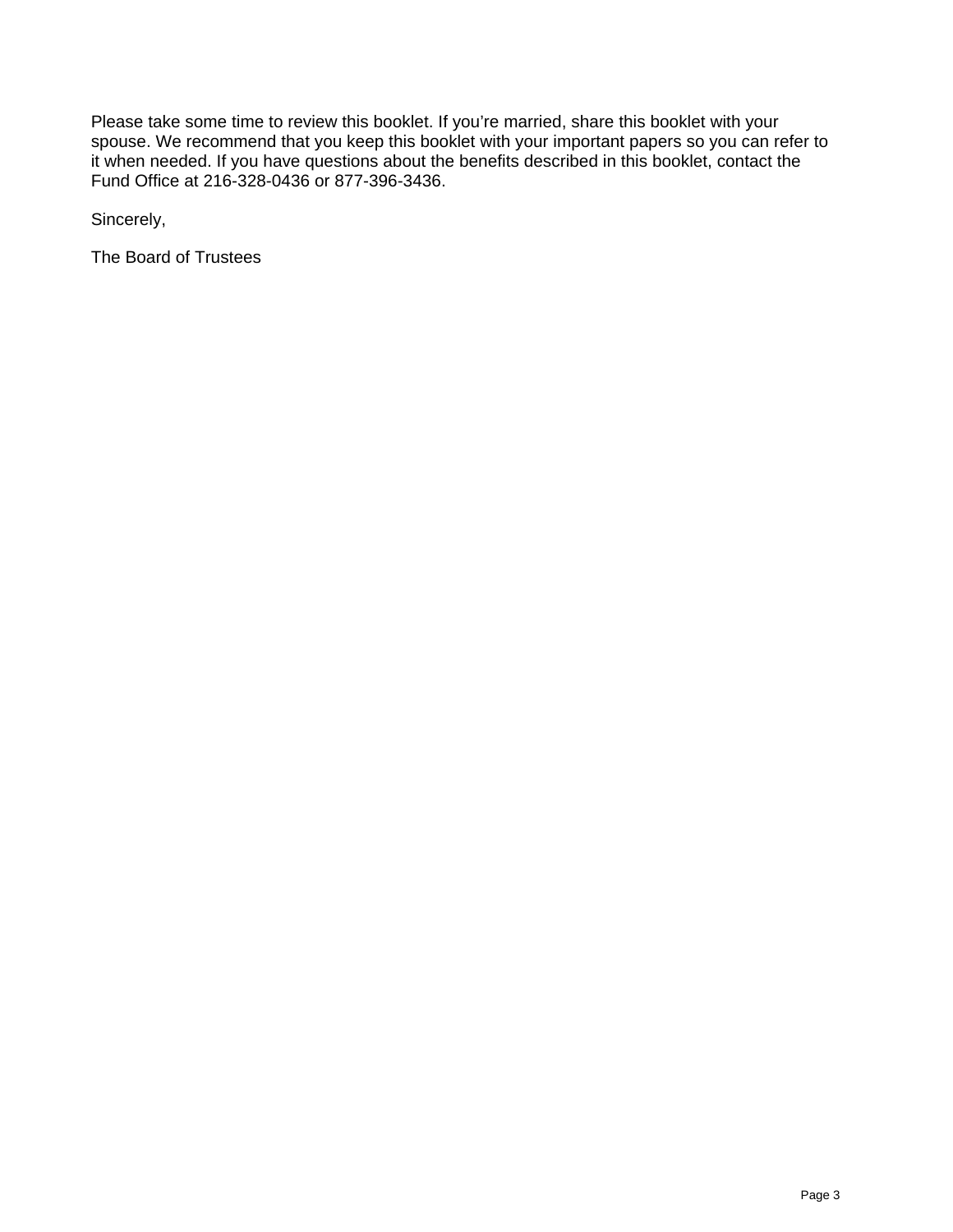# Summary of Benefits: HMO Plan

For active employees, non-Medicare eligible retirees under age 65, and non-Medicare eligible dependents

| <b>COMPREHENSIVE MEDICAL BENEFITS</b>                                                                             | <b>MEMBER PAYS</b>                                   |
|-------------------------------------------------------------------------------------------------------------------|------------------------------------------------------|
| Embedded <sup>4</sup> Deductible (Calendar Year Single/Family)<br>Coinsurance                                     | \$2,000/\$4,000<br>None                              |
| Out of Pocket Maximum (Calendar Year Single/Family)<br><b>Includes Deductible</b>                                 | \$2,000/\$4,000                                      |
| <b>OUTPATIENT CARE</b>                                                                                            |                                                      |
| Office Visits-Primary Care Practitioner                                                                           | \$30 per visit                                       |
| <b>Office Visits-Specialist</b>                                                                                   | \$30 per visit                                       |
| <b>PREVENTIVE SERVICES</b>                                                                                        |                                                      |
| Preventive Screenings <sup>5</sup>                                                                                | No Charge                                            |
| <b>DIAGNOSTIC SERVICES</b>                                                                                        |                                                      |
| •Laboratory and Radiology Services                                                                                | No Charge <sup>1</sup>                               |
| <b>HOSPITAL INPATIENT CARE</b>                                                                                    |                                                      |
| <b>Inpatient Services</b>                                                                                         | No Charge <sup>1</sup>                               |
| <b>URGENT CARE SERVICES</b>                                                                                       |                                                      |
| Urgent Care Visits <sup>6</sup>                                                                                   | \$35 per visit                                       |
| <b>EMERGENCY SERVICES (Fee waived if admitted)</b>                                                                |                                                      |
| Emergency Services <sup>2</sup>                                                                                   | \$75 per visit                                       |
| <b>MENTAL HEALTH SERVICES</b>                                                                                     |                                                      |
| <b>Outpatient Services</b>                                                                                        | \$30 per visit                                       |
| <b>PRESCRIPTION DRUGS</b>                                                                                         |                                                      |
| •Covered Formulary Drugs and Accessories up to a 31 day supply at<br>HealthSpan and affiliated network facilities |                                                      |
| •Formulary Generic<br>•Formulary Brand                                                                            | $$10$ copay <sup>3</sup><br>$$25$ copay <sup>3</sup> |
| •Specialty Drugs <sup>7</sup>                                                                                     | $$25$ copay <sup>3</sup>                             |
| .Up to 62 day supply of maintenance drugs by mail order from the<br>HealthSpan Mail Order Pharmacy                |                                                      |
| DURABLE MEDICAL EQUIPMENT, EXTERNAL PROSTHETICS AND<br><b>ORTHOTICS</b>                                           |                                                      |
| Coverage available for Medicare approved durable medical equipment                                                | No Charge                                            |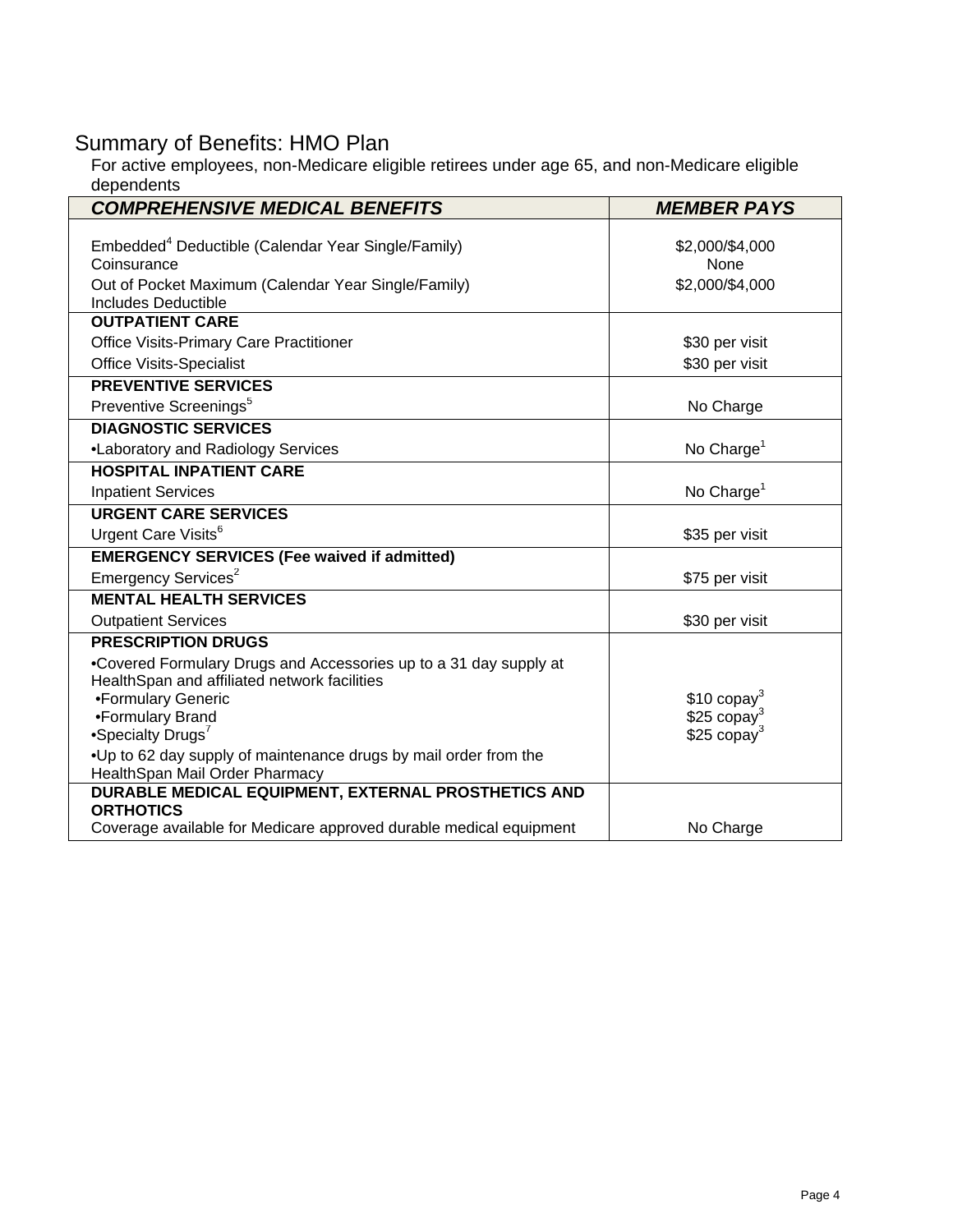#### Summary of Benefits: HMO Plan (continued)

| <b>ADDITIONAL BENEFITS</b>                                                                                                                                                                                                                                                                                              | <b>BENEFIT</b><br><b>DESCRIPTION</b>                                         |
|-------------------------------------------------------------------------------------------------------------------------------------------------------------------------------------------------------------------------------------------------------------------------------------------------------------------------|------------------------------------------------------------------------------|
| <b>VISION BENEFIT</b>                                                                                                                                                                                                                                                                                                   |                                                                              |
| \$250 per family every two rolling years (versus calendar years)                                                                                                                                                                                                                                                        |                                                                              |
| <b>DOT PHYSICAL EXAMINATION BENEFIT</b><br>One Examination every twenty-two (22) months if not paid by your<br>employer or<br>One Examination every eleven (11) months if medically required if not<br>paid by your employer                                                                                            | Examination must be done<br>at Fund's exclusive<br>provider                  |
| <b>WEEKLY ACCIDENT AND SICKNESS BENEFIT</b>                                                                                                                                                                                                                                                                             |                                                                              |
| Non-Occupational accident or sickness<br>Occupational accident or sickness<br>Maternity                                                                                                                                                                                                                                 | \$150 per week for up to 26<br>weeks<br>\$40 per week for up to 6            |
| Maternity                                                                                                                                                                                                                                                                                                               | weeks<br>\$150 per week for 26<br>weeks OR \$300.00 per<br>week for 13 weeks |
| <b>LIFE INSURANCE BENEFT</b>                                                                                                                                                                                                                                                                                            |                                                                              |
| <b>Active Participant</b><br>Active Participant over age of 65 but under age of 70<br>Active Participants over the age of 70<br>Retiree (Death benefit, not life insurance benefit; for "Welfare Only"<br>retirees retired prior to January 1, 2014)<br>Spouse of active employee<br>Dependent child of active employee | \$10,000<br>\$6,500<br>\$5,000<br>\$5,000<br>\$1,500<br>\$500                |
| <b>ACCIDENTAL DEATH AND DISMEMBERMENT BENEFIT</b>                                                                                                                                                                                                                                                                       |                                                                              |
| Accidental death                                                                                                                                                                                                                                                                                                        | \$10,000                                                                     |
| Loss of both hands, both feet, sight of both eyes, or the loss of any two<br>of these                                                                                                                                                                                                                                   | \$10,000                                                                     |
| Loss of one hand, one foot, or sight of one eye<br>Amounts are reduced for Participants over the age of 65 as described,<br>above                                                                                                                                                                                       | \$5,000                                                                      |

<sup>1</sup>When a plan deductible is indicated, services are subject to deductible.

<sup>2</sup>Services received at non-plan Emergency facilities that do not meet the definition of Emergency Services may not be eligible for coverage.

 $5$ Preventive screenings as required by federal law.

Specialty drugs are very high cost medications approved by the Food and Drug Administration (FDA).

#### **This summary of benefits contains highlights only.**

This is not a contract. Specific benefits, exclusions and limitations are contained in the Group Agreement we have with the Plan and the Evidence of Coverage you will receive when you become a member. For specific questions about coverage, existing Members may call our Customer Relations Department at (216) 621-7100 or toll-free at 1-800-686-7100. New Members may call a HealthSpan Representative at (216) 479-5770 or toll-free at 1-800-400-1907. Our TTY line is (216) 635-4444 for the hearing impaired.

<sup>3</sup> Amount is not subject to, nor does it contribute toward the satisfaction of the Out-of-Pocket Maximum. Effective January 1, 2014, upon renewal, contracts for employers with 51 or more employees will automatically accumulate deductibles and covered Essential Health Benefits to the Out-of-Pocket Maximum. HealthSpan will apply transitional relief to delay the accumulation of prescription drugs, pediatric dental, pediatric vision and chiropractic services.

<sup>4</sup> Plan Deductibles are Embedded. The Individual Deductible counts toward the Family Deductible. Each family member is responsible for meeting the specified Individual Deductible amount, enabling that family member to receive benefits before meeting the Family Deductible. Once the Family Deductible is met, coverage begins for all covered family members.

<sup>&</sup>lt;sup>6</sup>Additional charges will apply when diagnostic or specialty imaging services are provided during an Urgent Care Visit.<br><sup>7</sup>Sessigly drugs are vary high cost modisations approved by the Eood and Drug Administration (EDA).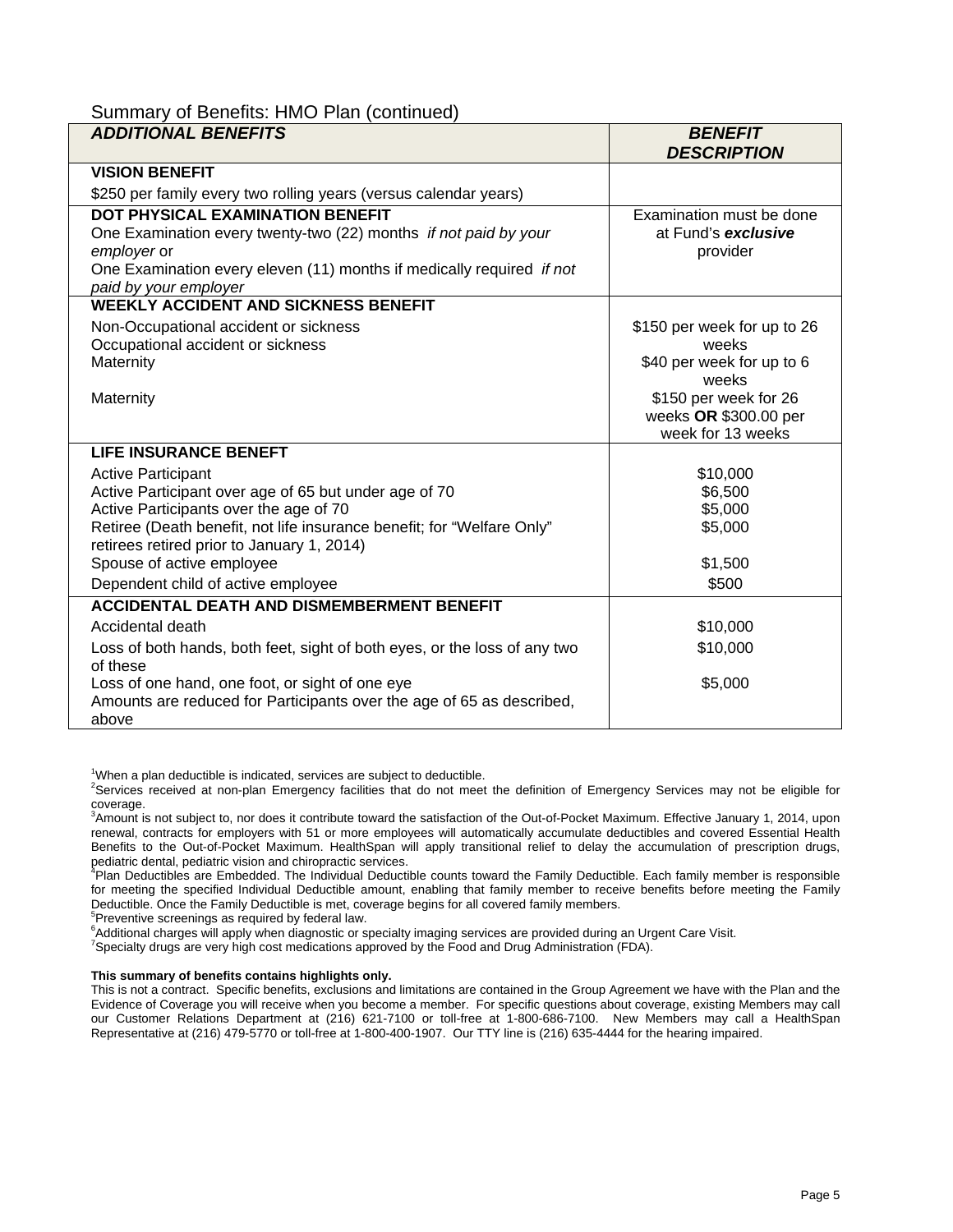# Summary Of Benefits: Point of Service Plan

For active employees, non-Medicare eligible retirees under age 65, and non-Medicare eligible dependents

| <b>COMPREHENSIVE MEDICAL BENEFITS</b>                                                                                                                                                                                             | Tier 1:<br>HealthSpan/<br>Affiliated<br><b>Providers</b>                                   | Tier $2^{\dagger}$ :<br><b>Health</b> Smart<br><b>Preferred Care</b><br>Providers        | Tier $3^{\dagger}$ : Out of<br><b>Network</b><br>Providers                           |
|-----------------------------------------------------------------------------------------------------------------------------------------------------------------------------------------------------------------------------------|--------------------------------------------------------------------------------------------|------------------------------------------------------------------------------------------|--------------------------------------------------------------------------------------|
|                                                                                                                                                                                                                                   | <b>MEMBER</b><br><b>PAYS</b>                                                               | <b>MEMBER</b><br><b>PAYS</b>                                                             | <b>MEMBER</b><br><b>PAYS</b>                                                         |
| Embedded <sup>6</sup> Deductible (Calendar Year Single/Family)<br>•Tier 1 and Tier 2 Cross Accumulate<br>Coinsurance<br>Out of Pocket Maximum (Calendar Year Single/Family)<br>•Tier 1 and 2 Cross Accumulate<br>Lifetime Maximum | $$2,000$ /\$4,000 <sup>3</sup><br>20%<br>\$2,500/\$5,000<br>Includes<br>Deductible<br>None | \$3,000/\$6,000 <sup>3</sup><br>30%<br>\$4,000/\$8,000<br>Includes<br>Deductible<br>None | $$4,000$ /\$8,000 <sup>3</sup><br>50%<br>\$5,000/\$10,000<br>None                    |
|                                                                                                                                                                                                                                   |                                                                                            |                                                                                          |                                                                                      |
| <b>OUTPATIENT CARE</b><br>Office Visits-Primary Care Physician                                                                                                                                                                    | \$30 copay                                                                                 | $$40$ copay <sup>3</sup>                                                                 | 50% after<br>deductible                                                              |
| <b>Office Visits-Specialist</b>                                                                                                                                                                                                   | \$30 copay                                                                                 | $$50$ copay <sup>3</sup>                                                                 | 50% after<br>deductible                                                              |
| Office Visits-Vision Exams available through affiliated<br>providers                                                                                                                                                              | $$30$ copay <sup>3</sup>                                                                   | Covered under<br>Tier 1                                                                  | Covered at Tier<br>1                                                                 |
| Allergy treatment                                                                                                                                                                                                                 | \$5 copay                                                                                  | 30% after<br>deductible                                                                  | 50% after<br>deductible                                                              |
| <b>Outpatient Surgery</b>                                                                                                                                                                                                         | 20% after<br>deductible                                                                    | 30% after<br>deductible                                                                  | 50% after<br>deductible                                                              |
| Occupational Therapy                                                                                                                                                                                                              | 20% after<br>deductible <sup>3</sup><br>20 visits per<br>calendar year                     | 30% after<br>deductible<br>Limited to 20<br>visits per<br>calendar year <sup>1</sup>     | 50% after<br>deductible<br>Limited to 20<br>visits per<br>calendar year <sup>1</sup> |
| <b>Physical Therapy</b>                                                                                                                                                                                                           | 20% after<br>deductible <sup>3</sup><br>Limited to 20<br>visits per<br>calendar year       | 30% after<br>deductible<br>Limited to 20<br>visits per<br>calendar year <sup>1</sup>     | 50% after<br>deductible<br>Limited to 20<br>visits per<br>calendar year <sup>1</sup> |
| Speech Therapy                                                                                                                                                                                                                    | 20% after<br>deductible <sup>3</sup><br>Limited to 20<br>visits per<br>calendar year       | 30% after<br>deductible<br>Limited to 20<br>visits per<br>calendar year <sup>1</sup>     | 50% after<br>deductible<br>Limited to 20<br>visits per<br>calendar year <sup>1</sup> |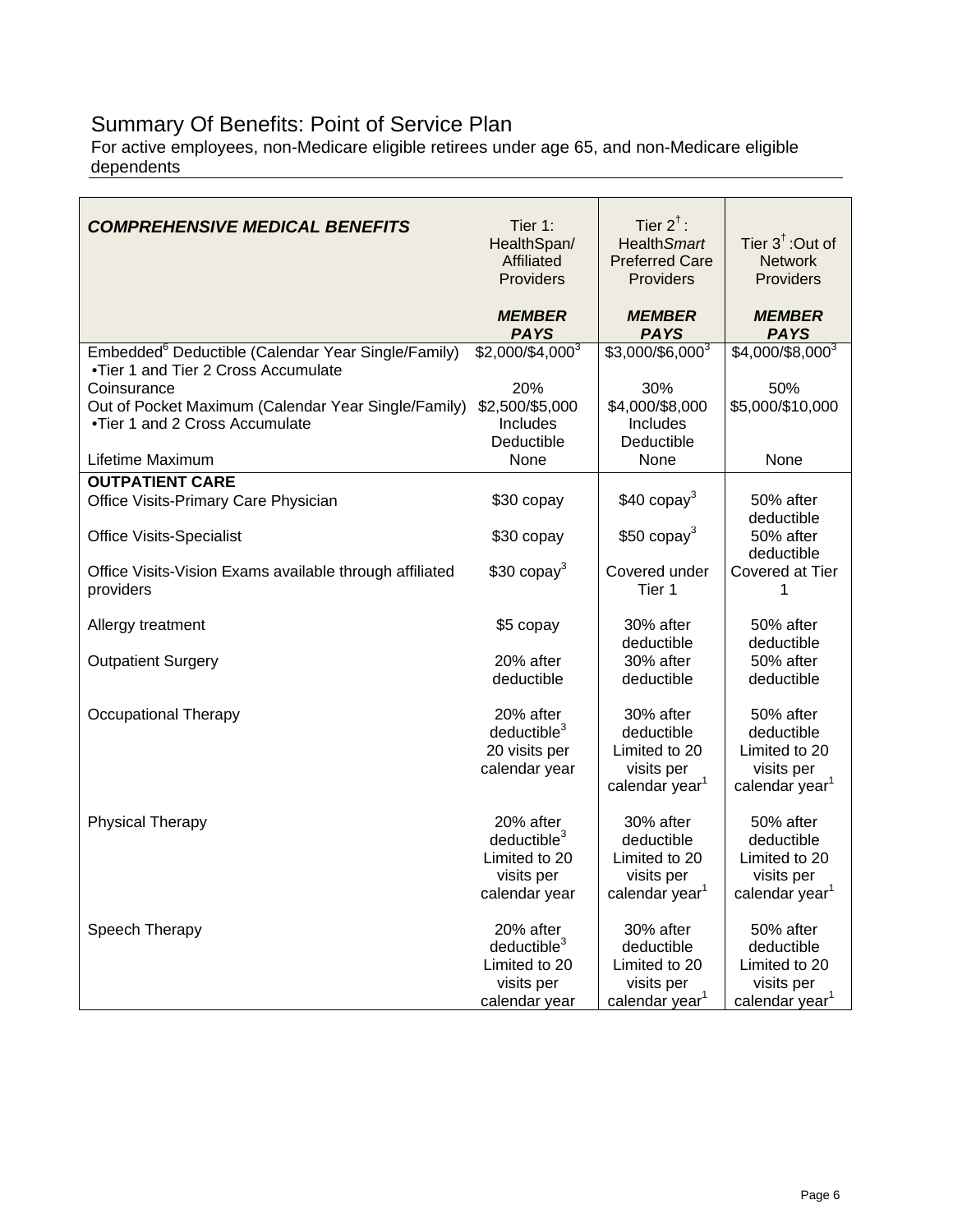Summary Of Benefits: Point of Service Plan (continued)

| <b>COMPREHENSIVE MEDICAL BENEFITS</b><br>Tier 1:<br>HealthSpan/<br>Affiliated                                                                                                   |                                 | Tier $2^{\dagger}$ :<br><b>Health Smart</b><br><b>Preferred Care</b><br>Providers                    | Tier $3^{\dagger}$ : Out of<br><b>Network</b><br><b>Providers</b>                                    |
|---------------------------------------------------------------------------------------------------------------------------------------------------------------------------------|---------------------------------|------------------------------------------------------------------------------------------------------|------------------------------------------------------------------------------------------------------|
|                                                                                                                                                                                 | Providers<br><b>MEMBER PAYS</b> | <b>MEMBER</b><br><b>PAYS</b>                                                                         | <b>MEMBER</b><br><b>PAYS</b>                                                                         |
| <b>PREVENTIVE SERVICES</b><br>Preventive Adult Physical primary care exam<br>•Limited to a combined maximum benefit of one<br>Routine visit per calendar year for Tier 2 and 3. | No Charge                       | No Charge                                                                                            | 50% after<br>deductible                                                                              |
| Preventive Well Child Care primary care exam as<br>defined by Patient Protection and Affordable Care Act<br>(PPACA)                                                             | No Charge                       | No Charge                                                                                            | 50% after<br>deductible                                                                              |
| Preventive Mammogram and cervical cancer<br>screening as defined by PPACA                                                                                                       | No Charge                       | No Charge                                                                                            | 50% after<br>deductible                                                                              |
| Preventive Lab and X-ray screenings as defined by<br><b>PPACA</b>                                                                                                               | No Charge                       | No Charge                                                                                            | 50% after<br>deductible                                                                              |
| Preventive Immunizations as defined by PPACA                                                                                                                                    | No Charge                       | No Charge                                                                                            | 50% after<br>deductible                                                                              |
| <b>LABORATORY AND RADIOLOGICAL SERVICES</b>                                                                                                                                     |                                 |                                                                                                      |                                                                                                      |
| Laboratory and diagnostic testing, X-rays                                                                                                                                       | 20% after<br>deductible         | 30% after<br>deductible                                                                              | 50% after<br>deductible                                                                              |
| <b>HOSPITAL INPATIENT CARE</b>                                                                                                                                                  |                                 |                                                                                                      |                                                                                                      |
| <b>Inpatient Services</b>                                                                                                                                                       | 20% after<br>deductible         | 30% after<br>deductible                                                                              | 50% after<br>deductible                                                                              |
| <b>URGENT CARE SERVICES</b><br><b>Urgent Care Visits</b><br>Laboratory and diagnostic testing, x-rays                                                                           | \$35 copay                      | $$75$ copay <sup>3</sup>                                                                             | 50% after<br>deductible                                                                              |
|                                                                                                                                                                                 | 20% after<br>deductible         | 30% after<br>deductible                                                                              | 50% after<br>deductible                                                                              |
| <b>EMERGENCY SERVICES</b> (Fee waived if admitted)<br>Emergency use of any Emergency Room <sup>2</sup>                                                                          | $$100$ copay                    | Emergencies<br>treated at<br>providers in this<br>Tier are covered<br>at the Tier 1<br>benefit level | Emergencies<br>treated at<br>providers in this<br>Tier are covered<br>at the Tier 1<br>benefit level |
| Non-emergent use of Emergency Services                                                                                                                                          | See Tiers 2 and 3               | 30% after<br>deductible                                                                              | 50% after<br>deductible                                                                              |
| <b>AMBULANCE SERVICES</b><br>.Only when required by medical condition and<br>transportation in any other vehicle would endanger<br>your health                                  | 20% after<br>deductible         | 30% after<br>deductible                                                                              | 50% after<br>deductible                                                                              |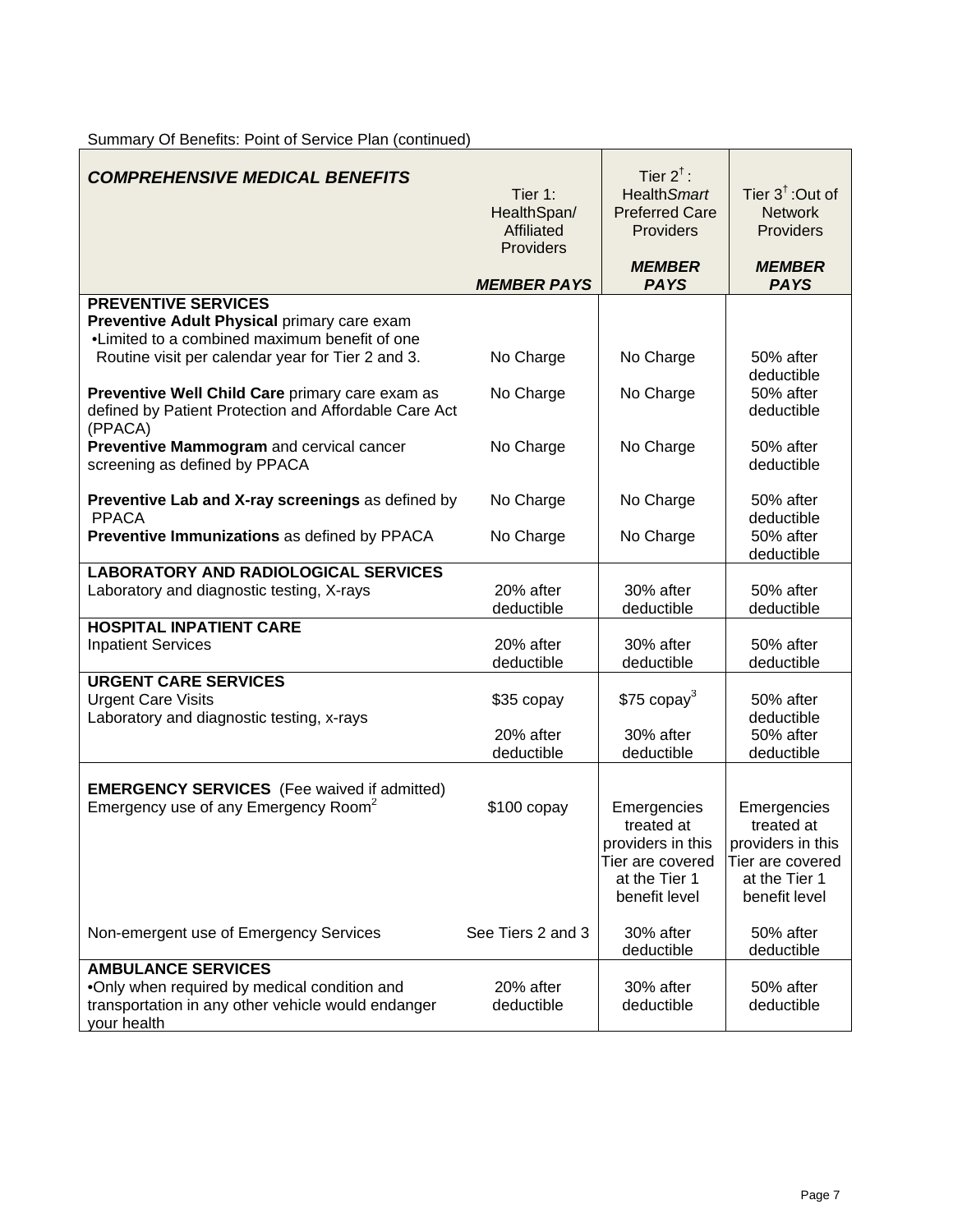| <b>COMPREHENSIVE MEDICAL BENEFITS</b>      |                            | Tier $2^{\dagger}$ :       |                             |
|--------------------------------------------|----------------------------|----------------------------|-----------------------------|
|                                            | Tier 1:                    | <b>Health</b> Smart        | Tier $3^{\dagger}$ : Out of |
|                                            | HealthSpan/                | <b>Preferred Care</b>      | <b>Network</b>              |
|                                            | <b>Affiliated Provider</b> | Providers                  | Providers                   |
|                                            | <b>MEMBER PAYS</b>         | <b>MEMBER PAYS</b>         | <b>MEMBER PAYS</b>          |
| <b>BIOLOGICALLY BASED MENTAL ILLNESSES</b> |                            |                            |                             |
| Inpatient Services (does not include       | 20% after                  | 30% after                  | 50% after                   |
| residential services)                      | deductible                 | deductible                 | deductible                  |
| <b>Outpatient Services</b>                 | \$30 copay                 | \$50 copay                 | 50% after                   |
|                                            |                            |                            | deductible                  |
| <b>MENTAL HEALTH</b>                       |                            |                            |                             |
| Inpatient Services (does not include       | 20% after                  | 30% after                  | 50% after                   |
| residential services)                      | deductible                 | deductible                 | deductible                  |
| <b>Outpatient Services</b>                 | $$30$ copay <sup>3</sup>   | \$40 copay                 | 50% after                   |
|                                            |                            |                            | deductible                  |
| <b>CHEMICAL DEPENDENCY</b>                 |                            |                            |                             |
| & ALCOHOL RELATED SERVICES                 |                            |                            |                             |
| Inpatient Services (does not include       | 20% after                  | 30% after                  | 50% after                   |
| residential services)                      | deductible                 | deductible                 | deductible                  |
| <b>Outpatient Services</b>                 | $$30$ copay <sup>3</sup>   | \$50 copay3                | 50% after                   |
| <b>TRANSPLANTS</b>                         |                            |                            | deductible                  |
|                                            | 20% after                  | Covered only               | Covered only                |
| Inpatient-including follow-up care         | deductible                 | through Tier 1             | through Tier 1              |
| Outpatient -including follow up care       | \$30 copay                 | providers                  | providers                   |
| <b>ALTERNATE CARE</b>                      |                            |                            |                             |
| <b>Home Health Services</b>                | 20% after                  | 30% after                  | $50\%$ <sup>3</sup> after   |
|                                            | deductible                 | deductible                 | deductible                  |
|                                            |                            |                            |                             |
| Hospice Home Care/Respite Care             | No Charge                  | 30% after                  | $50\%$ <sup>3</sup> after   |
|                                            |                            | deductible                 | deductible                  |
| <b>Skilled Nursing Facility</b>            | 20% after                  | 30% after                  | 50% after                   |
|                                            | deductible <sup>3</sup>    | deductible                 | deductible                  |
|                                            | 100 days                   | Limited to 7 days          | Limited to 7 days           |
|                                            | maximum                    | per calendar               | per calendar                |
|                                            |                            | year <sup>1</sup>          | year <sup>1</sup>           |
| <b>DURABLE MEDICAL EQUIPMENT, EXTERNAL</b> | No Charge                  | 30% after                  | 50% after                   |
| PROSTHETICS AND ORTHOTICS                  |                            | deductible                 | deductible                  |
| <b>CHIROPRACTIC SERVICES</b>               |                            |                            |                             |
| <b>Chiropractic Services</b>               | Not Covered                | 30% after                  | 50% after                   |
|                                            |                            | deductible                 | deductible                  |
|                                            |                            | Limited to 20              | Limited to 20               |
|                                            |                            | visits per                 | visits per                  |
|                                            |                            | calendar year <sup>1</sup> | calendar year <sup>1</sup>  |

## Summary Of Benefits: Point of Service Plan (continued)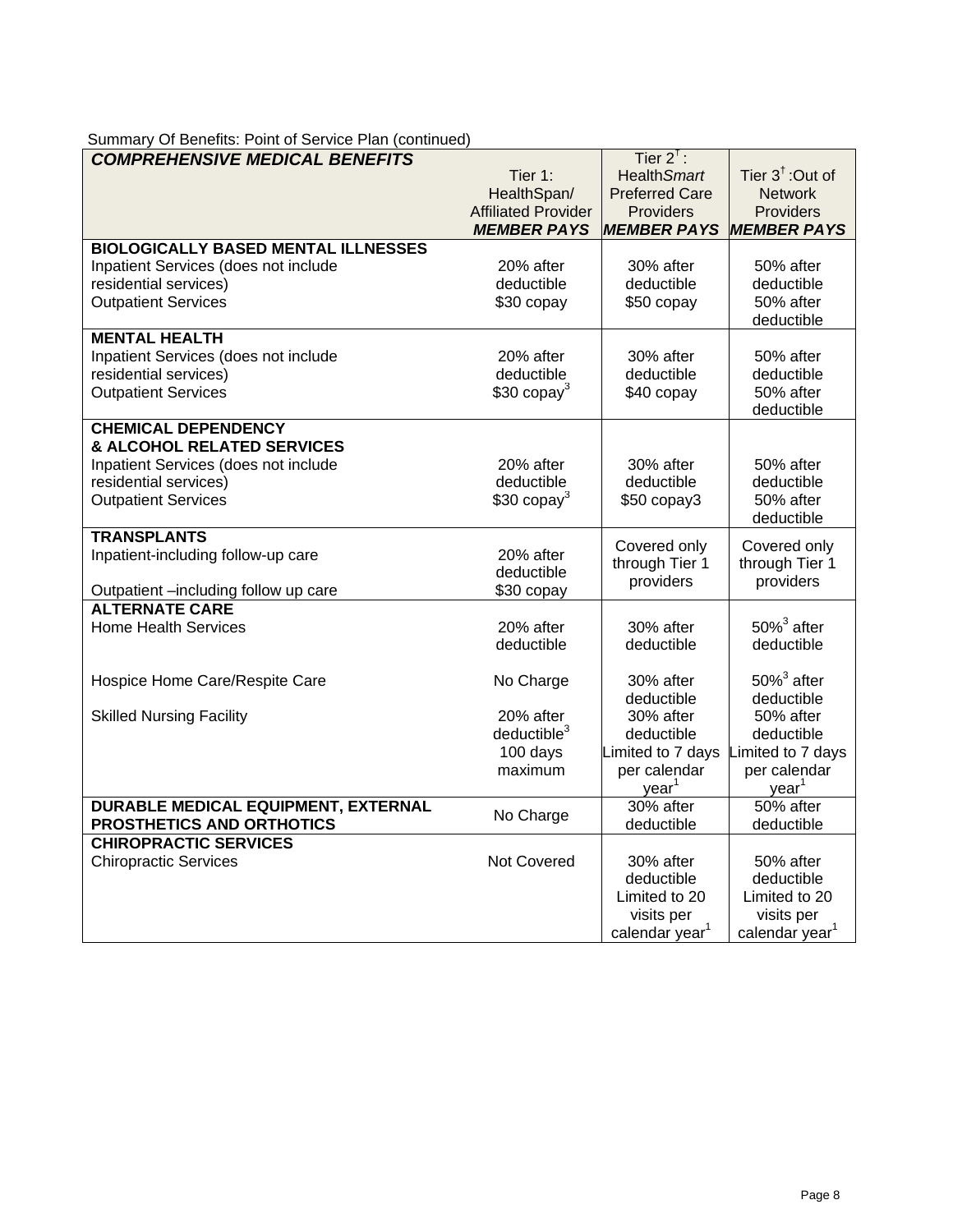| <b>COMPREHENSIVE MEDICAL BENEFITS</b>                                                                                 | Tier 1:<br>HealthSpan/<br>Affiliated<br><b>Providers</b>             | Tier $2^{\dagger}$ :<br><b>Health Smart</b><br><b>Preferred Care</b><br><b>Providers</b> | Tier $3^{\dagger}$ : Out of<br><b>Network</b><br><b>Providers</b>    |
|-----------------------------------------------------------------------------------------------------------------------|----------------------------------------------------------------------|------------------------------------------------------------------------------------------|----------------------------------------------------------------------|
| <b>PRESCRIPTION DRUGS</b><br>All Generics\Formulary Brand\Non-Formulary Brand <sup>10</sup><br>•up to a 31-day supply | HealthSpan<br>Facilities <sup>8</sup><br>\$10\\$25\\$40 <sup>3</sup> | MedImpact<br>Pharmacies<br>\$25\\$40\\$553                                               | <b>Out of Network</b><br>Covered at Tier<br>1 or 2 locations<br>only |
| Specialty Drugs <sup>7</sup>                                                                                          | $$75^3$                                                              | $$100^3$                                                                                 | Covered at Tier<br>1 or 2 locations<br>only                          |
| •90-day supply All Generics\Brand Formulary\<br><b>Brand Non-formulary</b>                                            | \$20\\$50\\$80 <sup>3</sup>                                          | Covered at Tier<br>1 Mail Order only                                                     | Covered at Tier<br>1 Mail Order<br>only                              |
| •90-day supply of Specialty Drugs<br>Mail Order                                                                       | $$150^3$                                                             | Covered at Tier<br>1 Mail Order only                                                     | Covered at Tier<br>1 Mail Order<br>only                              |

# Summary Of Benefits: Point of Service Plan (continued)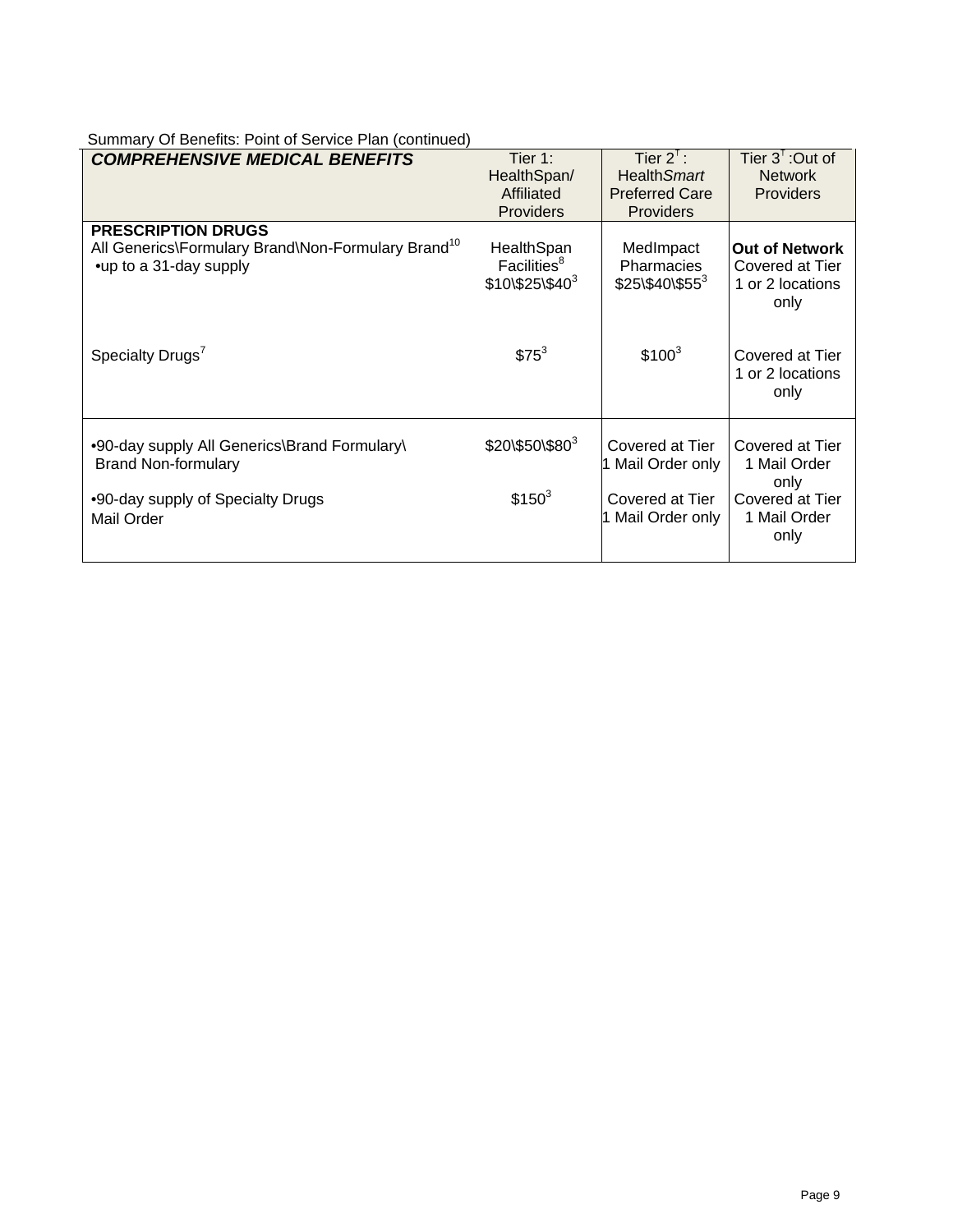| <b>ADDITIONAL BENEFITS</b>                                                                                                   | <b>BENEFIT</b><br><b>DESCRIPTION</b> |
|------------------------------------------------------------------------------------------------------------------------------|--------------------------------------|
| <b>VISION BENEFIT</b>                                                                                                        |                                      |
| \$250 per family every two rolling years (versus calendar years)                                                             |                                      |
| <b>DOT PHYSICAL EXAMINATION BENEFIT</b>                                                                                      | Examination must be done             |
| One Examination every twenty-two (22) months if not paid by your                                                             | at Fund's exclusive                  |
| employer or                                                                                                                  | provider                             |
| One Examination every eleven (11) months if medically required if not                                                        |                                      |
| paid by your employer<br><b>WEEKLY ACCIDENT AND SICKNESS BENEFIT</b>                                                         |                                      |
| Non-occupational accident or sickness                                                                                        | \$150 per week for up to 26          |
|                                                                                                                              | weeks                                |
| Occupational accident or sickness                                                                                            | \$40 per week for up to 6            |
|                                                                                                                              | weeks                                |
| Maternity                                                                                                                    | \$150 per week for 26                |
|                                                                                                                              | weeks OR \$300.00 per                |
|                                                                                                                              | week for 13 weeks                    |
| <b>LIFE INSURANCE BENEFT</b>                                                                                                 |                                      |
| <b>Active Participant</b>                                                                                                    | \$10,000                             |
| Active Participant over age of 65 but under age of 70                                                                        | \$6,500                              |
| Active Participants over the age of 70                                                                                       | \$5,000                              |
| Retiree (Death benefit, not life insurance benefit; for "Welfare Only"<br>retirees retired prior to January 1, 2014)         | \$5,000                              |
| Spouse of active employee                                                                                                    | \$1,500                              |
| Dependent child of active employee                                                                                           | \$500                                |
| <b>ACCIDENTAL DEATH AND DISMEMBERMENT BENEFIT</b>                                                                            |                                      |
|                                                                                                                              |                                      |
| Accidental death                                                                                                             | \$10,000                             |
| Loss of both hands, both feet, sight of both eyes, or the loss of any two<br>of these                                        | \$10,000                             |
| Loss of one hand, one foot, or sight of one eye                                                                              | \$5,000                              |
| Amounts are reduced for Participants over the age of 65 as described,                                                        |                                      |
| above                                                                                                                        |                                      |
| † Payments are based upon the Maximum Allowable Charge (MAC) as defined in the Certificate of Coverage for covered services. |                                      |

Maximum Allowable Charge is the lesser of the Negotiated Rate, the Usual, Customary and Reasonable Charge or the Actual Billed Charge. The Member is responsible for any charges that exceed MAC for out-of-network services.<br><sup>1</sup> Combined Tier Two and Tier Three maximum benefit.

2 Services for emergencies are covered at any emergency room at the Tier 1 benefit level. Emergency medical services that do not meet Tier 1 definition are eligible for coverage at the appropriate Tier 2 or<br>Tier 3 deductible and coinsurance level benefits provided through HealthSpan.

The 3 decrease and coincide through Health Span. 3 Amount Span. 3 Amount is provided the Spannian Health Spannian Health Spannian Health Spannian Health Spannian Health Spannian Health Spannian Health Spannian Health Spann 2014, upon renewal, contracts for employers with 51 or more employees will automatically accumulate Tier 1 and Tier 2 deductibles and covered Essential Health Benefits to the Out-of-Pocket Maximum. HealthSpan will apply transitional relief to delay the accumulation of prescription drugs, pediatric dental, pediatric vision and chiropractic services.

Limited to only one specialized hospital admit per year either chemical dependency or alcohol treatment

**Limited to \$550 Chemical Dependency Services and \$550 Alcohol Related Services per calendar year for both Inpatient and Outpatient** Services for both Tier 2 and Tier 3, unless otherwise stated.

<sup>6</sup>Plan Deductibles are Embedded. The Individual Deductible counts toward the Family Deductible. Each family member is responsible for meeting the specified Individual Deductible amount, enabling that family member to receive benefits before meeting the Family Deductible. Once the Family Deductible is met, coverage begins for all covered family members.

 $\sqrt{2}$ Specialty drugs are very high cost medications approved by the Food and Drug Administration (FDA).

<sup>8</sup>Effective January 1, 2011, the Tier 1 pharmacy network includes all HealthSpan medical office pharmacies in our service area plus eight select non-HealthSpan pharmacies. Ask your HealthSpan representative for a list of Tier 1 pharmacies.

<sup>9</sup>Group contracts starting on or after 7/1/2010 provide additional Dependent coverage up to age 28, when certain criteria are met.

Contact your employer for more details.<br><sup>10</sup>lf the member or physician requests a brand drug and a generic equivalent exists, the member pays the brand copay PLUS the difference between the cost of the brand drug and the generic drug.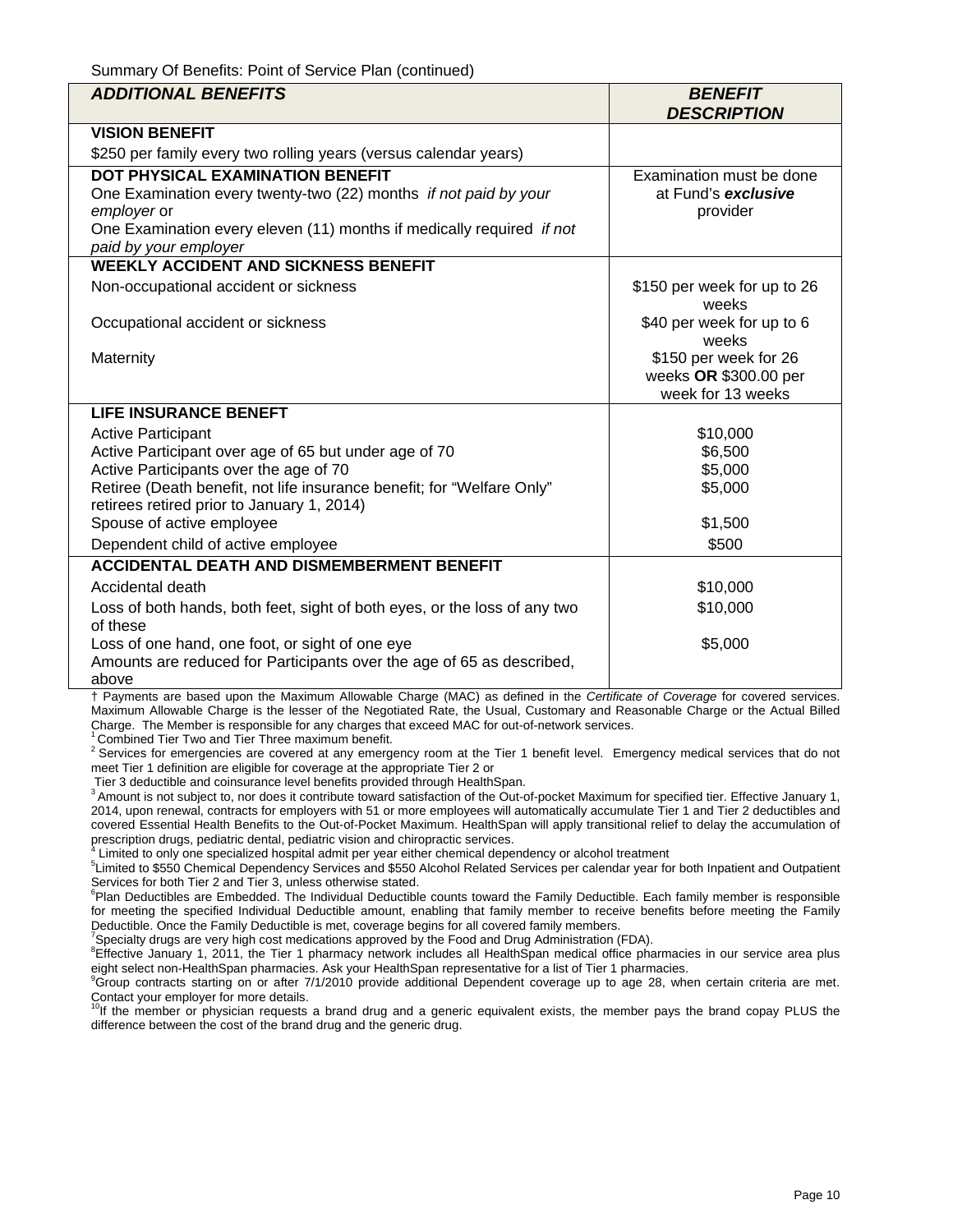#### GENERAL EXCLUSIONS

This summary of benefits contains highlights only. This is not a contract. Specific benefits, exclusions, and limitations are contained in the Group Agreement we have with your employer and the Evidence of Coverage (EOC) and Certificate of Insurance (COI) you will receive when you become a member. For specific questions about coverage, existing Members may call our Customer Relations Department at (216) 621-7100 or toll-free at 1-800-686-7100. New Members may call a HealthSpan Representative at (216) 479-5770 or toll-free at 1-800-400-1907. Our TTY line is (216) 635-4444 for the hearing impaired.

Plan Deductibles do not contribute to the satisfaction of the Tier 1, Tier 2, or Tier 3 Out-of-Pocket Maximums, unless otherwise stated. Copayments and per visit deductibles are not subject to, nor do they contribute toward satisfaction of the Tier 2 or Tier 3 Plan Deductibles. Copayments are not subject to, nor do they contribute to the satisfaction of the Tier 2 and Tier 3 Out-of-Pocket Maximums. Plan Deductibles do not cross accumulate across Tiers 1, 2, or 3, unless otherwise stated.

For additional HealthSpan Services, visit our website, HealthSpan.org. Through HealthSpan.org, members can access comprehensive, physician-reviewed information on a variety of health topics, search for specific topics in our health and drug encyclopedias, complete a total health assessment, and more. Members who receive care at HealthSpan medical centers can also use our website to check most lab test results, schedule non-urgent primary care appointments, refill prescriptions, order ID cards, and e-mail questions to their HealthSpan practitioner or a member services representative. In addition, members can call our 24-Hour Care Line to receive advice and assistance.

Basic Coverage Information: Any person may cancel coverage within 72 hours after having signed the agreement or offer to enroll in the plan. Cancellation occurs when written notice of cancellation is given to HealthSpan or its agents or representatives. The notice of cancellation shall be considered given when the prospective subscriber mails a letter to HealthSpan.

General Limitations and Exclusions within Tier 1 including but not limited to: Services that are not medically necessary; services and supplies not provided, arranged, or authorized by a HealthSpan or affiliated physician; services that are the financial responsibility of an employer or services a government agency is required by law to provide; services provided under any Workers' Compensation or employer's liability law; certain physical examinations, cardiac rehabilitation exercise program; custodial or intermediate care; long term rehabilitative services including physical, speech, and occupational therapy; services other than artificial insemination for conception by artificial means, including but not limited to, in vitro fertilization, ovum transplants, gamete intrafallopian transfer, zygote intrafallopian transfer; conception by artificial means; services related to the procurement and storage of donor semen; services related to sexual reassignment; services to reverse voluntary, surgically induced infertility; experimental or investigational services; non-human and artificial organs and their implantation; specialized behavioral modification programs for chronic conditions; alternative medical services including acupuncture, naturopathy, and massage therapy; hypnotherapy and hypnotic anesthesia; cosmetic surgery or services.

Group Exclusions and Limitations within Tier 2 and Tier 3: Hearing and vision exams, treatment for involuntary infertility, emergency services as defined by Tier 1, transplants and transplant related services, unless otherwise stated, durable medical equipment, prosthetic devices and orthotic appliances. Certain services may be subject to precertification. HealthSpan will make no payment for treatment, confinement or supplies to the extent such treatment services or supplies were provided arranged, paid for or payable by HealthSpan.

Added Choice® is underwritten by HealthSpan. This benefit chart is a summary only. Details on benefit coverage are contained in the Evidence of Coverage (EOC) and Certificate of Insurance (COI) you will receive when you become a member. The EOC and COI are the binding documents between Health Plan and its Members. In the case of a conflict between this benefit chart and the EOC or COI, the EOC and COI will prevail. Precertification is required for some services provided by Preferred Provider Organization and Out-of-Network providers. Details are contained in the COI. For specific questions about coverage, existing members should call our Customer Relations Department at (216) 621-1950 or toll-free at 1-888-744-6334. New members should call a HealthSpan representative at (216) 479-5770 or toll-free 1-800-400-1907. Our TTY line is (216) 635-4444 for the hearing impaired.

Health Plan Drug Formulary: HealthSpan uses a formulary. The medications included in the Formulary are chosen by a group of physicians, pharmacists, and nurses known as the Pharmacy and Therapeutics Committee. This Committee meets regularly to evaluate and choose those medications that are effective, safe, and useful in caring for our members. Please note that some health benefit plans provide coverage of non-formulary drugs at a higher non-formulary copayment.

Not all health benefit plans include coverage for prescription drugs. Some drugs may be excluded from coverage. Some plans have limitations on the dollar amount of coverage. Some medications may have quantity restrictions limiting the amount of the drug you can receive per prescription or copayment. Coverage of certain formulary medications may also be subject to restrictions established by the Pharmacy and Therapeutics Committee.

For more information regarding our prescription drug benefit procedures or your benefit, please call our Customer Relations Department at (216) 621-7100 or 1-800-686-7100 or visit HealthSpan.org to view the Member Drug Formulary.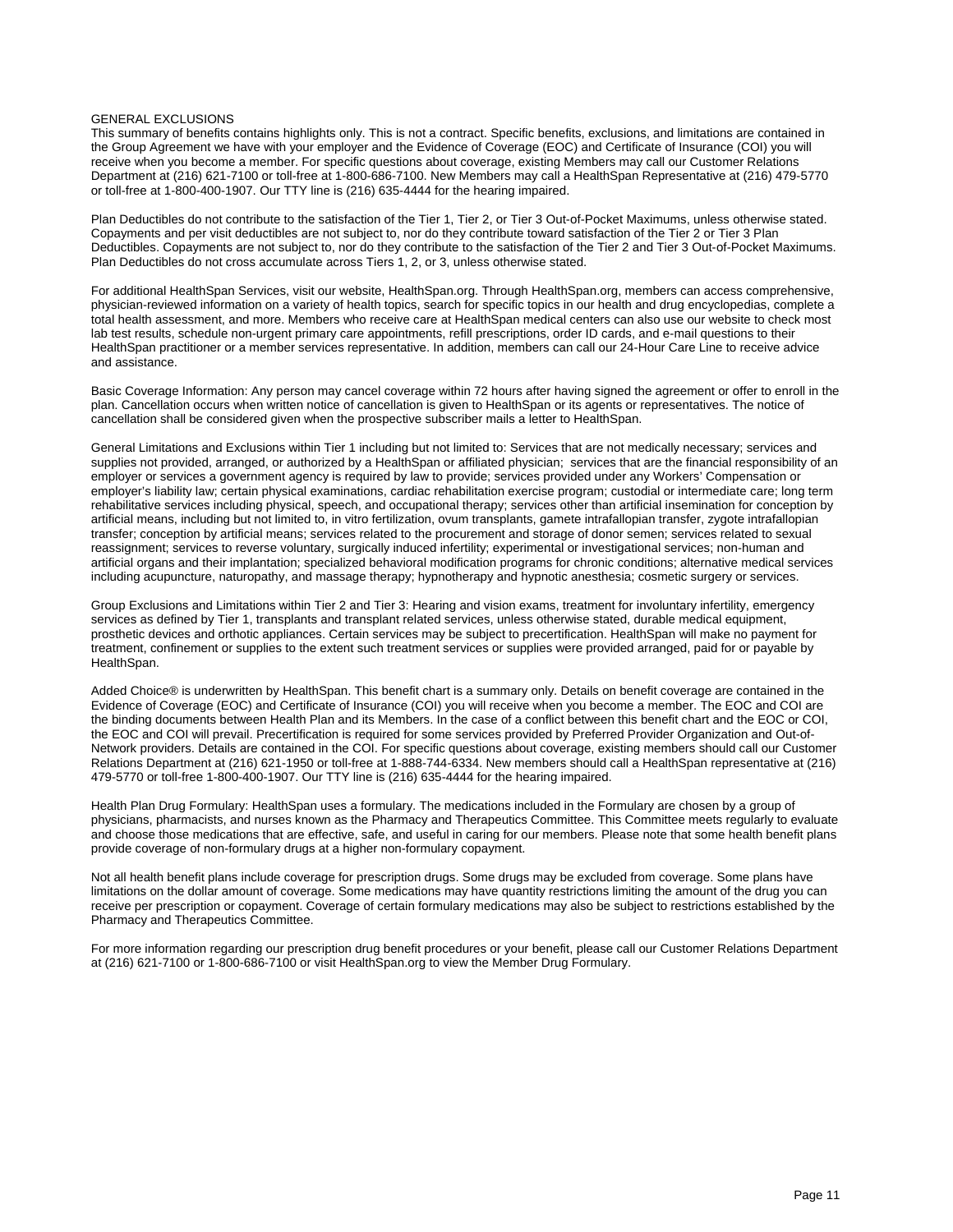# Summary Of Benefits: HealthSpan Medicare Plus

For Medicare-eligible retirees and Medicare-eligible dependents under age 65

| <b>COMPREHENSIVE MEDICAL BENEFIT</b>                                                                                                                                                                                                                             | <b>MEMBER PAYS</b>       |
|------------------------------------------------------------------------------------------------------------------------------------------------------------------------------------------------------------------------------------------------------------------|--------------------------|
| Out-of-Pocket Maximum <sup>1</sup> (Calendar Year, Single/Family)                                                                                                                                                                                                | \$2,500/\$6,000          |
| <b>OUTPATIENT CARE</b>                                                                                                                                                                                                                                           |                          |
| <b>Office Visits-Primary Care Practitioner</b>                                                                                                                                                                                                                   | \$5 per visit            |
| <b>Office Visits-Specialist</b>                                                                                                                                                                                                                                  | \$5 per visit            |
| <b>PREVENTIVE SERVICES</b>                                                                                                                                                                                                                                       |                          |
| Mammography, Pap Smear                                                                                                                                                                                                                                           | No Charge                |
| Prostate cancer screening                                                                                                                                                                                                                                        | No Charge                |
| Colorectal cancer screening                                                                                                                                                                                                                                      | No Charge                |
| Cardiovascular screening blood tests                                                                                                                                                                                                                             | No Charge                |
| Diabetes screening tests                                                                                                                                                                                                                                         | No Charge                |
| <b>Bone Mass Measurement</b>                                                                                                                                                                                                                                     | No Charge                |
| <b>DIAGNOSTIC SERVICES</b>                                                                                                                                                                                                                                       |                          |
| •Laboratory and Radiology Services                                                                                                                                                                                                                               | No Charge                |
| <b>HOSPITAL INPATIENT CARE</b>                                                                                                                                                                                                                                   |                          |
| <b>Inpatient Services</b>                                                                                                                                                                                                                                        | \$250 per benefit period |
| <b>URGENT CARE SERVICES</b>                                                                                                                                                                                                                                      |                          |
| <b>Urgent Care Visits</b>                                                                                                                                                                                                                                        | \$35 per visit           |
| <b>EMERGENCY SERVICES - (Fee waived if admitted)</b>                                                                                                                                                                                                             |                          |
| Worldwide emergency coverage                                                                                                                                                                                                                                     | \$65 per visit           |
| <b>MENTAL HEALTH SERVICES</b>                                                                                                                                                                                                                                    |                          |
| <b>Outpatient Services</b>                                                                                                                                                                                                                                       | \$5 per visit            |
| <b>DURABLE MEDICAL EQUIPMENT (DME), EXTERNAL</b><br>PROSTHETICS AND ORTHORTICS<br><b>Durable Medical Equipment</b><br>•Medicare-approved durable medical equipment, external prosthetics,<br>and orthotics, including glucose monitors, test strips, and lancets | No Charge                |
| <b>PRESCRIPTION DRUGS</b>                                                                                                                                                                                                                                        |                          |
| <b>Prescription Drugs</b>                                                                                                                                                                                                                                        | No Charge                |
| Covered Formulary Drugs and Accessories up to a 31 day<br>$\bullet$<br>supply at HealthSpan and affiliated network facilities.<br>Up to 62 day supply of maintenance drugs by mail order form<br>the HealthSpan Mail Order Pharmacy.                             |                          |
| Medical services provided or arranged by your HealthSpan Physician.                                                                                                                                                                                              |                          |
| <b>ADDITIONAL BENEFITS</b>                                                                                                                                                                                                                                       |                          |
| <b>VISION BENEFIT</b>                                                                                                                                                                                                                                            |                          |
| \$250 per family every two rolling years (if eligible)                                                                                                                                                                                                           |                          |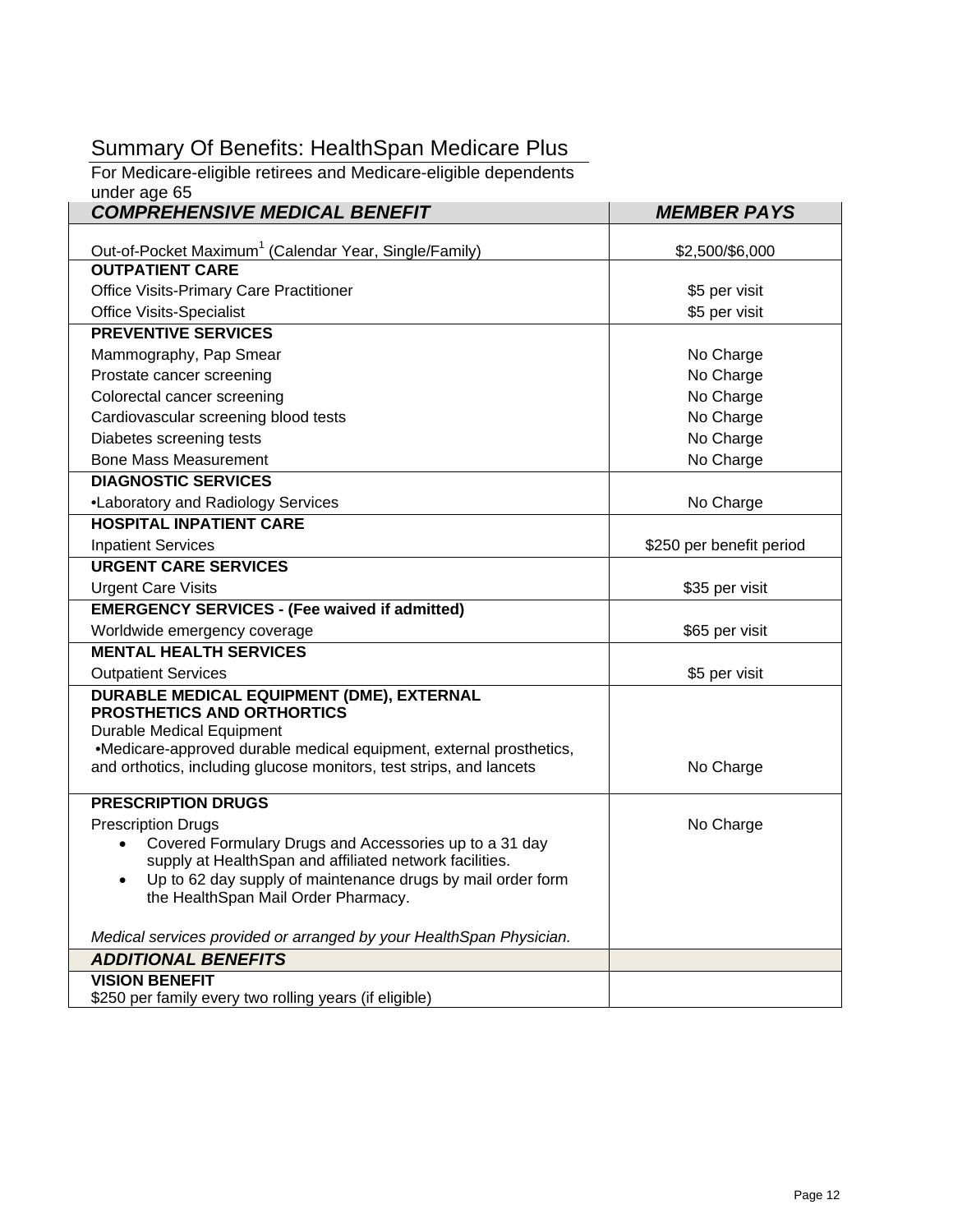# Summary of Benefits: United American Plan

For Medicare eligible retirees and Medicare eligible dependents age 65 or older and Medicare eligible disabled participants under age 65

| <b>Medicare Part A</b>                                                                    |                          |                                       |                |
|-------------------------------------------------------------------------------------------|--------------------------|---------------------------------------|----------------|
| <b>SERVICES</b>                                                                           | <b>MEDICARE PAYS</b>     | <b>PLAN PAYS</b>                      | <b>YOU PAY</b> |
| <b>HOSPITALIZATION*</b>                                                                   |                          |                                       |                |
| Semiprivate room and board,<br>general nursing and miscellaneous<br>services and supplies |                          |                                       |                |
| First 60 days                                                                             | All but \$1,260          | \$1,260 (Part A<br>Deductible)        | \$0            |
| -61 <sup>st</sup> through 90 <sup>th</sup> day<br>-91 <sup>st</sup> day and after:        | All but \$315 a day      | \$315 a day                           | \$0            |
| While using 60 lifetime<br>reserve days<br>-Once lifetime reserve days                    | All but \$630 a day      | \$630 a day                           | \$0            |
| are used:<br>-Additional 365 days                                                         | \$0                      | 100% of Medicare<br>Eligible Expenses | $$0**$         |
| -Beyond the Additional 365 days                                                           | \$0                      | \$0                                   | All Costs      |
| <b>BLOOD</b>                                                                              |                          |                                       |                |
| First 3 pints                                                                             | \$0                      | 3 pints                               | \$0            |
| <b>Additional Amounts</b>                                                                 | 100%                     | \$0                                   | \$0            |
| <b>SKILLED NURSING FACILITY*</b>                                                          |                          |                                       |                |
| Days $1 - 20$ per benefit period:                                                         | 100%                     | \$0                                   | \$0            |
| Days 21 - 100:                                                                            | All but \$157.50 per day | \$157.50 per day                      | \$0            |
| Days 101 and beyond:                                                                      | \$0                      | \$0                                   | All costs      |
| <b>HOSPICE CARE</b>                                                                       |                          |                                       |                |
| You must meet Medicare's                                                                  | All but very limited     | Medicare                              |                |
| requirements, including a doctor's                                                        | copayment/coinsurance    | copayment/coinsurance                 |                |
| certification of terminal illness                                                         | for outpatient drugs and |                                       |                |
|                                                                                           | inpatient respite care   |                                       |                |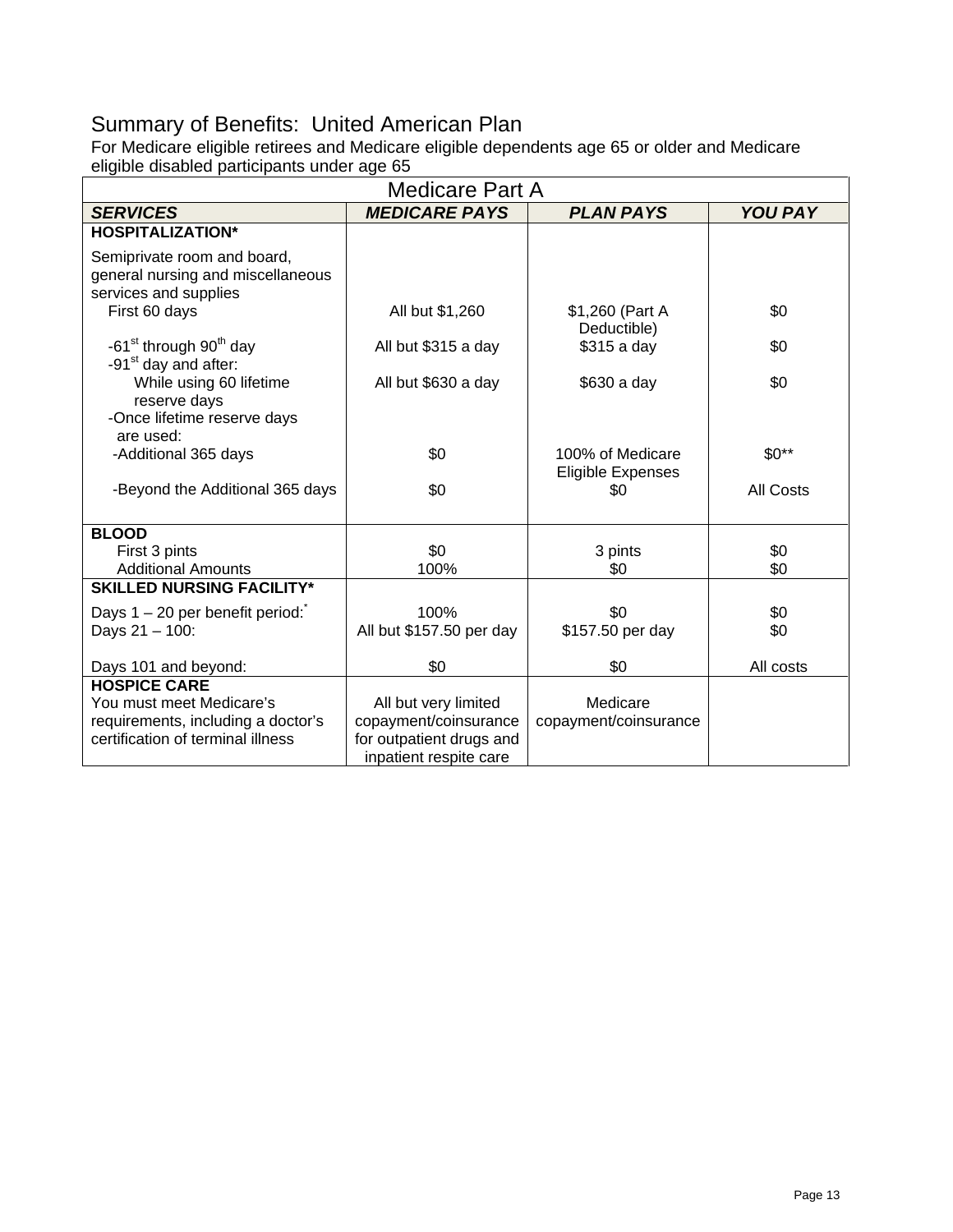| בסחוטווטע<br><b>Medicare Part B</b>                                                                                                                                                                                                                                                        |                                 |                                                                                                                         |                                                                                                                      |
|--------------------------------------------------------------------------------------------------------------------------------------------------------------------------------------------------------------------------------------------------------------------------------------------|---------------------------------|-------------------------------------------------------------------------------------------------------------------------|----------------------------------------------------------------------------------------------------------------------|
| <b>SERVICES</b>                                                                                                                                                                                                                                                                            | <b>MEDICARE PAYS</b>            | <b>PLAN PAYS</b>                                                                                                        | <b>YOU PAY</b>                                                                                                       |
| <b>MEDICAL EXPENSES - IN OR</b><br>OUT OF THE HOSPITAL AND<br><b>OUTPATIENT HOSPITAL</b><br><b>TREATMENT, such as</b>                                                                                                                                                                      |                                 |                                                                                                                         |                                                                                                                      |
| Physician's services, inpatient and<br>outpatient medical and surgical<br>services and supplies, physical and<br>speech therapy, diagnostic tests,<br>durable medical equipment<br>First \$147 of Medicare Approved<br>Amounts*<br><b>Remainder of Medicare</b><br><b>Approved Amounts</b> | \$0<br>Generally 80%            | 100%<br>75% of the amount not<br>paid by Medicare until<br>you reach your of<br>pocket maximum of<br>\$1,000, then 100% | \$0<br>25% of the<br>amount not paid<br>by Medicare until<br>you reach your of<br>pocket maximum<br>of \$1,000, then |
| Part B Excess Charges (Above<br>Medicare Approved Amounts)                                                                                                                                                                                                                                 | \$0                             | 100%                                                                                                                    | \$0<br>\$0                                                                                                           |
| <b>CLINICAL LABORATORY</b><br><b>SERVICES - TESTS FOR</b><br><b>DIAGNOSTIC SERVICES</b>                                                                                                                                                                                                    | 100%                            | \$0                                                                                                                     | \$0                                                                                                                  |
|                                                                                                                                                                                                                                                                                            | <b>Medicare Parts A &amp; B</b> |                                                                                                                         |                                                                                                                      |
| <b>HOME HEALTH CARE</b><br><b>MEDICARE APPROVED</b><br><b>SERVICES</b><br>Medically necessary skilled care                                                                                                                                                                                 |                                 |                                                                                                                         |                                                                                                                      |
| services and medical supplies                                                                                                                                                                                                                                                              | 100%                            | \$0                                                                                                                     | \$0                                                                                                                  |
| Durable medical equipment<br>First \$147 of Medicare<br>Approved Amounts*                                                                                                                                                                                                                  | 0%                              | 100%                                                                                                                    | \$0                                                                                                                  |
| Remainder of Medicare<br><b>Approved Amounts</b>                                                                                                                                                                                                                                           | 80%                             | 75% of the amount not<br>paid by Medicare until<br>you reach your of<br>pocket maximum of<br>\$1,000, then 100%         | 25% of the<br>amount not paid<br>by Medicare until<br>you reach your of<br>pocket maximum<br>of \$1,000, then<br>\$0 |

# Summary of Benefits: United American Plan (continued)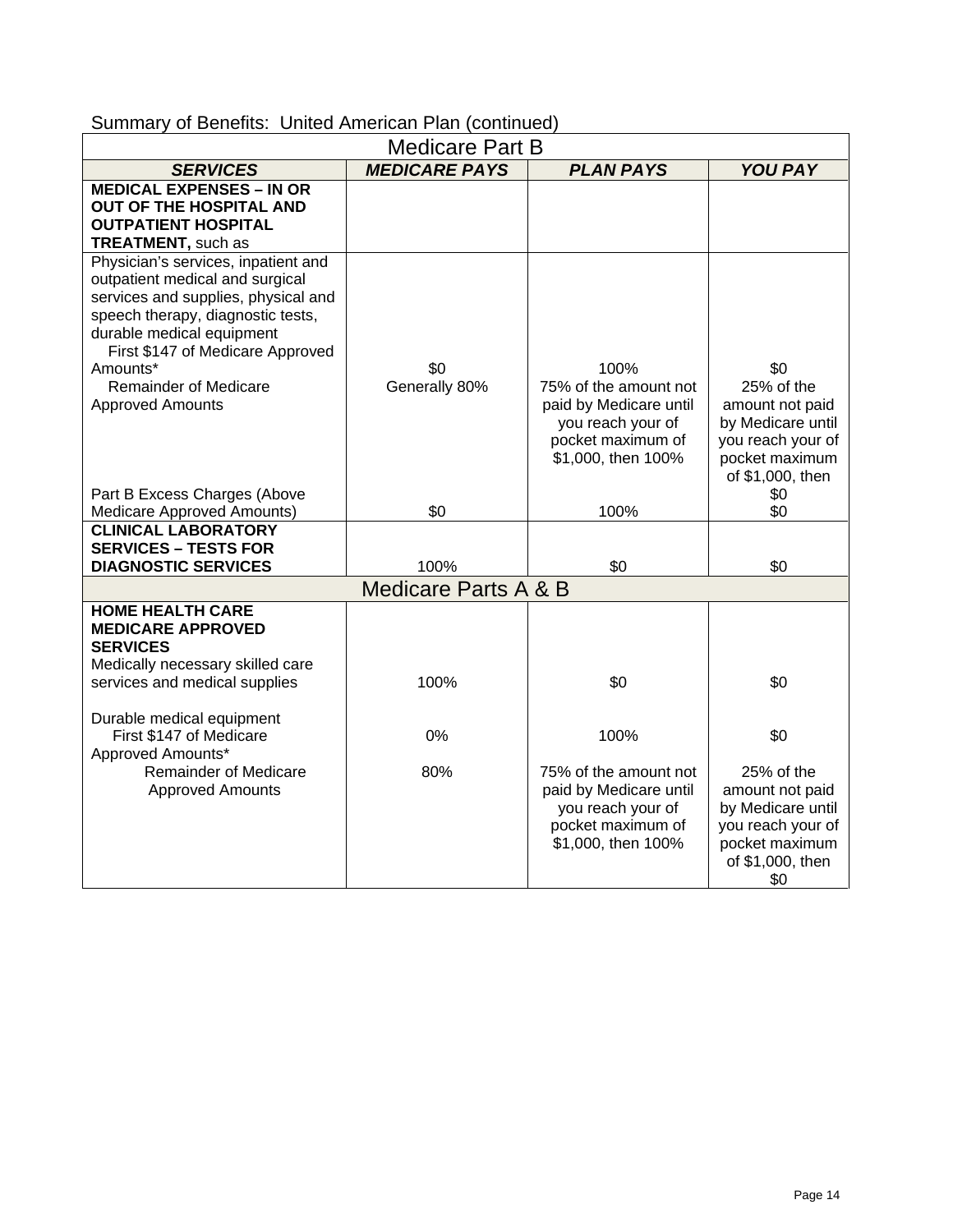# Summary of Benefits: United American Plan (continued)

| Other Benefits Not Covered by Medicare                                                                                                                                                                                                          |             |                                                            |                                                                   |
|-------------------------------------------------------------------------------------------------------------------------------------------------------------------------------------------------------------------------------------------------|-------------|------------------------------------------------------------|-------------------------------------------------------------------|
| <b>SERVICES</b>                                                                                                                                                                                                                                 | <b>PAYS</b> | <b>MEDICARE   PLAN PAYS</b>                                | <b>YOU PAY</b>                                                    |
| <b>FOREIGN TRAVEL - NOT COVERED BY</b><br><b>MEDICARE</b><br>Medically necessary emergency care<br>services beginning during the first 60 days of<br>each trip outside the USA<br>First \$250 each calendar year<br><b>Remainder of Charges</b> | \$0<br>\$0  | \$0<br>80% to a lifetime<br>maximum benefit of<br>\$50,000 | \$250<br>20% and amounts<br>over the \$50,000<br>lifetime maximum |

\* A benefit period begins on the first day you receive service as an inpatient in a hospital and ends after you have been out of the hospital and have not received skilled care in any other facility for 60 days in a row.

\* \*Once you have been billed \$147 of Medicare-Approved amounts for covered services (which are noted with an asterisk), Medicare Part B Deductible will have been met for the calendar year

**NOTICE:** When your Medicare Part A hospital benefits are exhausted, the insurer stands in the place of Medicare and will pay whatever amount Medicare would have paid for up to an additional 365 days as provided in the policy's "Core Benefits." During this time the hospital is prohibited from billing you the balance based on any difference between its billed charges and the amount Medicare would have paid.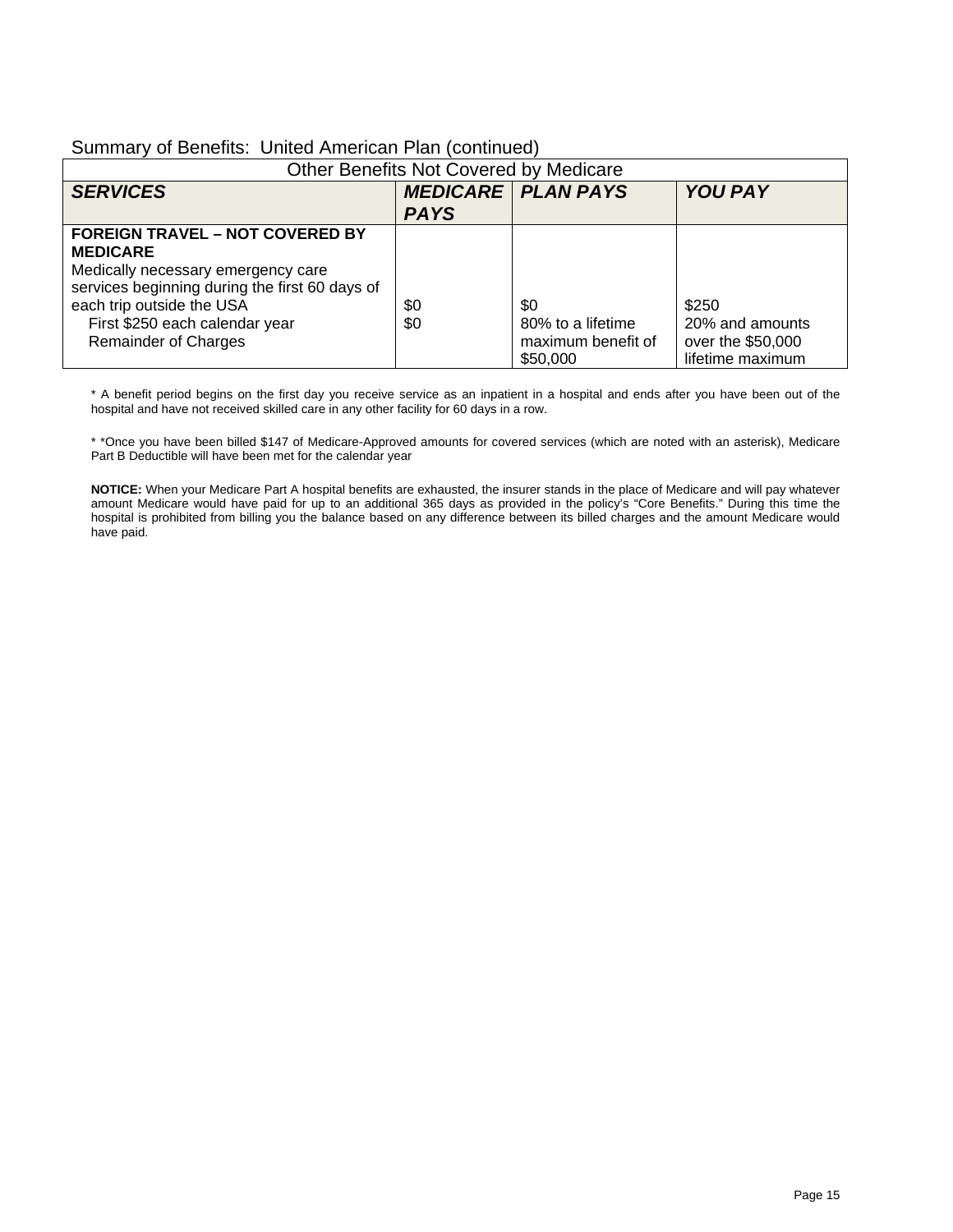# Important Contact Information

| If You Need Information About<br>Eligibility for benefits, enrollment, life<br>insurance<br>disability and vision claims | Contact<br>Local 436 Welfare Fund<br>6051 Carey Drive<br>Valley View, OH 44125-4259<br>Telephone: 216-328-0436<br>Facsimile: 216-328-0652<br>Toll Free: 877-396-3436 |
|--------------------------------------------------------------------------------------------------------------------------|----------------------------------------------------------------------------------------------------------------------------------------------------------------------|
| Comprehensive medical benefits<br>and Prescription drug benefits                                                         | For information about providers or medical claims through<br>HealthSpan (HMO Plan, POS Plan, and Medicare Plus Plan):                                                |
|                                                                                                                          | <b>HealthSpan</b><br>1001 Lakeside Ave, Suite 1200<br>Cleveland, OH 44114                                                                                            |
|                                                                                                                          | <b>Claims Department</b><br>PO Box 5316<br>Cleveland OH 44101-0316                                                                                                   |
|                                                                                                                          | Customer Relations: 1-216-621-7100<br>1-800-686-7100                                                                                                                 |
|                                                                                                                          | www.healthspannetwork.com                                                                                                                                            |
|                                                                                                                          | For information about benefits provided through United<br>American:                                                                                                  |
|                                                                                                                          | <b>United American</b><br>P.O. Box 8080<br>McKinney, Texas                                                                                                           |
|                                                                                                                          | Claims Department: United American uses Automated Claims.<br>For more information please call the Customer Relations<br>number below.                                |
|                                                                                                                          | Customer Relations: 1-800-730-4648                                                                                                                                   |
|                                                                                                                          | www.unitedamerican.com                                                                                                                                               |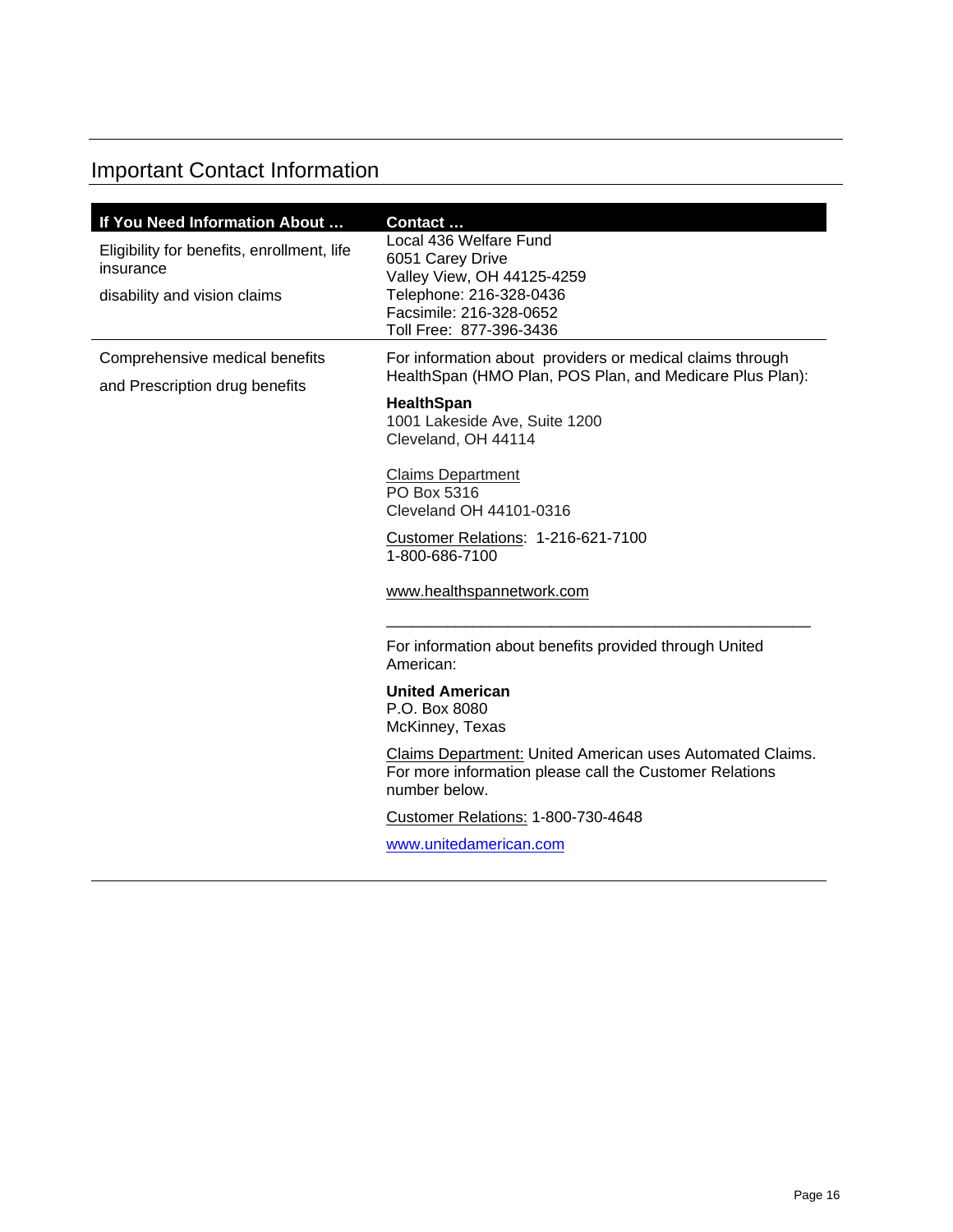| If You Need Information About                                                                                      | Contact                                                                                                                                                                                                                                                                                                                                                                                                                                                                                                                                                                                                                                                                                                                                     |
|--------------------------------------------------------------------------------------------------------------------|---------------------------------------------------------------------------------------------------------------------------------------------------------------------------------------------------------------------------------------------------------------------------------------------------------------------------------------------------------------------------------------------------------------------------------------------------------------------------------------------------------------------------------------------------------------------------------------------------------------------------------------------------------------------------------------------------------------------------------------------|
| Online resources for health information<br>The Fund cannot endorse or guarantee the<br>information on these sites. | www.webmd.com (general wellness)<br>www.mayoclinic.com (consumer-oriented information about<br>illnesses and drugs)<br>www.medlineplus.gov (comprehensive data on any health<br>condition, operated by the U.S. National Library of Medicine)<br>www.kidshealth.org (health information for parents, children, and<br>teenagers)<br>www.alzheimers.org (Alzheimer's Disease Education & Referral<br>Center)<br>www.aad.org (American Academy of Dermatology)<br>www.aapcc.org (American Association of Poison Control Centers)<br>www.ada.org (American Dental Association)<br>www.lungusa.org (American Lung Association)<br>www.nida.nih.gov (National Institute of Drug Abuse)<br>www.nimh.nih.gov (National Institute of Mental Health) |
|                                                                                                                    | www.ninds.nih.gov (National Institute of Neurological Disorders                                                                                                                                                                                                                                                                                                                                                                                                                                                                                                                                                                                                                                                                             |
|                                                                                                                    | and Stroke)                                                                                                                                                                                                                                                                                                                                                                                                                                                                                                                                                                                                                                                                                                                                 |
|                                                                                                                    | www.nia.nih.gov (National Institute on Aging)                                                                                                                                                                                                                                                                                                                                                                                                                                                                                                                                                                                                                                                                                               |
|                                                                                                                    | www.healthcare.gov(Health Exchange marketplace                                                                                                                                                                                                                                                                                                                                                                                                                                                                                                                                                                                                                                                                                              |
|                                                                                                                    | information and PPACA information)                                                                                                                                                                                                                                                                                                                                                                                                                                                                                                                                                                                                                                                                                                          |
|                                                                                                                    | www.fmcsa.dot.gov/regulations/medical (Federal Motor Carrier                                                                                                                                                                                                                                                                                                                                                                                                                                                                                                                                                                                                                                                                                |
|                                                                                                                    | Safety Administration medical requirements)                                                                                                                                                                                                                                                                                                                                                                                                                                                                                                                                                                                                                                                                                                 |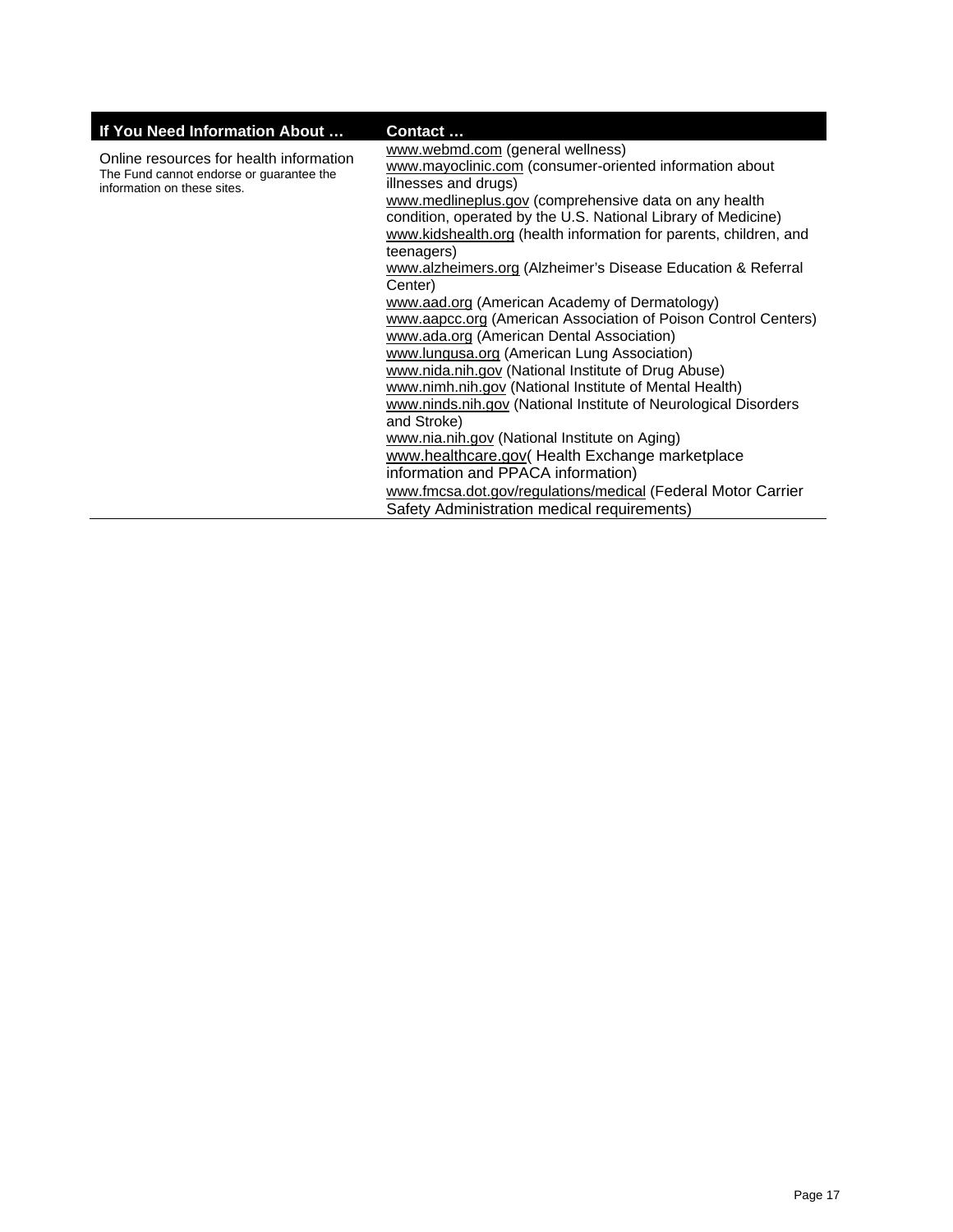# **Active Employees**

# **Initial Eligibility**

Your eligibility for benefits as an active member is based on the amount of contributions the Fund office receives from your employer. The collective bargaining agreement between your employer and Teamsters Local Union No. 436 controls the amount and conditions under which the employer pays those contributions. Your employer is obligated to pay contributions to the Fund office the month after you earn them. For example, if you work in May, the employer reports that work and pays those contributions in June.

There may be different eligibility requirements for new employers accepted into the Plan. These participants would be notified of the requirements, which are based on the terms of the employer's agreement with the Fund.

*After your employer submits its first contributions to the Welfare Fund on your behalf the Fund will mail you the necessary enrollment forms. You will need to complete these forms and provide the necessary documentation such as birth or marriage certificates, before Plan benefits are paid on your behalf.*

# *Month-To-Month Eligibility*

If you have one hundred sixty hours or four weeks of contributions made on your behalf for work in one month, you become eligible for coverage two months later. For all eligibility purposes forty hours of contributions equals one week of contributions.

# *Example*

*Jim begins working for a contributing employer in January 2014. In February his employer reports to the Fund office that he worked 170 hours in January. Because he has worked at least four weeks and his employer made at least four weeks of contributions on his behalf for January 2014. Therefore, he becomes eligible for coverage March 1 and remains eligible for the entire month of March 2014.*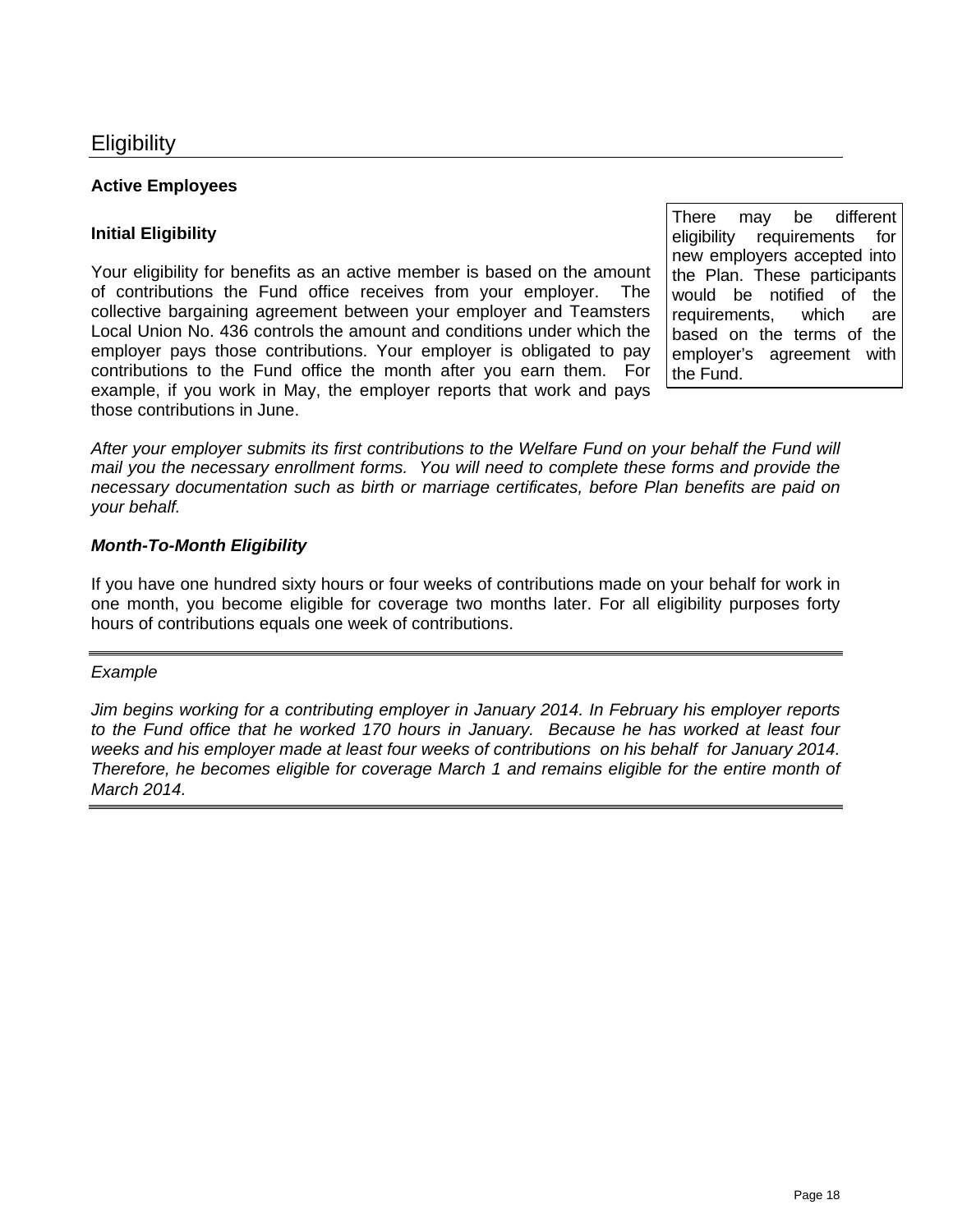# *Quarterly Eligibility*

As a new participant you can also become eligible for coverage for a full quarter, an eligibility quarter, if you have the required contributions made on your behalf in the corresponding work quarter(s) as shown in the chart that follows.

| If you have 9 or more weeks of<br>employer contributions in the<br>following quarter: | O<br>R | If you have 13 or more weeks of<br>employer contributions in the<br>following work quarters (to<br>consecutive work quarters):<br><b>THEN</b> | You are eligible for coverage in<br>the following coverage quarter: |
|---------------------------------------------------------------------------------------|--------|-----------------------------------------------------------------------------------------------------------------------------------------------|---------------------------------------------------------------------|
| August, September, October                                                            |        | May, June, July, August,<br>September, October                                                                                                | January, February, March                                            |
| November, December, January                                                           |        | August, September, October,<br>November, December, January                                                                                    | April, May, June                                                    |
| February, March, April                                                                |        | November, December, January,<br>February, March, April                                                                                        | July, August, September                                             |
| May, June, July                                                                       |        | February, March, April, May,<br>June, July                                                                                                    | October, November, December                                         |

#### *Example 1*

*Mary begins working for a contributing employer in May 2014. Her employer makes the following contributions to the Fund on her behalf and she is eligible as follows:*

| Month | <b>Weeks of Contributions</b> | Eligible? / If so, When?                                                                                                                                                                                                                        |
|-------|-------------------------------|-------------------------------------------------------------------------------------------------------------------------------------------------------------------------------------------------------------------------------------------------|
| May   | 3.5                           | No                                                                                                                                                                                                                                              |
| June  | 3.5                           | No                                                                                                                                                                                                                                              |
|       |                               | Yes, Mary is eligible in both<br>September and October through<br>December because of month to<br>month eligibility, July contributions<br>make her eligible September, and<br>having more than 9 weeks of<br>contributions in the work quarter |
| July  | 4.0                           | of May to July.                                                                                                                                                                                                                                 |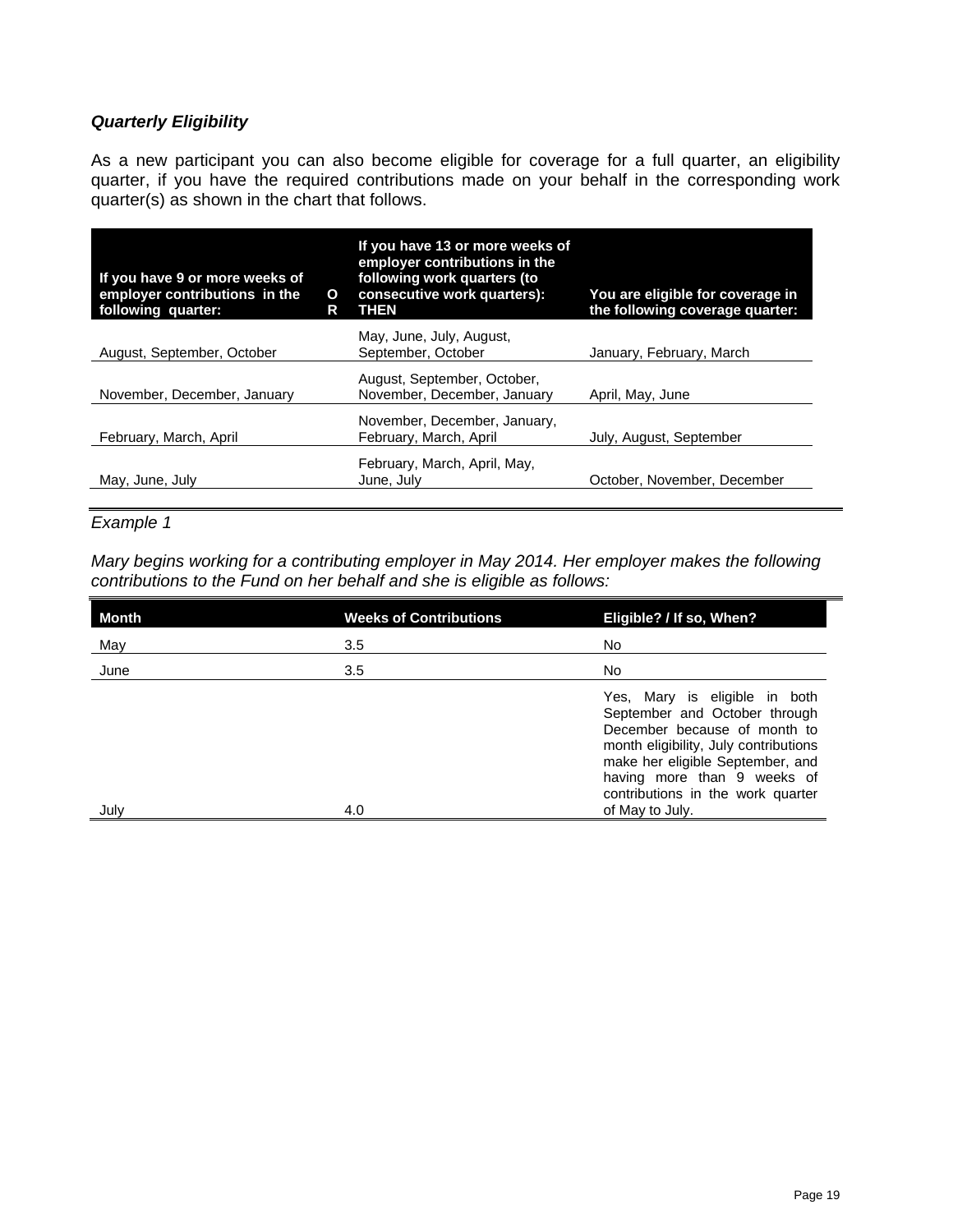# *Example 2*

*Todd begins working for a contributing employer in May 2014. His employer makes the following contributions to the Fund on his behalf and he is eligible as follows:*

| Month     | <b>Weeks of Contributions</b> | Eligible? If so, When?                                                                                                                                    |
|-----------|-------------------------------|-----------------------------------------------------------------------------------------------------------------------------------------------------------|
| May       | 3.0                           | No                                                                                                                                                        |
| June      | 2.0                           | No                                                                                                                                                        |
| July      | 3.0                           | No                                                                                                                                                        |
| August    | 1.0                           | No                                                                                                                                                        |
| September | 2.0                           | No                                                                                                                                                        |
| October   | 2.0                           | Yes, Todd is eligible January -<br>March 2015 because of 13 weeks<br>contributions<br>οf<br>in the<br>two<br>consecutive<br>work<br>previous<br>quarters. |

Once you become eligible for a full coverage quarter your continuing eligibility will come under rules for continuing eligibility.

### **Continuing Eligibility**

Once you become eligible for a full quarter of benefits under the Plan, your eligibility continues provided you:

- Have the applicable number of weeks of employer contributions made on your behalf;
- Have the weeks necessary in your Eligibility Reserve to extend coverage; or
- You are eligible to and make the necessary self-payments.

The Fund office will mail you an eligibility letter near the beginning of March, June, September and December to let you know if you are eligible for the upcoming eligibility quarter. This letter will show you the weeks your employer(s) reported on your behalf, your Eligibility Reserve amount and whether you are eligible or not for that upcoming quarter.

*Continuing Eligibility through Employer Contributions*

Once you become eligible for a full quarter, you continue to remain eligible if you have the necessary employer contributions as shown in the chart below.

| Nine or more weeks of employer contributions in<br>these work quarters: | Will make you eligible in the following eligibility<br>coverage quarters: |
|-------------------------------------------------------------------------|---------------------------------------------------------------------------|
| August, September & October                                             | January, February & March                                                 |
| November, December & January                                            | April, May & June                                                         |
| February, March & April                                                 | July, August & September                                                  |
| May, June & July                                                        | October, November & December                                              |

*Continuing Eligibility Using Eligibility Reserve*

You can use "Eligibility Reserve" to help you stay eligible for benefits if you do not work for 9 weeks in a work quarter. Once you have been eligible for a full quarter, that is after you have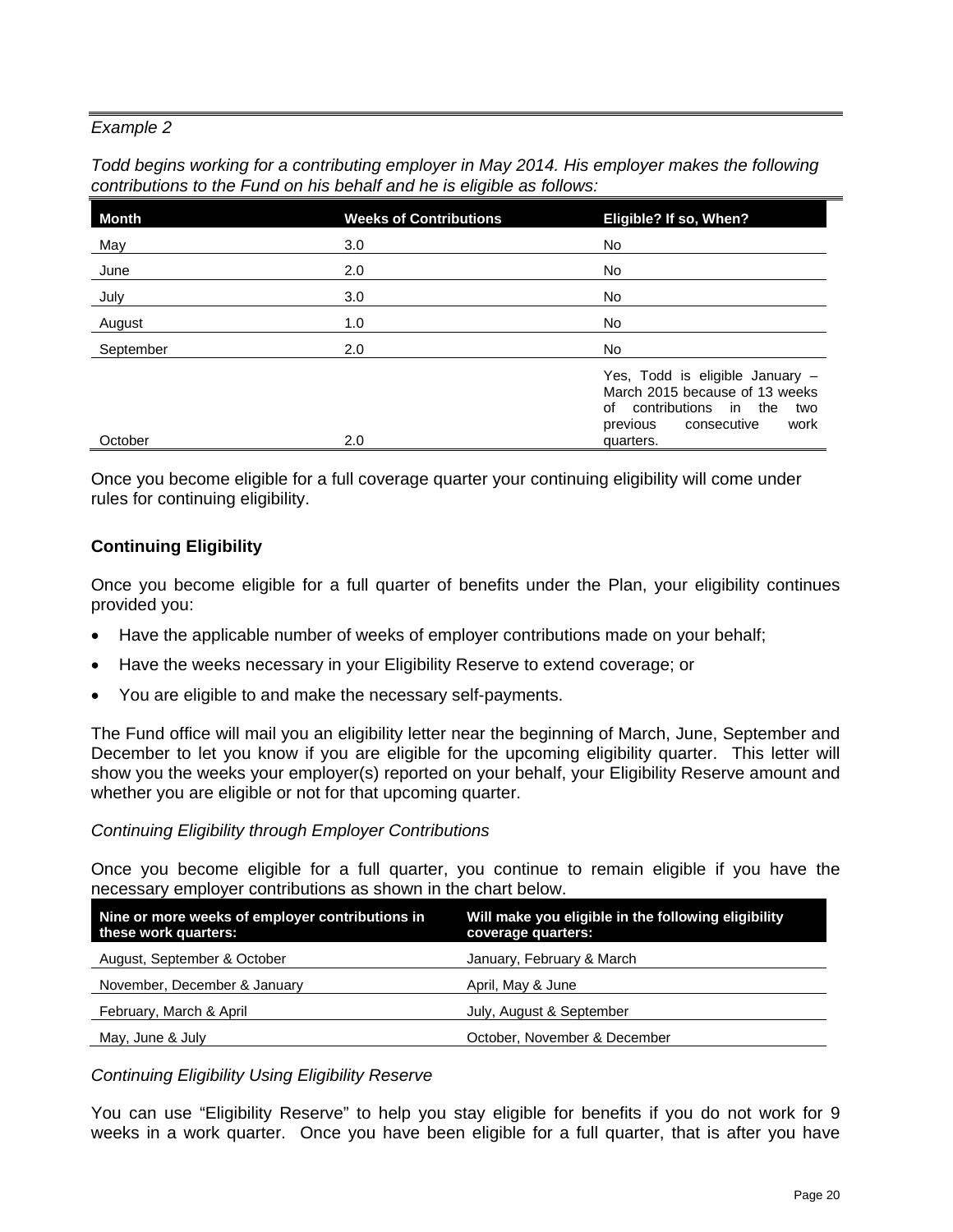established initial quarterly eligibility, any weeks in excess of 9 in any one work quarter will accumulate in your Eligibility Reserve. You may accumulate up to 36 weeks of reserve, four full quarters of coverage. These weeks can be carried over indefinitely as long as you remain a participant in the Welfare Fund. The Fund will automatically apply your available reserve to maintain your eligibility and you must use the weeks in your reserve to continue coverage before making self-payments.

You will lose your Eligibility Reserve after one year from your last employer contributions if

- Your employer contributions end; and
- You do not agree to the terms of using Eligibility Reserve as explained, below; and
- You either do not make the self-payments as described below or you have exhausted your ability to self-pay.

#### *Continuing Eligibility through Self-Payments*

If your employer contributions and Eligibility Reserve do not equal or exceed nine weeks, you may be able to maintain eligibility by making "self-payments" to the Fund to make up the difference between the total of your contributions and reserve and the 9 weeks needed to maintain eligibility. You will receive a letter shortly after you receive your quarterly eligibility letter informing you of the amount you owe and the conditions for making payment. The amount of the payment will vary based on the number of weeks you are short and the plan, HMO or POS, in which you are enrolled. The amounts you need to pay for the HMO or POS plan will be set annually by the Board of Trustees.

You do not have to make the self-payments. If you do not make the required self payments you receive no credit for the employer contributions that were reported to you and your Eligibility Reserve is not changed. The "unused" contributions will not be returned to you or your employer. If you receive no further employer contributions you cannot re-establish eligibility. If you do not self-pay, but have contributions made on your behalf, you can re-establish eligibility by making self-payment at that time.

#### *Duration of Self – Payment*

If no employer contributions are received on your behalf and your Eligibility Reserve is depleted, you may make self-payments to continue coverage for up to four consecutive eligibility quarters. After those four quarters are complete your eligibility for Fund benefits will cease and you must reestablish eligibility as a new member.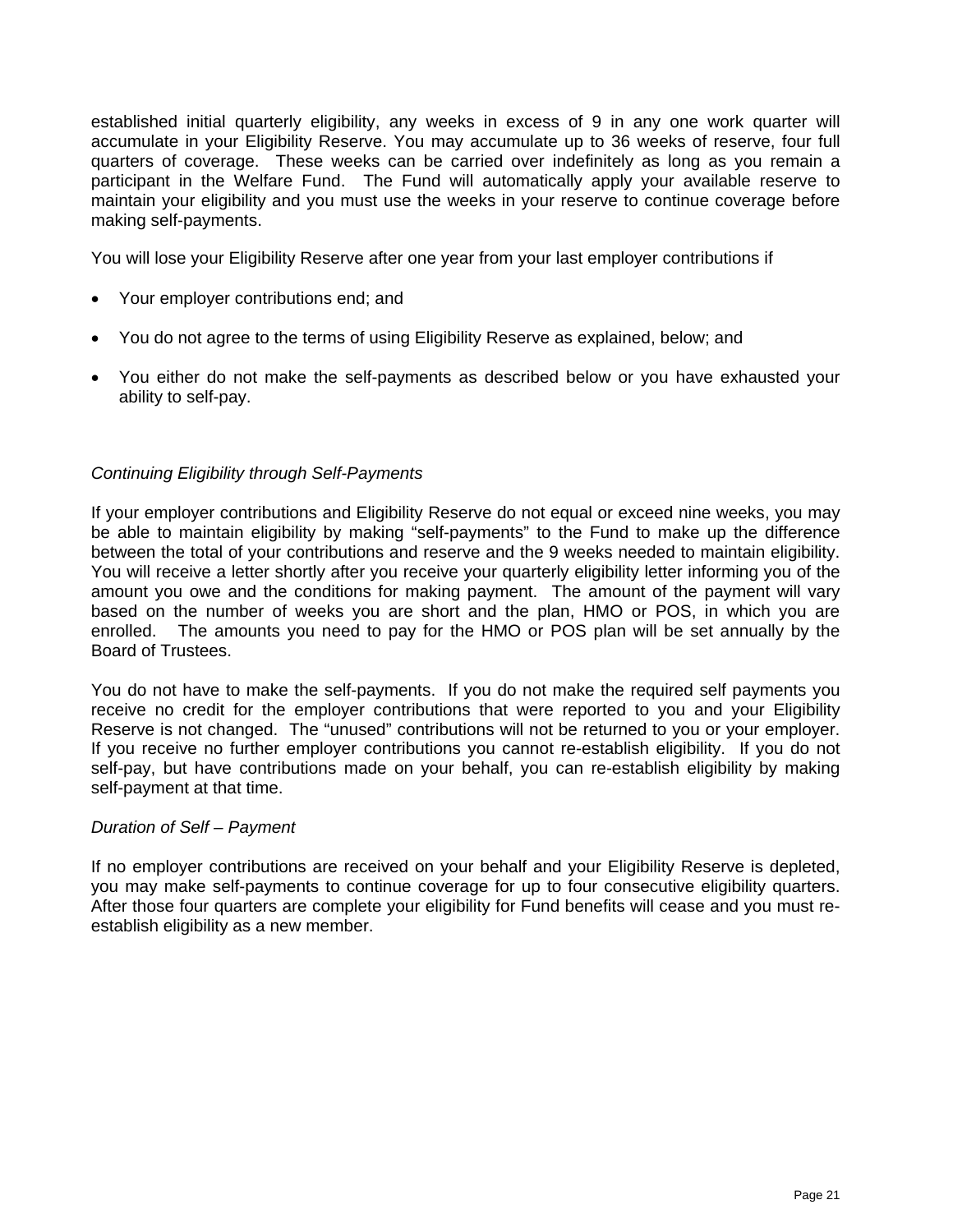## *Conditions on Using Eligibility Reserve or Making Self – Payments*

If you maintain eligibility through the use of the Eligibility Reserve or self-payment alone, or through a combination of the two, and without any employer contributions, you will be ineligible for Welfare Fund benefits if you go to work for any employer that performs the type of work done by an employer contributing to the Welfare Fund.

### *Dependents*

Dependents become eligible for coverage on the same date your coverage begins so long as you provide the needed documentation required by the Welfare Fund. If you

acquire a dependent while eligible for coverage, your dependent becomes eligible for benefits as of the date you acquire the dependent so long as you provide the needed documentation required by the Welfare Fund.

Eligible dependents include:

- Your lawful spouse provided that you and your spouse are not legally separated. *However*,
	- if your spouse has employer sponsored medical and prescription coverage available to her or him through employment; and
	- that coverage is comparable to that offered by the Welfare Fund; and
	- the cost is less than \$100 per month—

**then your spouse will not be a dependent for purposes of the Welfare Fund's medical, prescription, vision and life insurance benefits.** If your spouse loses coverage or the coverage becomes too expensive or not comparable, then he or she can be reinstated as a dependent upon the Fund receiving notice of that change. The Fund will ask you to update your records every year.

- Your children through age 26 provided they are: natural children, legally adopted children, stepchildren, or foster children.
- Your adult children who are between the ages of 26 and 28; provided that all of the following conditions are satisfied:
	- the adult children are unmarried:
	- the adult children are residents of Ohio, or are Ohio residents enrolled in an accredited public or private institution of higher learning outside the State of Ohio;
	- the adult children are not eligible to participate in any other employer sponsored health benefit plan; and
	- the adult children are not eligible for Medicaid or Medicare.

You may have to pay an additional premium to provide benefits for your children between the ages of 26 and 28.

• Children for whom coverage must be provided because of a Qualified Medical Support Order (QMCSO).

"Foster child" — A child

- Legally placed in your home by a court or authorized placement agency; or
- Placed in your household on a temporary custody order by a court of law during which period the child is a member of your household and resides in your home per the custody order.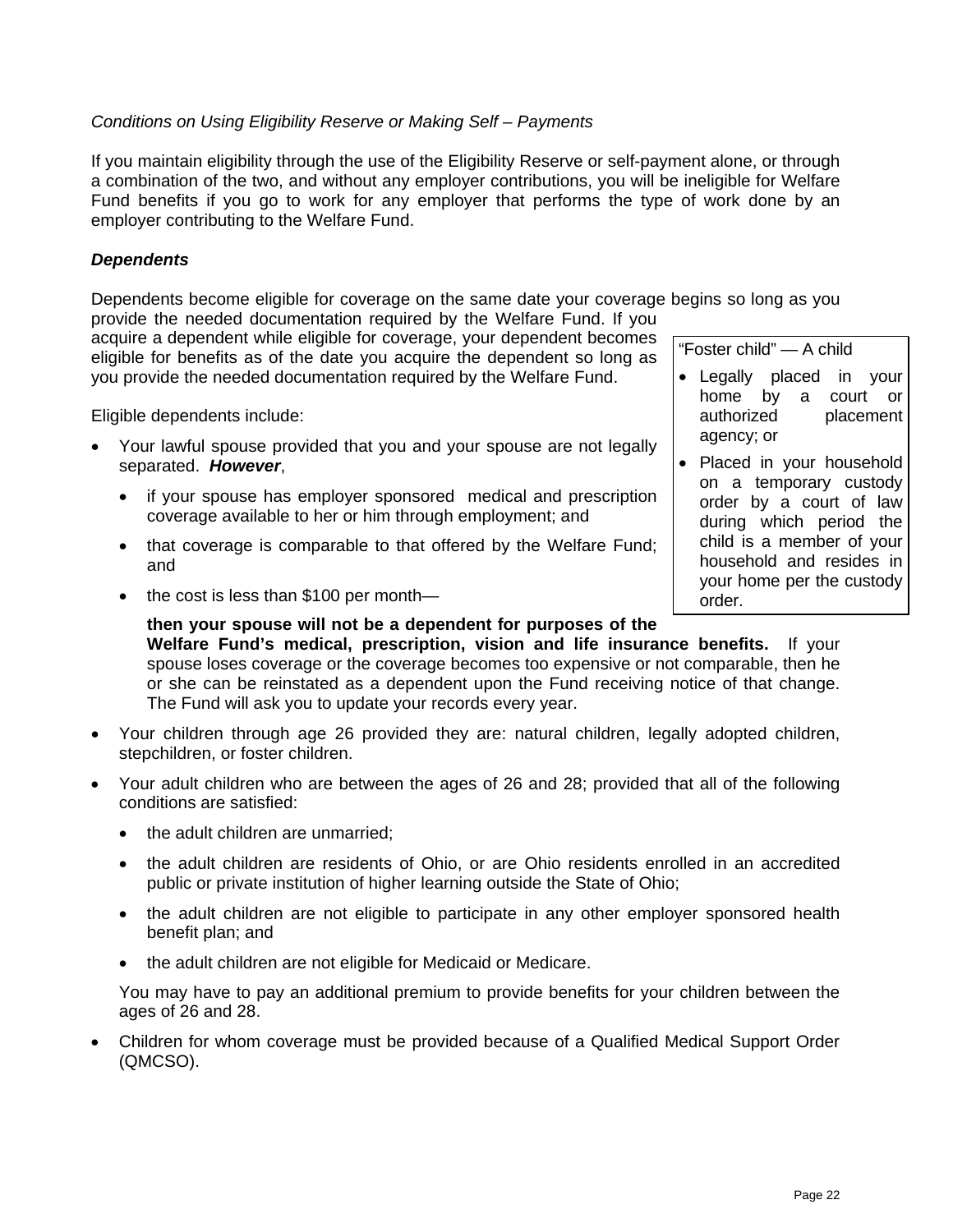# **When Coverage Ends**

Your eligibility for coverage under the Plan will end when:

- Your employer no longer makes the required weeks of contributions on your behalf (and you do not continue coverage using your Reserve Eligibility or by making self-payments);
- You do not have enough accumulated weeks in your Reserve Eligibility (and you do not make the self-payments);
- You do not make timely self-payments;
- You do not make the required self-payment for COBRA Continuation Coverage by the due date;
- You are eligible for and do not elect COBRA Continuation Coverage; or
- The Plan ends.

# *For Your Dependents*

Your eligible dependent's coverage will end on the earliest of these dates:

- The date your eligibility under the Plan ends;
- The date your dependent no longer meets the definition of an eligible dependent;
- The day before entering into full-time, active duty with the Armed Forces of the United States (except for temporary active duty of two weeks or less or as otherwise required by USERRA); or
- The date the Plan ends.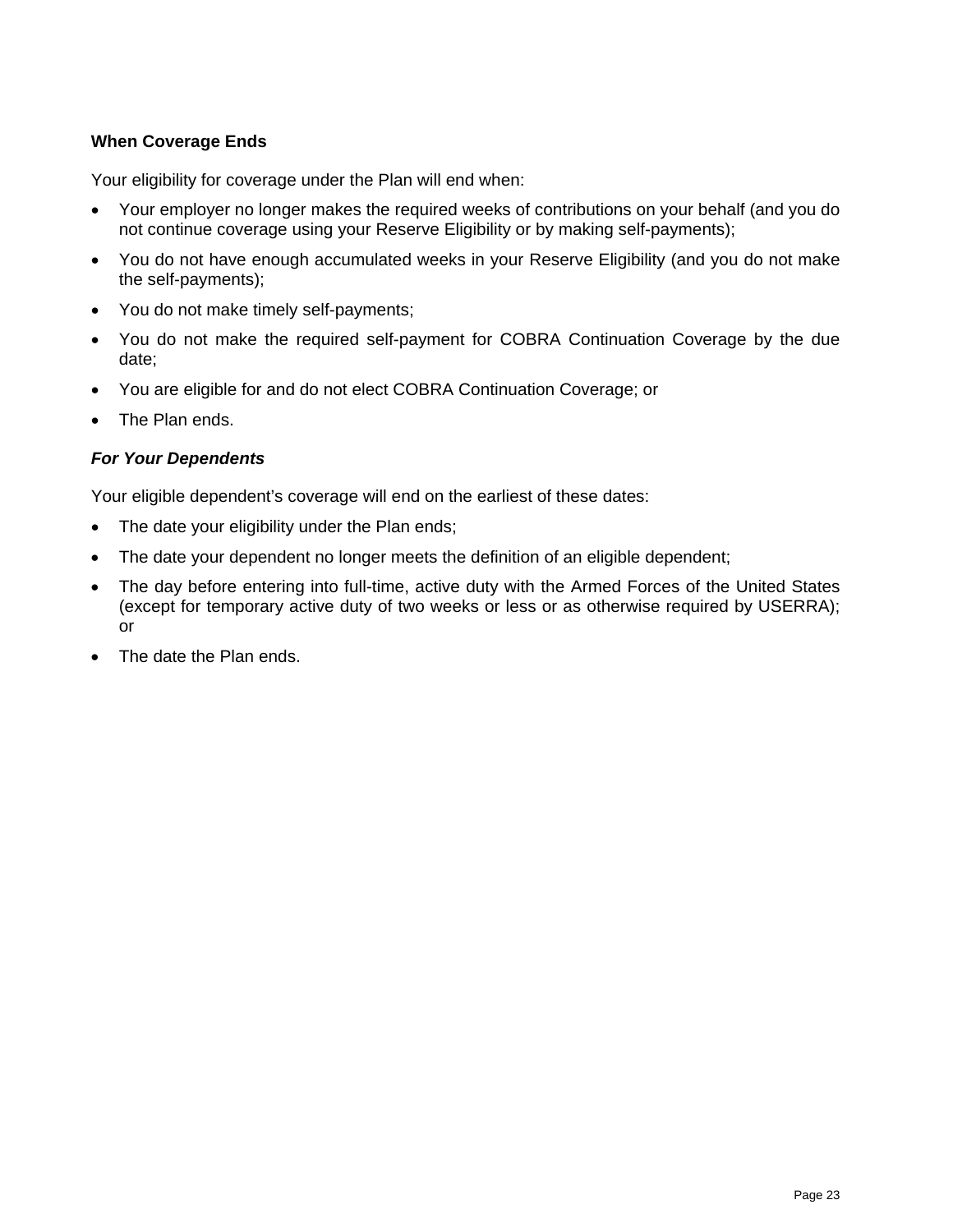# **Opt Out Option**

Normally, you and your eligible dependents automatically become eligible and maintain eligibility once your employer has made the contributions required by the collective bargaining agreement between your employer and Teamsters Local 436 and you meet the eligibility requirements in this SPD. You do not have to choose to be covered nor can you refuse coverage. However, in certain circumstances you may be able to refuse coverage for you and your family and receive a financial incentive to do so.

### *How do you qualify to be able to opt-out of Local 436 Welfare Fund coverage?*

First, your employer has to have agreed to and established the Master Cafeteria Plan for Participating Employers in the Excavating, Building Material and Construction Drivers Union Local 436 Welfare Fund or have a cafeteria or section 125 plan of its own.

Second, you, and all eligible dependents have to be covered by another plan that provides medical benefits:

- if you are married, the coverage has to be provided by your spouse's employer, or
- if you are not married and are covered by Veterans Administration coverage because of your service in the US Armed Forces.

If these two conditions are met, you and all dependents will not be eligible for the Welfare Fund's medical and prescription benefits for the entire year of your election. You and your dependents will still be eligible for the Welfare Fund's life insurance, short term disability, vision benefits and DOT required physicals. Your wage rate will be increased by the amount of any wage diversion made by your employer to the Welfare Fund contribution rate. Additionally another fifty cents (\$0.50) will be added to your wage rate. The amount of diversion will vary based on your collective bargaining agreement. Each employer's diversion is different. Call the Fund Office for specific questions.

#### *When can you opt out?*

You will have the opportunity to opt out when you are first employed by a contributing employer that participates in a cafeteria plan. Not all employers do. After that you will have the opportunity to opt out during the Welfare Fund's annual open enrollment period. Your decision will not carry forward from one year to another. You must renew your election each year and provide any required documentation each year.

#### *What happens if you lose that other coverage?*

You can change your decision to opt out if your spouse loses employment, loses the applicable coverage or it is changed, you divorce, or another child comes into your family whether by adoption or birth.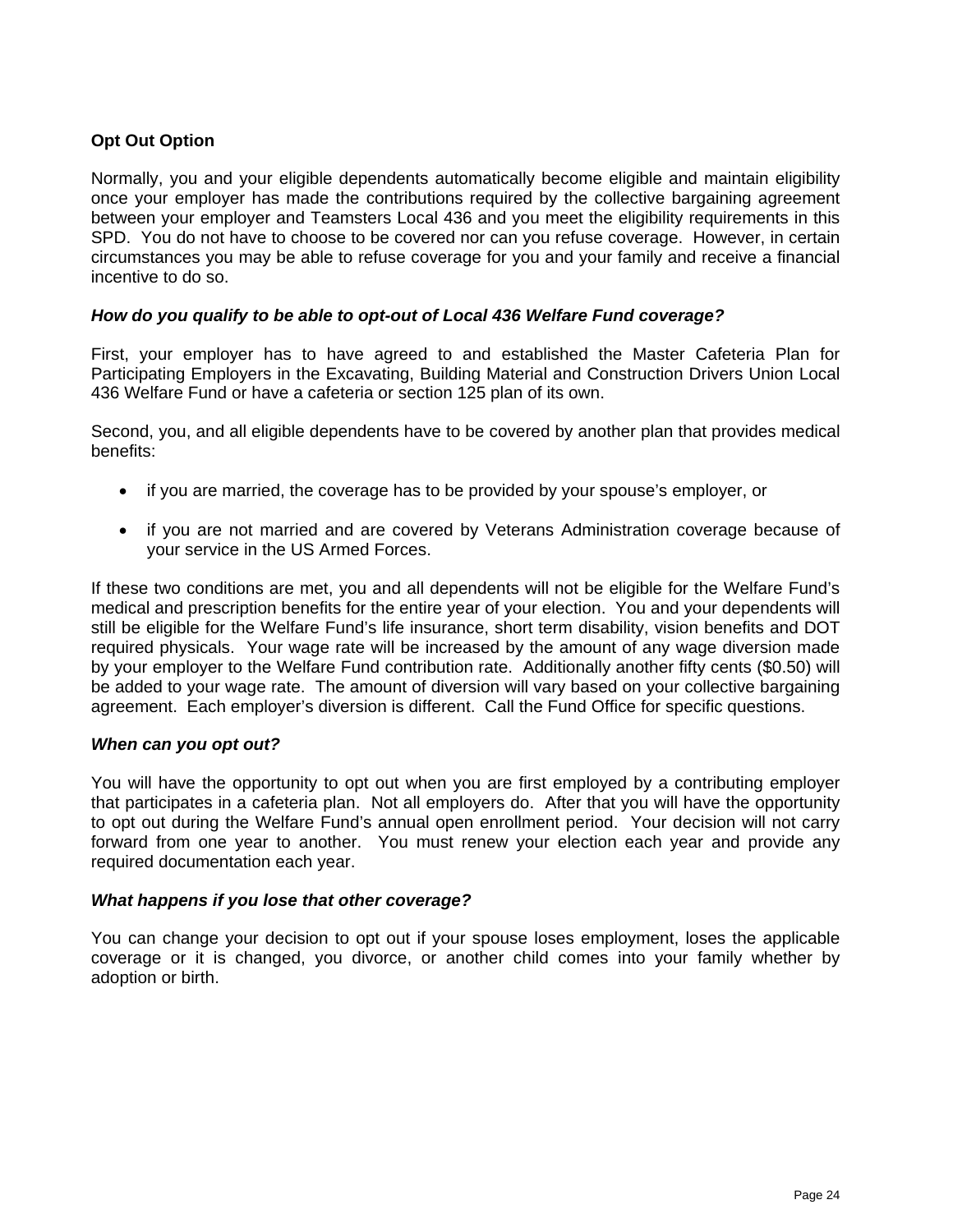# **Retired Members**

Members who retiree from Local 436 service can choose to continue Welfare Fund benefits through retiree coverage. You can become eligible for retiree benefits under the Plan if you voluntarily and permanently stop working for an employer provided that:

- You have at least 15 years of continuous service with an employer before your retirement;
- You have been a member of the bargaining unit represented by the union, had been employed by the Fund or been employed by the union for not less than 15 continuous years before your retirement; and

The Plan coordinates coverage with Medicare for retired members and their spouses who are entitled to Medicare. Therefore, if you are retired, you and your spouse should apply for Medicare Parts A *and* B before reaching age 65.

• Contributions have been made on your behalf to the Welfare Fund for at least 8 out of 10 years immediately before your retirement.

#### **If you do not elect retiree coverage at the time of your retirement you cannot choose to elect retiree coverage at a later date regardless of the change in your circumstances.**

If you continue coverage under the Plan as a retiree, you may continue medical, prescription drug, and vision benefits. Additionally, if you are not a participant in the Local 436 Pension Fund you are entitled to a \$5,000 death benefit from the Welfare Fund so long as you have retired prior to January 1, 2014.

The first self-payment for retiree benefits is due in the Fund Office **on the first of the month** for which you want to continue coverage. However, you can use any current work quarter employer contributions made on your behalf in lieu of self-payments.

#### *Example*

*Tom's employer reports 9 or more weeks on his behalf for the May to July 2014 work quarter making him eligible for benefits from October through December. He decides to retire November 1, 2014. His first self-payment will be due January 1, 2015.*

The Trustees establish and adjust the required self-payment from time to time based on the cost to provide benefits.

Your coverage will continue on a month-to-month basis, provided you make the required selfpayments. Self-payments must be received in the Fund Office by the first day of the month for which you want to continue coverage. You have a grace period to the end of the month to submit your self-payments.

#### *Example:*

*Steve is retired and pays for retiree coverage by making self-payments. To continue coverage for the month of September, the Fund Office must receive his self-payment by September 1st. If the Fund Office does not receive his payment by the end of September his coverage will end as of August 31st.*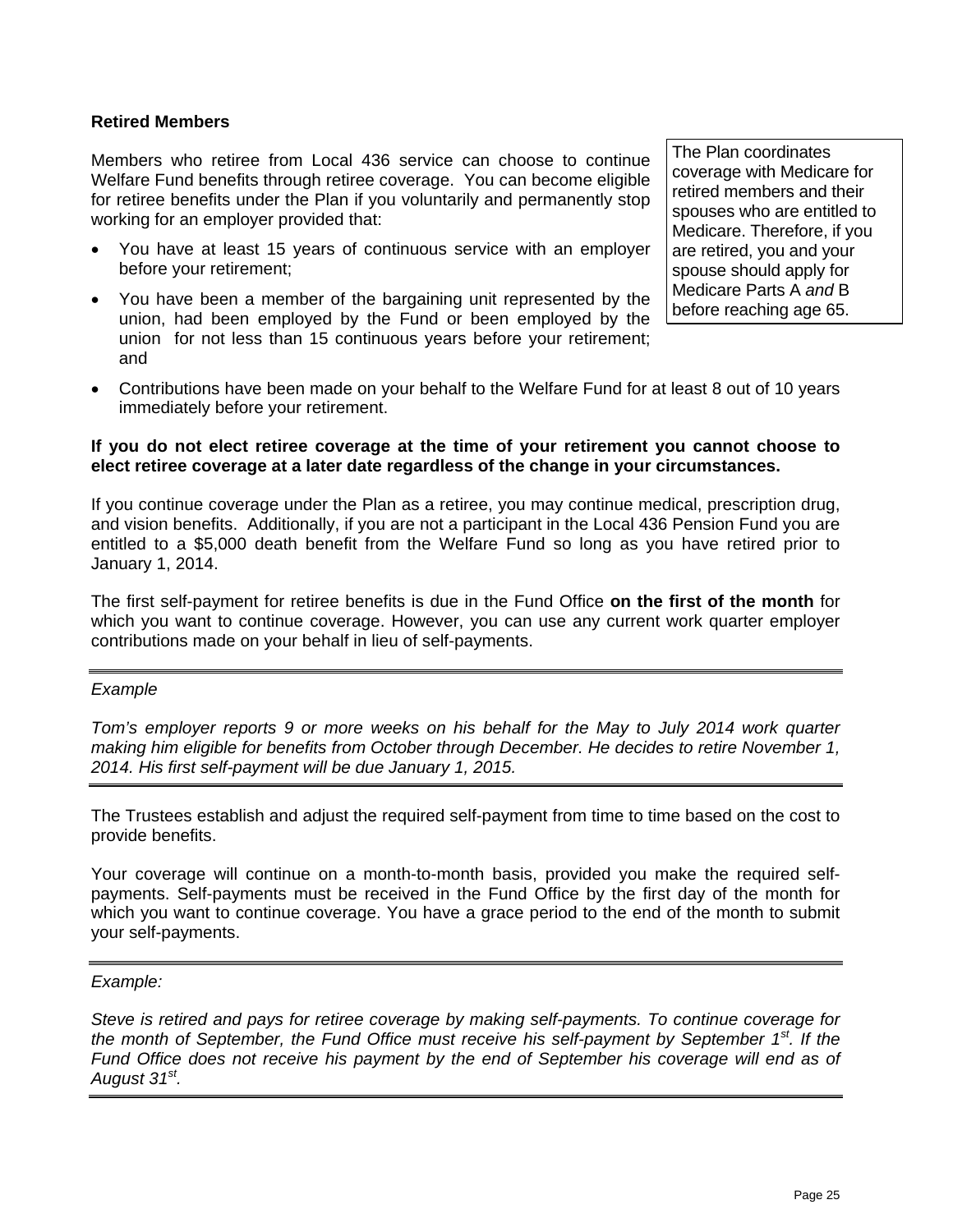### *When Coverage Ends For Retired Employees*

You or your dependents will lose eligibility for retiree benefit coverage if any one of the following events occurs:

- You become eligible for active employee benefits because you return to work with a contributing employer;
- The Plan ends:
- A self-payment is not made on a timely basis; or
- The Plan discontinues retiree benefits.

**The Trustees reserve the right to expand, reduce or cancel coverage for retired and active members, change eligibility requirements, change the amount of self-payments needed to participate in this plan and otherwise exercise their prudent discretion at any time without legal right or recourse by any person.**

#### **Reinstatement Of Eligibility**

#### *For Active Employees*

If your eligibility ends and you have not had an employer contribution within one year of the last received employer contribution on your behalf, you must again establish by meeting the Initial Eligibility requirements found on pages 18 – 20.

#### *For Retired Employees*

Once your eligibility for coverage as a retiree ends, you cannot reinstate it. However, you may again be covered under the Plan if you return to work and establish eligibility for active coverage by meeting the Initial Eligibility requirements found on pages 18 – 20.

#### **Changes In Eligibility Rules**

The Trustees reserve the right, at their discretion, to change, modify, or discontinue all or part of the eligibility rules or the benefits provided under the Plan at any time. The Trustees have the authority to establish contribution rates and self-payment rules and they reserve the right to change them at any time in their sole and unrestricted discretion.

If you do not make timely selfpayments for retiree coverage, your coverage will end.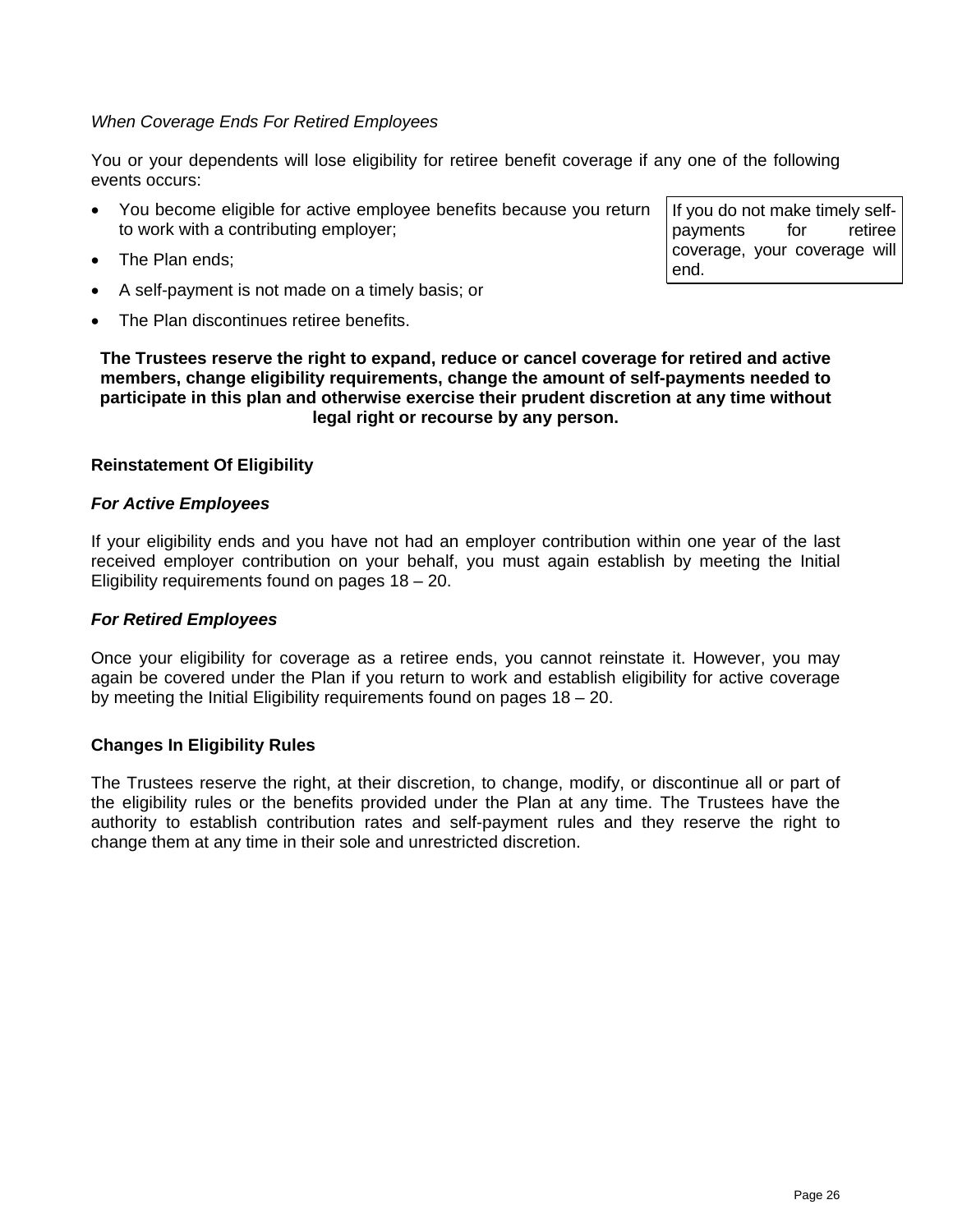# Life Events

Your benefits are designed to meet your needs at different stages of your life. This section describes how your Plan benefits are affected when different lifestyle changes occur.

## **Buying A New Home Or Moving**

When you buy a new home or move, it's important to contact the Fund Office to update your address. This will help assure you receive important benefit information in a timely manner. Call the Fund office for a new enrollment form to change your address.

### **Getting Married**

When you get married, your spouse is eligible for medical (including prescription drug), vision, and life insurance benefits. If you provide the required information, including an updated enrollment form, a marriage certificate and other Fund forms regarding your spouse's medical insurance coverage, if any, within thirty (30), days of your marriage, your spouse will be covered as of the date of the marriage. If you provide the necessary information after thirty (30), days, your spouse's coverage will be effective the first day of the next month following the Fund's receipt of that information.

When you marry, you may also want to update your beneficiary information for your life insurance and AD&D benefits.

If your spouse is covered under another medical plan (*e.g.*, employer sponsored, or Medicare), you must report such other coverage to the Fund Office. The amount of benefits payable under this Plan will be coordinated with your spouse's other coverage; benefits for your spouse under this Plan will typically be paid after any benefits are payable from your spouse's employer's plan.

If that other coverage is provided through employment, please refer to the rules on page 22 to determine if that coverage excludes your spouse from Welfare Fund coverage.

Surviving spouses of retirees who remarry are *not* eligible to cover their new spouse under the Plan. However, they may continue their coverage under the Plan provided they make the required self-payment.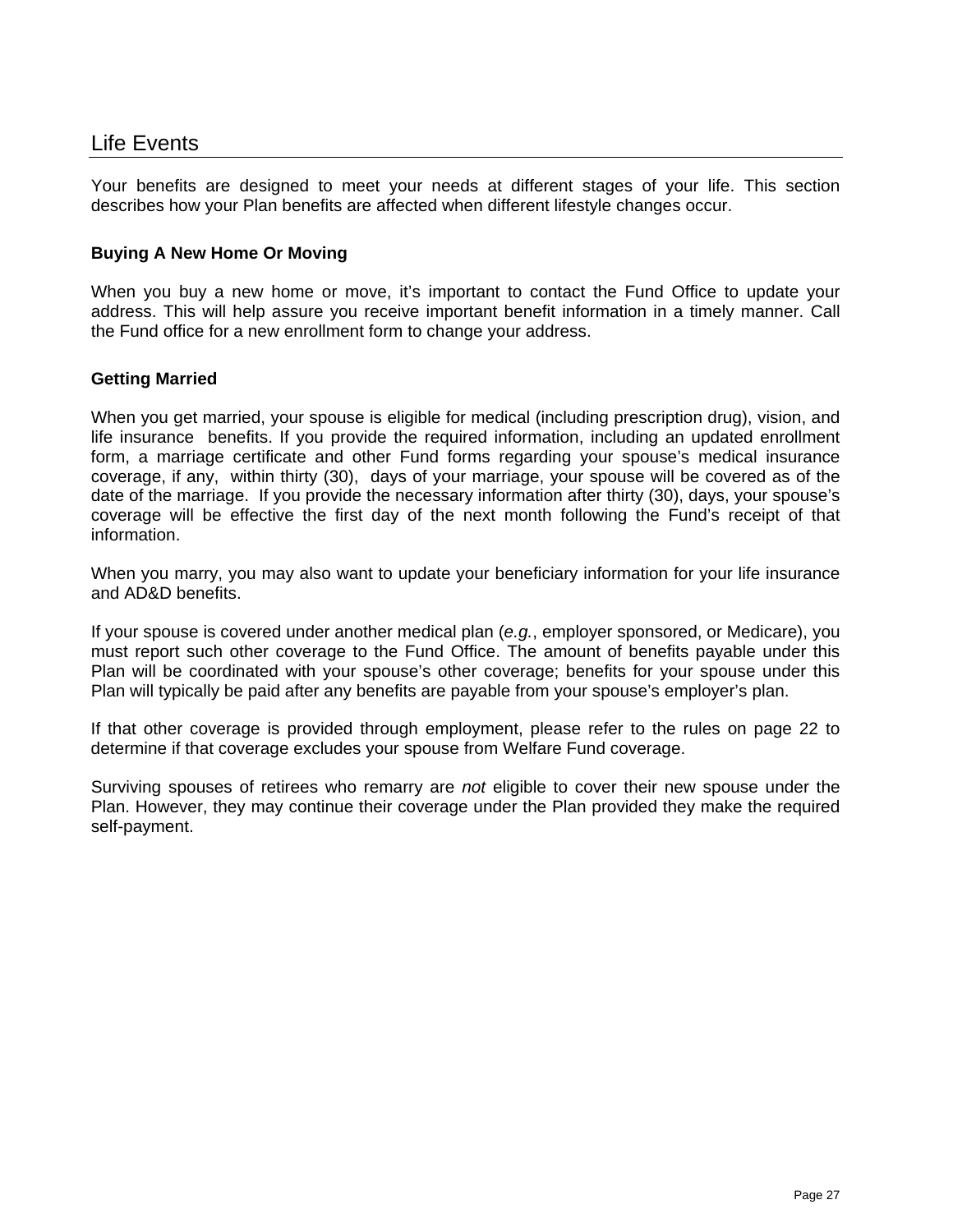# **Adding A Child**

Your natural born child is eligible for coverage on their date of birth. If you adopt a child or have a child placed with you for adoption, coverage will become effective on the date of adoption or placement. You may cover stepchildren, under the Plan as of your date of marriage. In addition, you may cover foster children for whom you have been appointed the legal guardian. Regardless of the type of dependent you are covering, he or she must meet the Plan's definition of an eligible dependent described on page 22. To assure that your dependent is covered, you must notify the Fund Office to enroll your dependent for coverage. Your dependent becomes eligible for benefits as of the date you acquire the dependent, *so long as you provide the needed documentation to the Welfare Fund within thirty (30) days of the birth or adoption.*

# **Getting Legally Separated Or Divorced**

If you and your spouse legally separate or divorce, your spouse will no longer be eligible for coverage as a dependent under the Plan. However, your spouse may elect to continue coverage under COBRA Continuation Coverage for up to 36 months. You or your spouse **must** notify the Fund Office within 60 days of the divorce or legal separation date for your spouse to receive COBRA Continuation Coverage. At this time, you may

#### *When you add a child, provide the Fund Office with:*

- The birth date, effective date of adoption or placement for adoption, or the date of your marriage (for stepchildren).
- A copy of the birth certificate, adoption papers, court order, or marriage certificate (for stepchildren).
- A copy of your child's other medical insurance information, if he or she is covered under another plan.
- An updated enrollment form.

also want to review your beneficiary designation for your life insurance and AD&D benefits, if eligible.

This Plan recognizes Qualified Domestic Relations Orders (QDROs) and Qualified Medical Child Support Orders (QMCSOs) and provides benefits for eligible dependents, as determined by the order(s). QMCSOs, a court order, decree, or administrative order relating to child support, must:

- Contain specific information as stipulated by the Fund Office;
- Be submitted to the Plan Administrator, who will determine whether the order is qualified as a QMCSO under federal law.

A copy of the procedures that the Plan follows to make this determination is available at the Fund Office, free of charge.

# **Child Losing Eligibility**

Your child is no longer eligible for coverage when he or she reaches age 26 (or 28 if certain requirements are met). You must notify the Fund Office within 60 days of when your child is no longer eligible for coverage. Your child may elect to continue coverage under COBRA for up to 36 months.

If your child is no longer eligible for coverage under the Plan, he or she can elect to continue coverage under COBRA Continuation Coverage. Within 60 days of losing eligibility for coverage, he or she must:

- Contact the Fund Office; and
- Enroll for COBRA Continuation Coverage if he or she plans to continue coverage under the Plan.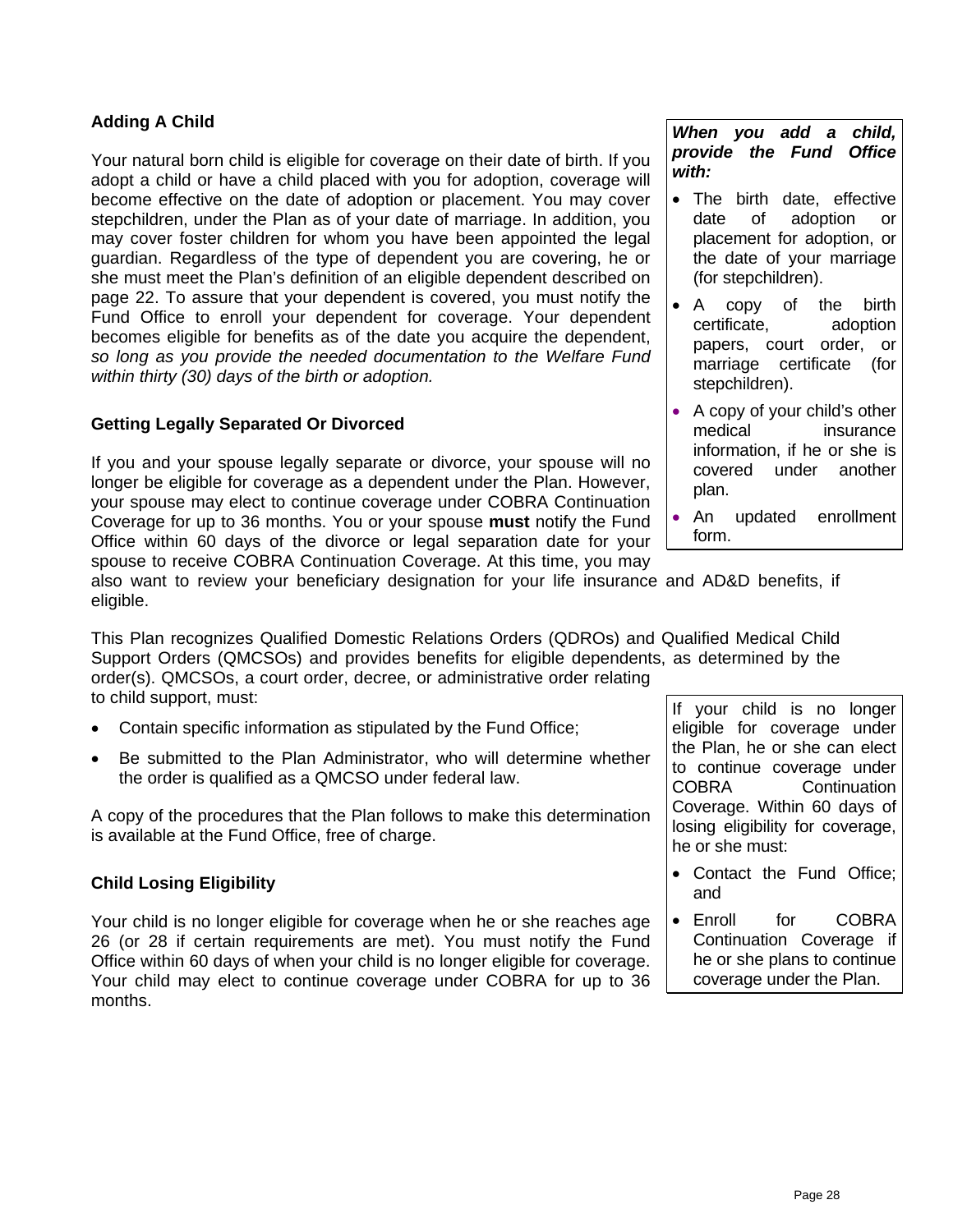# **When You Are Out Of Work Due To Disability (For Active Employees)**

If you are out of work due to a work-related or non-work related accident or sickness that results in your total disability, you may receive weekly accident and sickness benefits until you recover or receive the maximum number of weeks of benefits for one period of disability, whichever occurs first. If you become disabled due to an injury that is covered by the AD&D benefit, you may also be eligible for an AD&D benefit.

During your disability, you will periodically be asked to complete a form providing evidence of your continued disability. Your employer and your physician will need to complete parts of the form.

The maximum amount of benefits payable under this benefit is \$150 per week for 26 weeks. It is *not* payable for:

- time you are laid off or on strike, unless hospitalized;
- if you are disabled for an illness, for the first eight days of illness, unless hospitalized;
- if it is work related:
- for time you are not eligible for benefits;
- back sprains, strains and whiplash; or
- alcoholism, alcohol or drug abuse or nervous disorders.

This benefit is not payable for sprains and strains.

If you are out of work due to a work-related disability, you may be eligible for workers' compensation benefits. Contact your local or state workers' compensation office. You may be eligible for a disability benefit from the Welfare Fund in the amount of \$40 per week for a maximum of 6 weeks.

#### **In The Event Of Your Death**

If you are eligible for coverage on the date of your death, your beneficiary may receive a life insurance benefit (if you are not receiving benefits from the Pension Fund) and an AD&D benefit (for active employees only, if your death is caused by an accident). Your beneficiary should apply for benefits as soon as possible, but within at least one year of your death.

See pages 5, 9, and 38 - 40 for more information about these benefits.

# *Continuation Of Coverage For Dependents Of Active Employees*

Please refer to information on COBRA continuation coverage below.

#### *Continuation Of Coverage For Dependents Of Retired Employees*

Dependents of Retired Employees can maintain eligibility for retiree benefits by continuing selfpayment. Coverage will continue unless self-payments are stopped, or a dependent no longer meets the requirements of an eligible dependent.

*If you are out of work due to a disability:*

- Notify your employer and the Fund Office.
- Provide the Fund Office with proof of your disability.
- Apply for weekly accident and sickness benefits.

#### *If you are out of work due to a work-related disability, you should also:*

• Contact your local workers' compensation office and apply for workers' compensation benefits.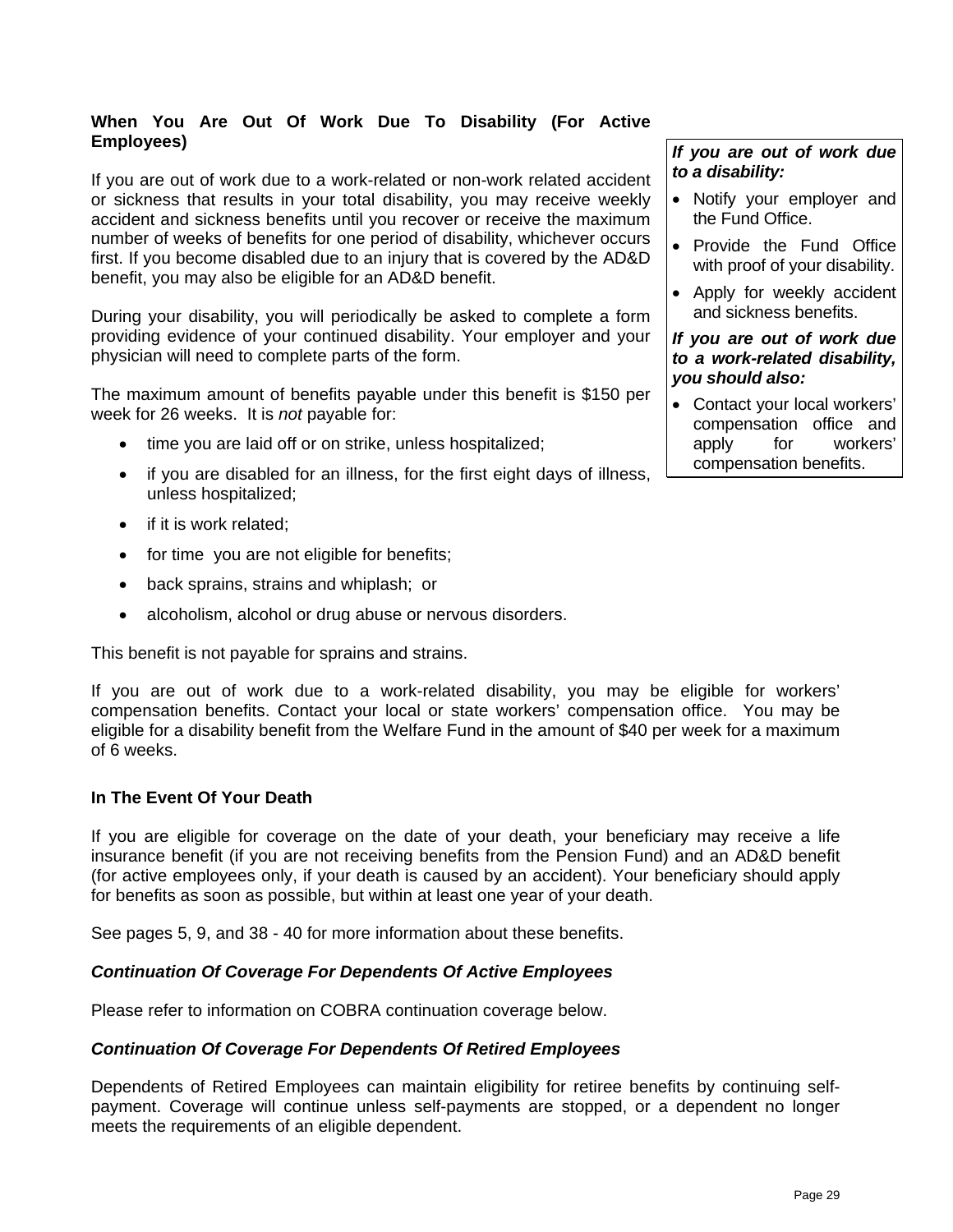### **COBRA Continuation Coverage**

The Consolidated Omnibus Budget Reconciliation Act of 1985 (COBRA), is a federal law that requires plans to offer a temporary extension of plan benefits to employees and eligible dependents ("qualified beneficiaries") who would otherwise lose coverage under a plan. Qualified beneficiaries include you and each dependent that was covered under the Plan on the day before a qualifying event occurs and who would lose coverage as a result of a "Qualifying Event" (see below). Children born, adopted, or placed for adoption, and foster children have the same COBRA rights as a spouse or dependent who was covered by the Plan before the event that triggered COBRA Continuation Coverage.

Under certain circumstances, you can continue coverage by making self-payments to the Plan for COBRA Continuation Coverage. You will *not* be eligible to continue coverage for weekly accident and sickness, life insurance, or AD&D benefits. By making self-payments, you may continue medical (including prescription drug coverage), and vision benefits. You may also have other health coverage options available to you, such as those available on the Health Insurance Marketplace. For more information on this and COBRA continuation coverage, please see pages 57 and following.

The COBRA Continuation Coverage will be identical to the medical and prescription coverage you had under the Plan (life insurance, weekly sickness and accident benefit, and DOT physical exam benefit are excluded). If you have a newborn child, adopt a child, or have a child placed with you for adoption or foster care while COBRA Continuation Coverage is in effect, you may add the child to your coverage. You must notify the Fund Office, in writing, of the birth or placement to have this child added to your coverage.

Like all qualified beneficiaries with COBRA Continuation Coverage, their continued coverage depends on timely and uninterrupted payments on their behalf.

# *Qualifying Events*

If you or your eligible dependents lose coverage as a result of a qualifying event, you are entitled to elect COBRA Continuation Coverage. Qualifying events include your:

- Reduction in hours or termination of employment;
- Death;
- Legal separation or divorce;
- Entitlement to Medicare; and
- Dependent no longer meeting the definition of a dependent under the Plan.

When the Fund Office has been notified that one of these events has occurred, you and your eligible dependents will be notified of the right to elect COBRA Continuation Coverage. Upon notification, the Fund Office will send you a COBRA application and *Notice of Health Continuation Procedures*.

#### *Notifying The Fund Office*

You or your dependent must inform the Fund Office of a legal separation, divorce, or a child losing dependent status under the Plan within 60 days of the qualifying event. If you do not notify the Fund Office within 60 days of such an event, you and/or your dependents will lose your right to elect COBRA Continuation Coverage.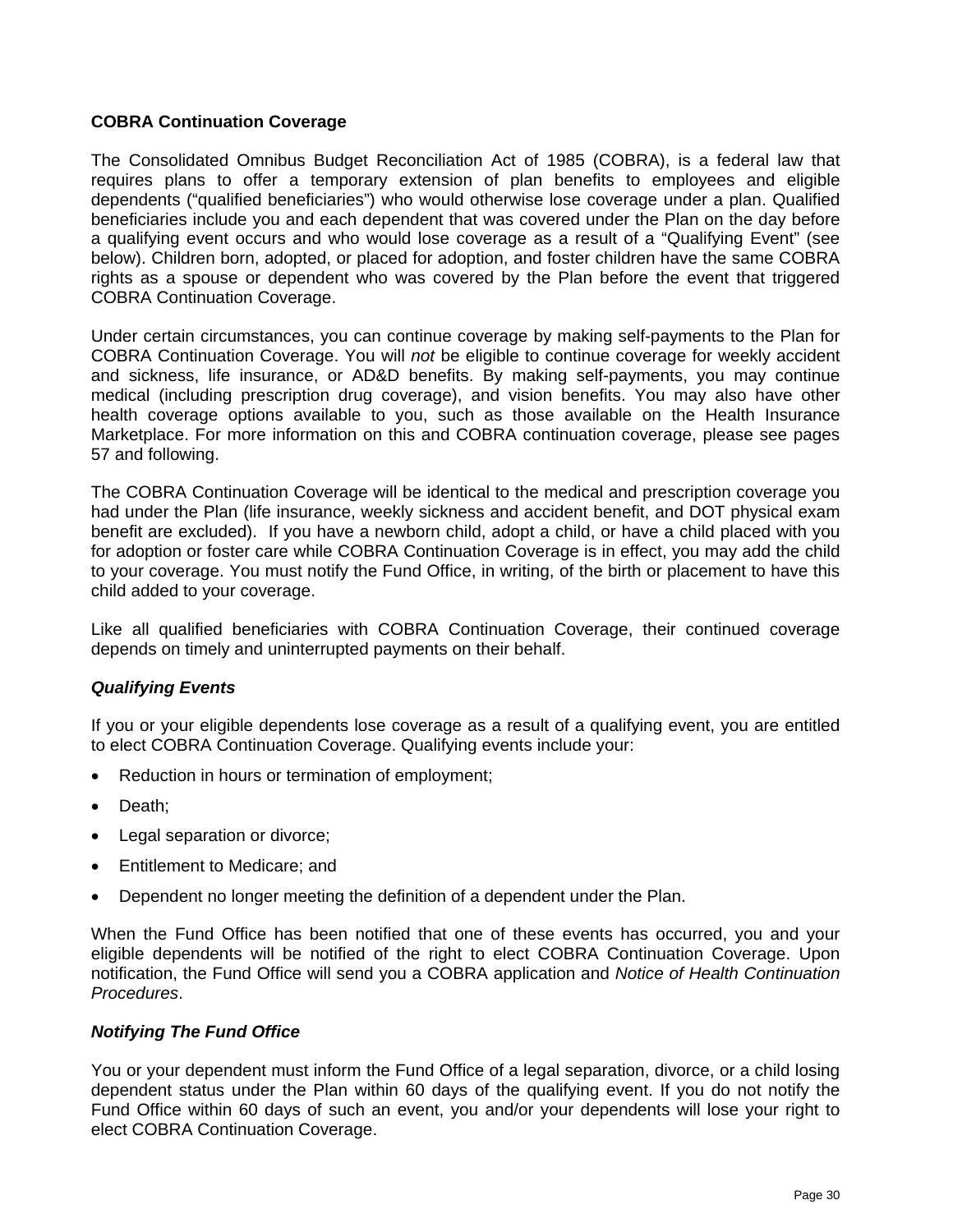Your employer will notify the Fund Office of your termination of employment, reduction in hours, entitlement to Medicare, or death. To help ensure that you do not suffer a gap in coverage, we encourage you or your family to notify the Fund Office of **any** qualifying events as soon as they occur. *If you do not notify the Fund Office within 60 days of a qualifying event, you and your eligible dependents will lose your right to elect COBRA Continuation Coverage.*

When the Fund Office is notified that one of these events has occurred, you and your eligible dependents will be notified of your right to elect COBRA Continuation Coverage. Once you receive a COBRA notice, you have 60 days to respond if you want to elect COBRA Continuation Coverage. Your eligible dependents have the option to elect coverage independently from you.

# *Period Of Coverage*

Coverage continues for a maximum of:

- 18 months if your coverage ends due to your termination of employment or your reduction in hours.
- 29 months if you or one of your eligible dependents is disabled when your coverage ends or if you become disabled within 60 days of the date your coverage ends due to termination of your employment or reduction in hours. To continue coverage for up to 29 months, you must notify the Fund Office of your determination of disability by the Social Security Administration within 60 days of the determination.
- 36 months if your spouse or other dependent's coverage ends because of your:
	- Death;
	- Legal separation or divorce;
	- Entitlement to Medicare; or
	- Eligible dependent child no longer qualifying for dependent coverage under the Plan.

# *Loss Of Continued Coverage*

COBRA Continuation Coverage for each person will end if:

- You do not make the self-payment for COBRA Continuation Coverage on time;
- You become covered under another group health plan;
- You become entitled to Medicare; or
- The Fund no longer maintains any group health plans.

# *Paying For COBRA Continuation Coverage*

The Fund Office will notify you of the cost of your COBRA Continuation Coverage when it notifies you of your right to coverage. The cost for COBRA Continuation Coverage will be determined by the Trustees on a yearly basis, and will not exceed 102% of the cost to provide this coverage.

Your first payment for COBRA Continuation Coverage must include payments for any months retroactive to the day your and/or your eligible dependents' coverage under the Plan ended. The Fund Office will notify you of the first payment due date, which is no later than 45 days after your election. Subsequent payments are due the first of the month and are considered timely if made

It's important to notify the Fund Office within 60 days of a qualifying event. If you do not do this, you and your dependents will lose your right to elect COBRA Continuation Coverage.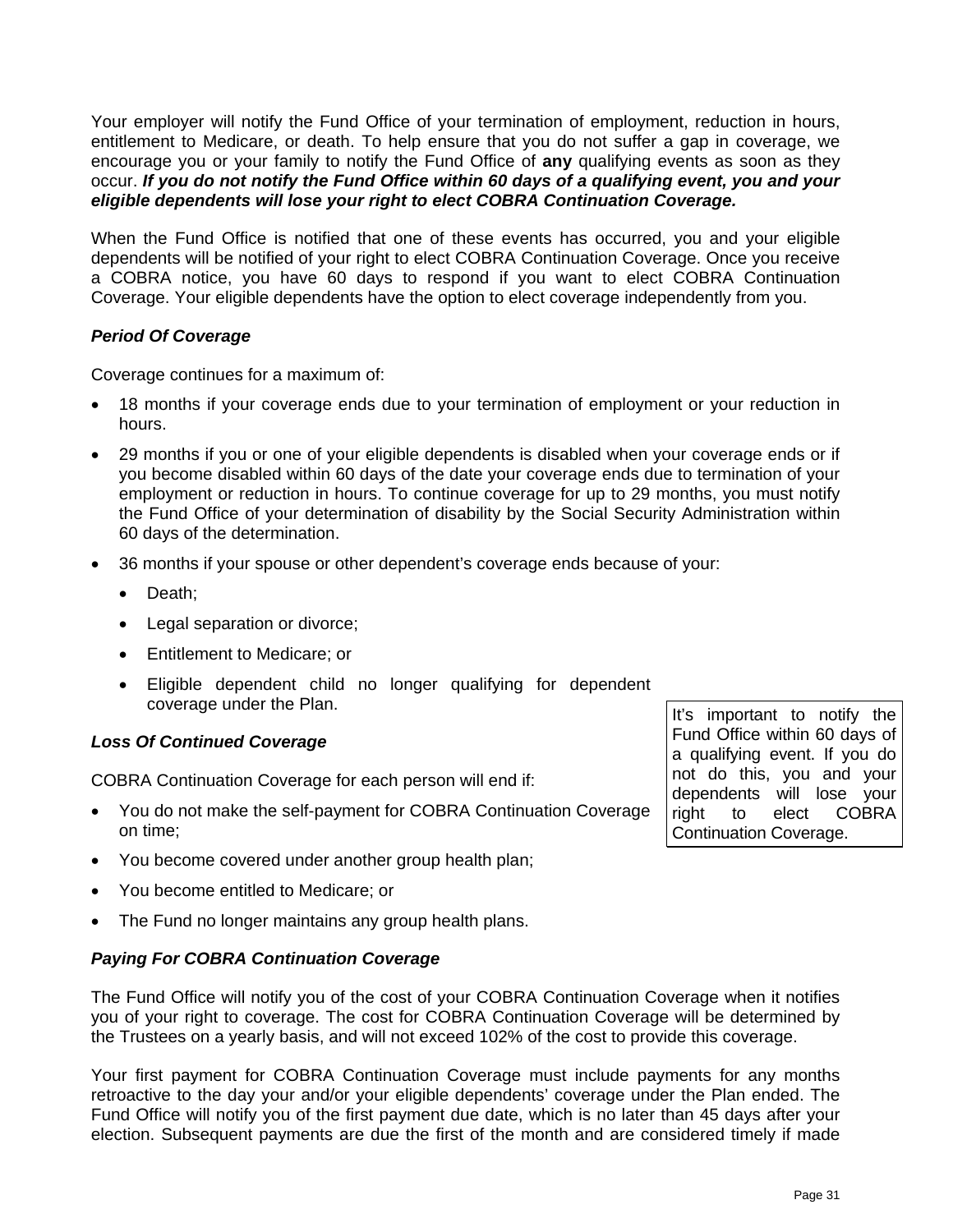within 30 days after the first day of the month. If a payment is late, coverage will be terminated if the payment is not received by the last day of that month.

# **Serving In The Uniformed Services (For Active Employees)**

The Fund provides benefits to you and your eligible dependents during your military service in accordance with the Uniformed Services Employment and Reemployment Rights Act of 1994 (USERRA). Please contact the Fund Office before you enter military service to receive details about how and to what extent your coverage and that of your eligible dependents can be maintained.

Service in the uniformed services means the performance of duty on a voluntary or involuntary basis in a uniformed service under competent authority and includes:

- Active duty;
- Active duty for training;
- Initial active duty for training;
- Inactive duty training;
- Full-time National Guard duty; and
- A period for which you are absent from a position of employment for an examination to determine your fitness for duty.

If you elect to continue coverage and you are in the uniformed services for less than 31 days, you will be treated as if you had not entered the uniformed services, for purposes of your coverage. If your service continues for more than 31 days, you may elect to continue coverage under the Plan under the same rules that apply to active members not in the military, see pages  $20 - 22$ . Your coverage will continue until the earlier of:

- The end of the period during which you are eligible to apply for reemployment in accordance with USERRA; or
- 18 consecutive months after your coverage would have otherwise ended.

However, your coverage will end at midnight on the earliest of the day:

- Your coverage would otherwise end as described above;
- Your former employer no longer provides any health plan coverage to any employee;
- Your self-payment is due and unpaid; or
- You again become covered under the Plan.

Your coverage ends on the first day of the month following the date you enter uniformed services and elect not to continue coverage. Your eligible dependents may continue coverage under the Plan by electing and making self-payments for COBRA Continuation Coverage.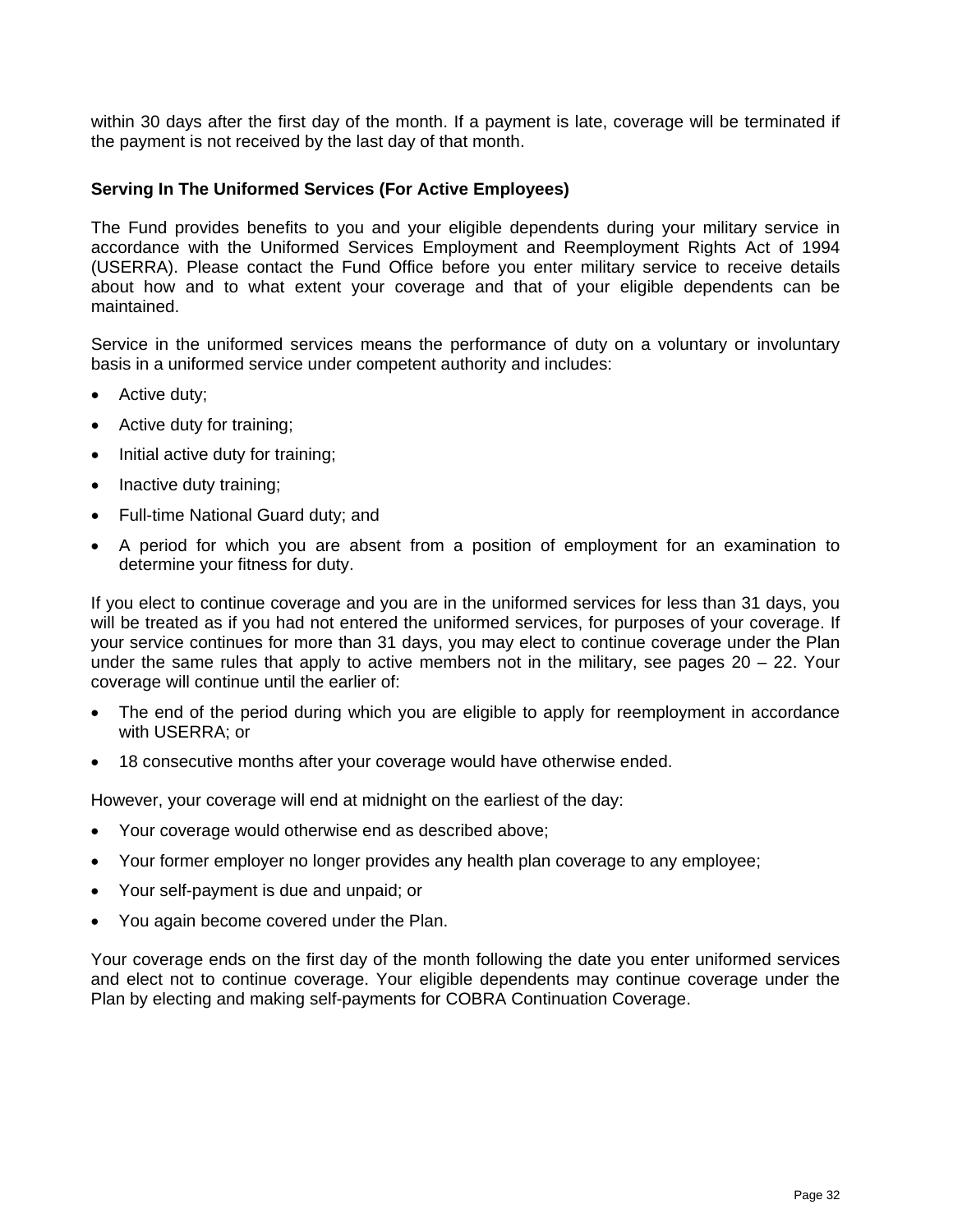You need to notify the Fund Office in writing when you enter the military and when you return to work with a contributing employer. For more information about continuing coverage under USERRA, contact the Fund Office.

# *Reinstating Your Coverage*

Following discharge from military service, you may apply for reemployment with your former employer in accordance with USERRA. Reemployment includes the right to elect reinstatement in the existing health coverage provided by your employer. According to USERRA guidelines, reemployment and reinstatement deadlines are based on your length of military service.

#### **Reemployment**

Following your discharge from service, you may be eligible to apply for reemployment with your former employer in accordance with USERRA. Such reemployment includes your right to elect reinstatement in health care coverage provided by your employer.

When you are discharged or released from military service that was:

- Less than 31 days, you have one day after discharge (allowing eight hours for travel) to return to work for a contributing employer;
- More than 30 days but less than 181 days, you have up to 14 days after discharge to return to work for a contributing employer; or
- More than 180 days, you have up to 90 days after discharge to return to work for a contributing employer.

When you are discharged, if you are hospitalized or recovering from an illness or injury that was incurred during your military service, you have until the end of the period that is necessary for you to recover to return to or make yourself available for work for a contributing employer. The Fund will maintain your prior eligibility status until the end of the leave, provided your employer properly grants the leave under the federal law and makes the required notification and payment to the Fund.

# **Family And Medical Leave (For Active Employees)**

The Family and Medical Leave Act (FMLA) allows you to take up to 12 weeks of unpaid leave during any 12-month period due to:

- The birth, adoption, or placement with you for adoption of a child;
- The care of a seriously ill spouse, parent, or child; or
- Your own serious illness.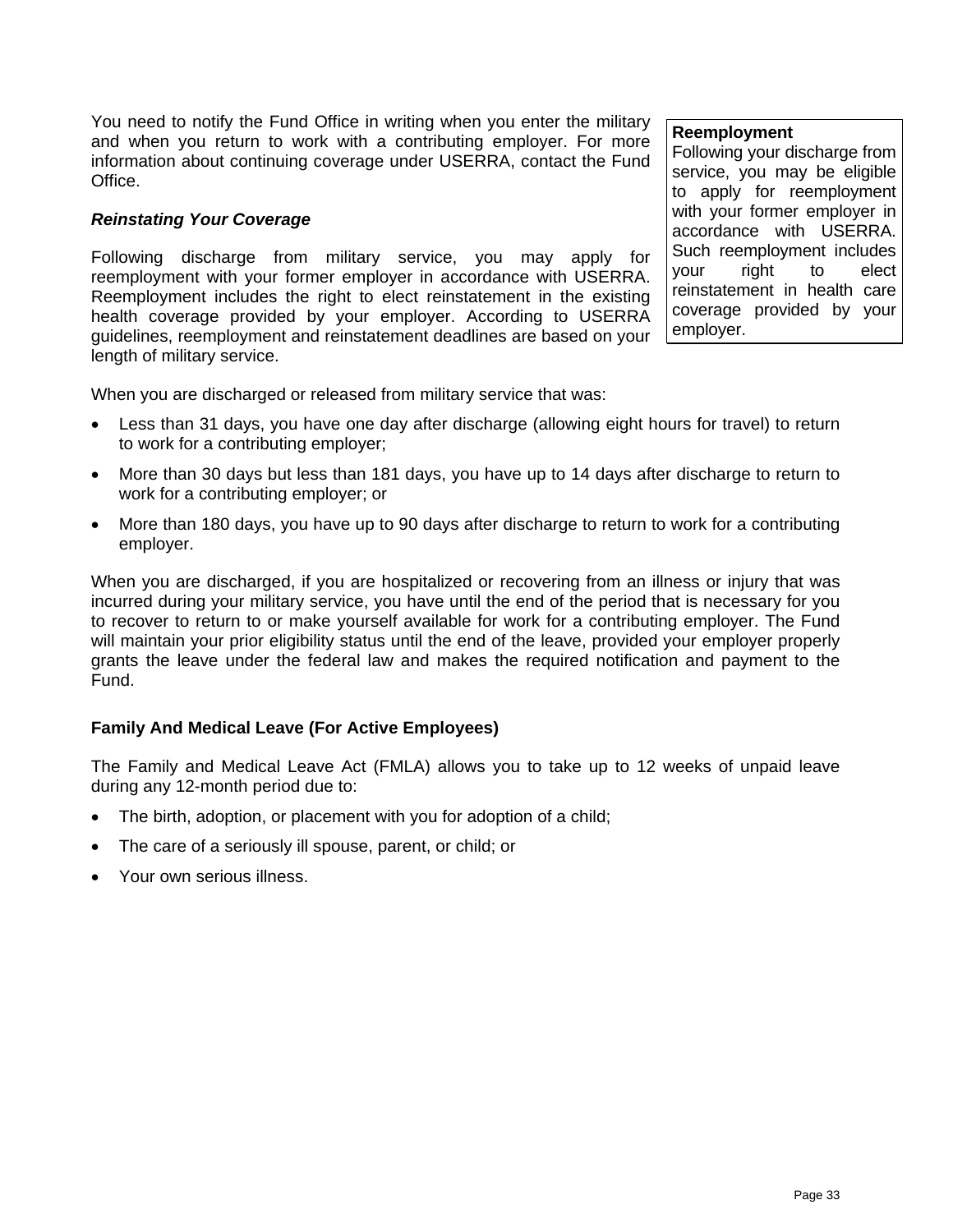During your leave, you will maintain all the coverage offered under the Plan. You will remain eligible until the end of the leave, provided your contributing employer properly grants the leave and makes the required notification and payment to the Fund. See your employer to learn about your rights and obligations under FMLA. Not all employers are subject to FMLA.

If you and your employer have a dispute regarding your eligibility and coverage under the FMLA, the Fund will not have any direct role in resolving the dispute and your benefits may be suspended while the dispute is being resolved.

If you have been granted FMLA leave, your employer must notify the Fund Office at least 14 days before the leave begins, except in an emergency, and then no later than seven days after the leave begins. You may wish to notify the Fund Office when you are granted FMLA leave, but you are not required to do so. Your employer will be asked to complete some forms to verify your eligibility for benefits while you are on leave. To be eligible for coverage during FMLA leave, your employer must pay the cost of coverage in an amount determined by the Fund for each week you are on FMLA leave.

# **When You Retire**

When you retire, coverage for you and your eligible dependents will be continued provided you meet the eligibility requirements described on page 25 - 26.

If you and your eligible dependents are non-Medicare eligible and under age 65, your coverage will continue under the HMO Plan or the POS Plan. You will be eligible for the same medical, prescription and vision coverage you were eligible for as an active employee, except that you will no longer be eligible for the DOT physical exam benefit, weekly accident and sickness benefit, life and AD&D benefits, and dependent life insurance benefits, if applicable.

If you or your eligible dependents are Medicare-eligible whether because of age or disability you are eligible for benefits under the Medicare Plus Plan or the United American Medicare Supplement Plan. These benefits include medical, prescription drug, vision and death benefits (provided you are "Welfare Only" retiree retired prior to January 1, 2014.

If you are an active employee and lose eligibility for active coverage due to retirement and do not meet the eligibility requirements for retiree coverage, you may be eligible for COBRA Continuation Coverage.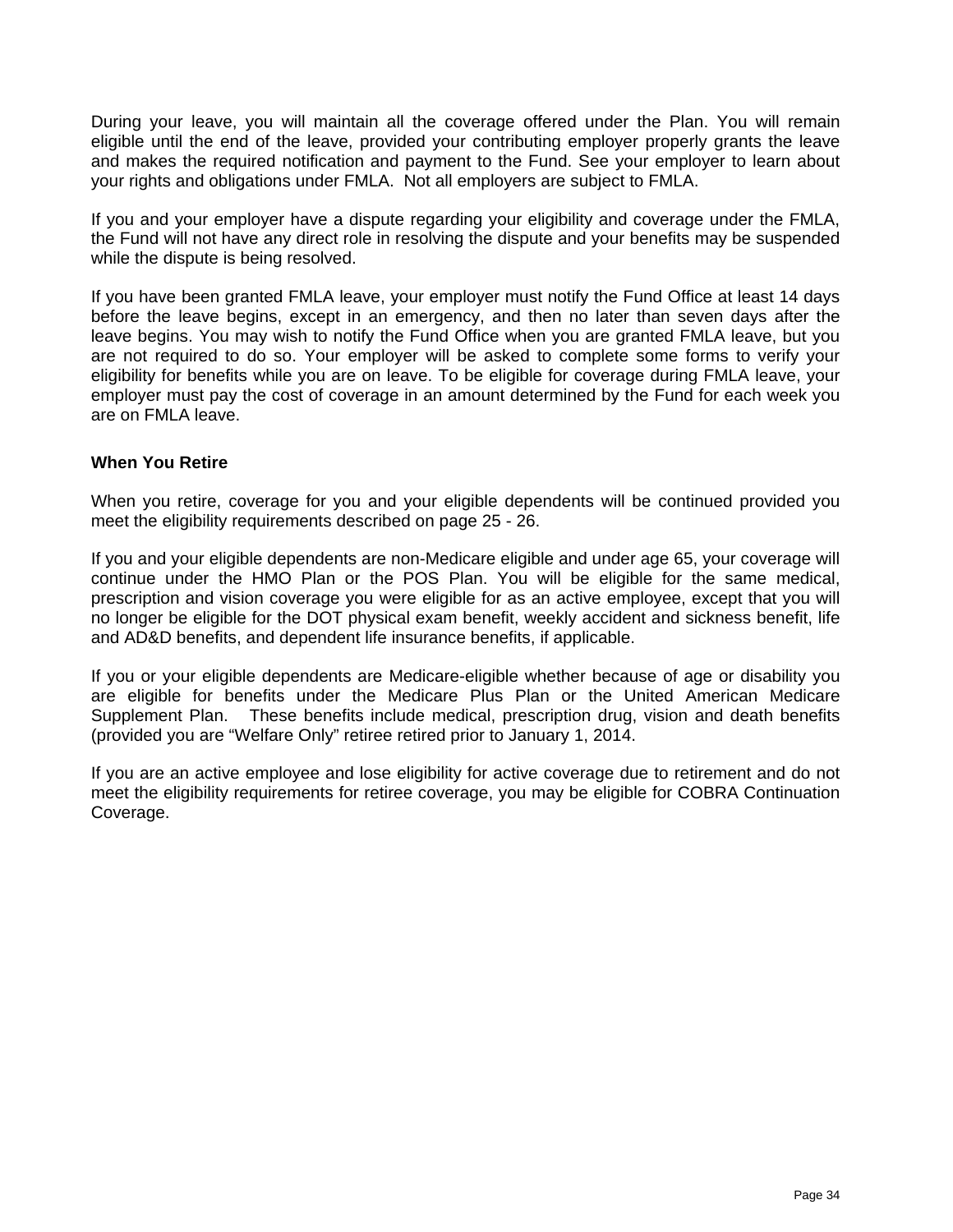The Plan offers comprehensive health care coverage to help you and your dependents stay healthy, and provide financial protection against catastrophic health care expenses.

The Plan offers these different medical plans:

• **HMO Plan and POS Plan.** For active employees, non-Medicare eligible retirees and non-Medicare eligible dependents, the Plan offers two plans of benefits: HMO Plan and POS Plan. The HMO Plan is summarized on beginning on page 4, and the POS Plan is summarized beginning on page 6. The contributions that your employer makes on your behalf and your initial or annual election determine whether you are eligible for the HMO Plan or the POS

# **Preferred Provider Organization (PPO)**

A PPO is a network of health care providers who have agreed to charge negotiated rates. Since PPO providers<br>have agreed to these have agreed to negotiated rates, you help control health care costs for yourself and the Plan when you use PPO providers.

Plan. You will receive a letter quarterly that will state which plan you are eligible for. For more detailed information regarding the benefits provided under the HMO Plan or the POS Plan, please refer to the HealthSpan EOC and/ or the COI provided with this SPD.

- **HealthSpan Medicare Plus Plan.** For Medicare-eligible retirees and dependents the Plan offers the Medicare Plus Plan, which is summarized beginning on page 12. If you are eligible for the Medicare Plus Plan, a HealthSpan EOC has been provided with this SPD. Please refer to the HealthSpan EOC for more detailed information regarding the benefits provided under the Medicare Plus Plan.
- **United American Plan.** For Medicare-eligible retirees and dependents the Plan offers the United American Plan, which is summarized beginning on page 13. These benefits are also available to Medicare-eligible, disabled participants under age 65. These participants have a choice between the Medicare Plus Plan and the United American Plan. If you are eligible for the United American Plan, a United American Certificate of Insurance has been provided with this SPD. For more detailed information regarding the benefits provided under the United American Plan, please refer to the United American Certificate of Insurance.

At any time, you may contact the Fund Office at 216-328-0436 or 877-396-3436 to confirm which plan you are eligible for or to request more information on the benefits provided under each plan.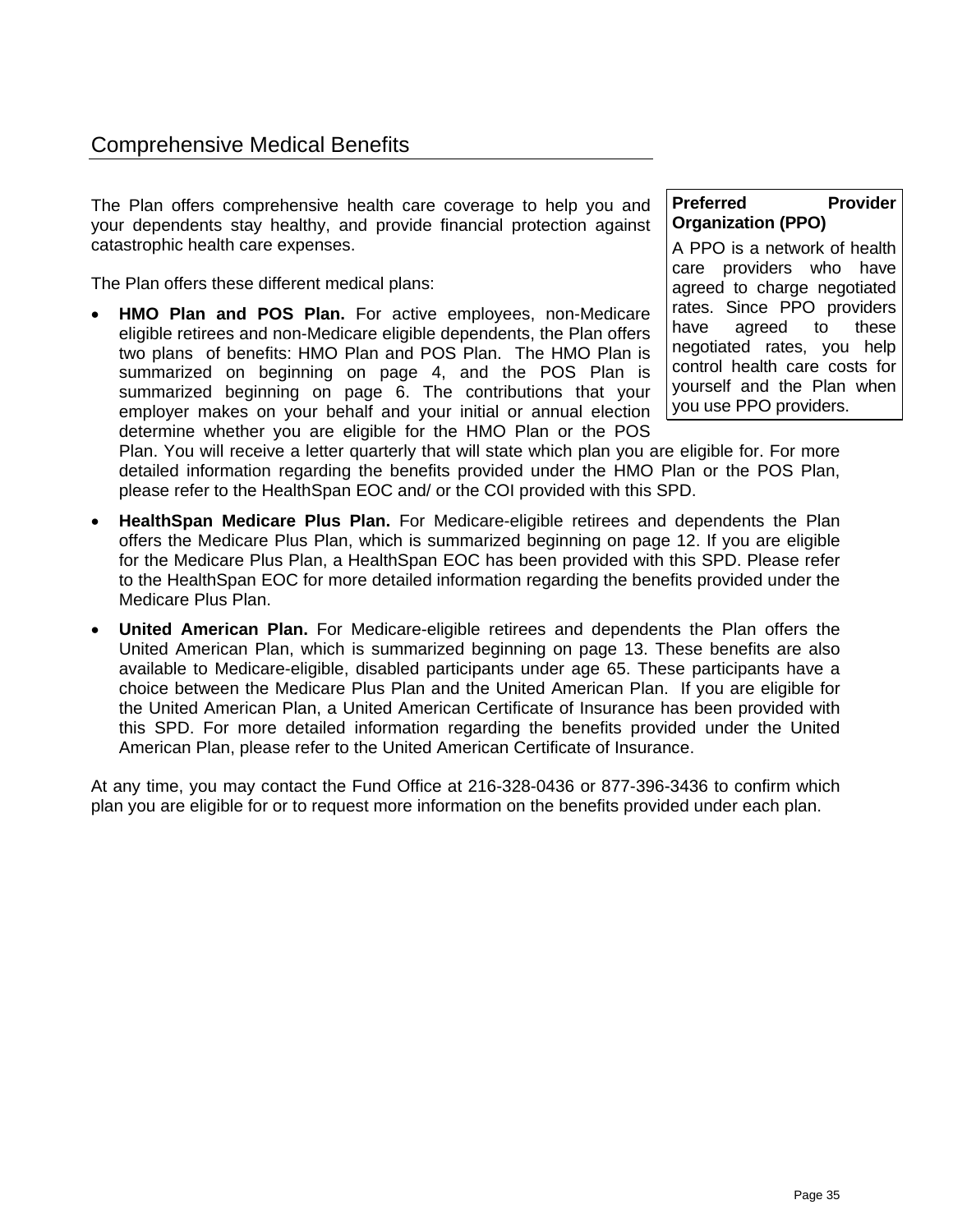# Vision Benefits

Vision care can play an important role in your overall health. The Plan provides a vision benefit to you and your eligible dependents in the amount of \$250 per family every two rolling years (two years from the date services initially received). To submit a claim or receive reimbursement of services contact the Fund office at 216-328-0436 or 877-396-3436 for additional information and to request a claim form.

# **Covered Expenses**

The Plan covers these vision expenses during the benefit periods specified:

- Routine vision analysis and tonometry test.
- Single vision, bifocal, trifocal and lenticular lenses. Standard lens options include: photochromatic, scratch resistant, fashion or gradient tints, progressive or no-line multifocals, anti-reflective, polycarbonate, and prescription sunglasses.
- Frames.
- Contact lenses and examination.

#### **Expenses Not Covered**

In addition to exclusions and limitations explained in other sections of this booklet, the Plan does not cover these expenses under the Plan's vision benefits:

- 1. Medical or surgical treatment of the eyes.
- 2. Drugs or medications.
- 3. Non-prescription lenses.
- 4. Examination or materials not listed as a covered service.
- 5. Services or materials provided by federal, state, or local government or workers' compensation.
- 6. Low vision aids.
- 7. Sales or other tax.

#### **Who is eligible for this benefit?**

All eligible active members and their eligible dependents.

All eligible retired members and dependents that self-pay for retiree coverage are also eligible for this benefit, so long as they have had continuous retiree coverage with the Welfare Fund since their date of retirement. In other words, if you decided not to join the Plan's retiree coverage at the time for your retirement but instead elected to become covered during one of the Plan's "open enrollment" periods for retirees, you will not be eligible for this benefit. If you have a question regarding eligibility, call the Fund office.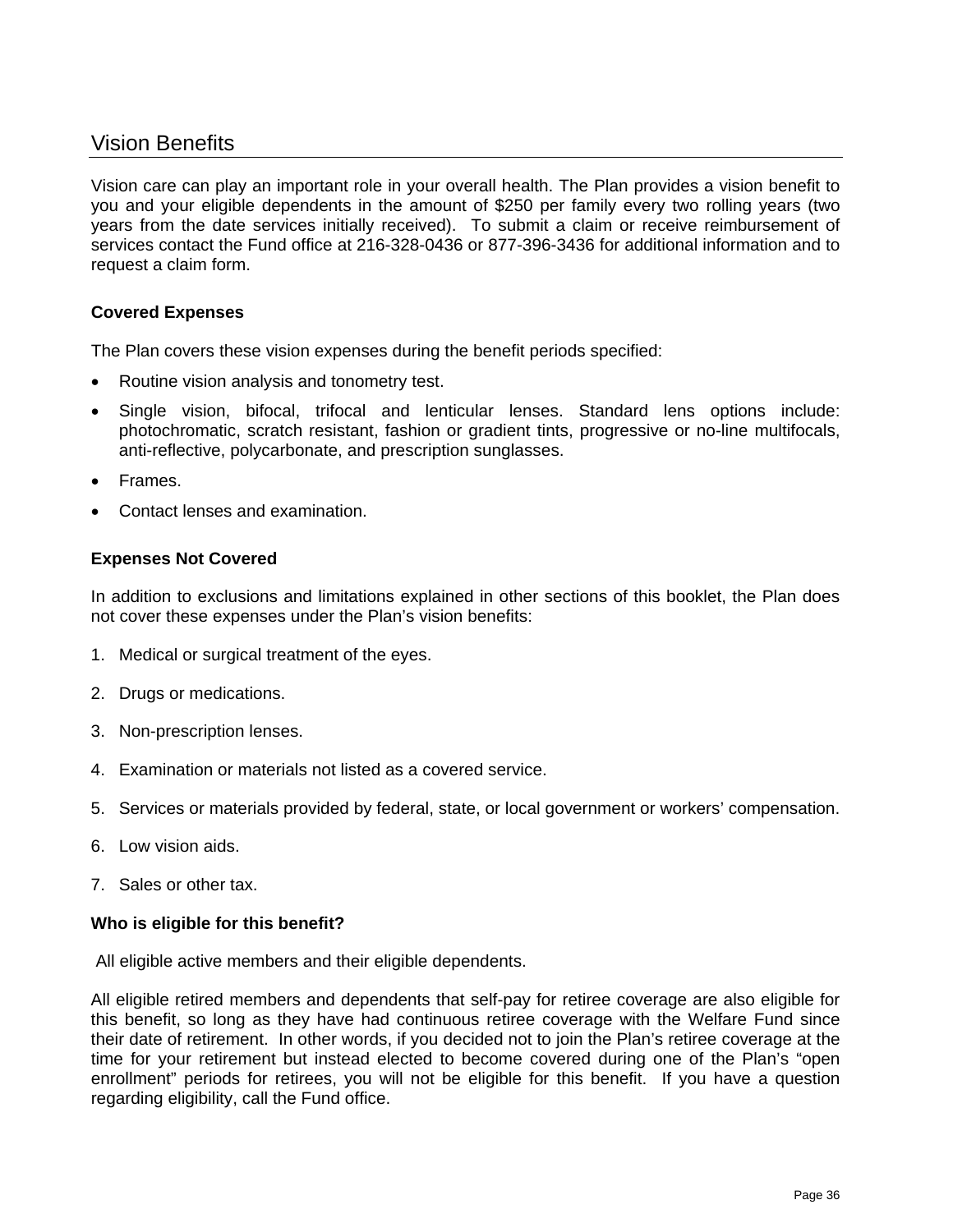# Dot Physical Examination Benefit

The Federal Motor Carrier Safety Administration requires that a driver subject to its laws undergo a Department of Transportation (DOT) physical examination conducted a licensed "medical examiner" listed on the Federal Motor Carrier Safety Administration (FMCSA) National Registry in order to assure that the driver is physically qualified to drive a commercial motor vehicle (CMV), and to obtain a commercial driver's license (CDL).

If your job requires you to have a CDL, the Welfare Fund will provide and pay for a DOT examination every twenty-two (22) months to fulfill this requirement. This time limit allows you enough time to schedule and undergo the examination for the CDL that is valid for two years.

At times a driver's medical condition requires that a CDL be renewed every year. If that is the case and the medical examiner so limits your CDL, you will be eligible for this benefit every eleven (11), months.

The Welfare Fund contracts with CCF Center for Corporate Health at Company Health Care, 5595 Transportation Blvd #200, Garfield Heights Ohio 44125, 216-587-5431, to provide this examination. Call them directly for an appointment.

This benefit does not cover any pre-employment physical, return to work physical or any form of drug testing outside of the DOT physical.

# **Who is eligible for this benefit?**

In order to be receive this benefit,

- You must be eligible for *active* Welfare Fund benefits (members only);
- You must undergo the examination at Company Health Care; and
- Your employer's collective bargaining agreement with Local Union 436 or your employer's employment practices do not require your employer to pay for this examination.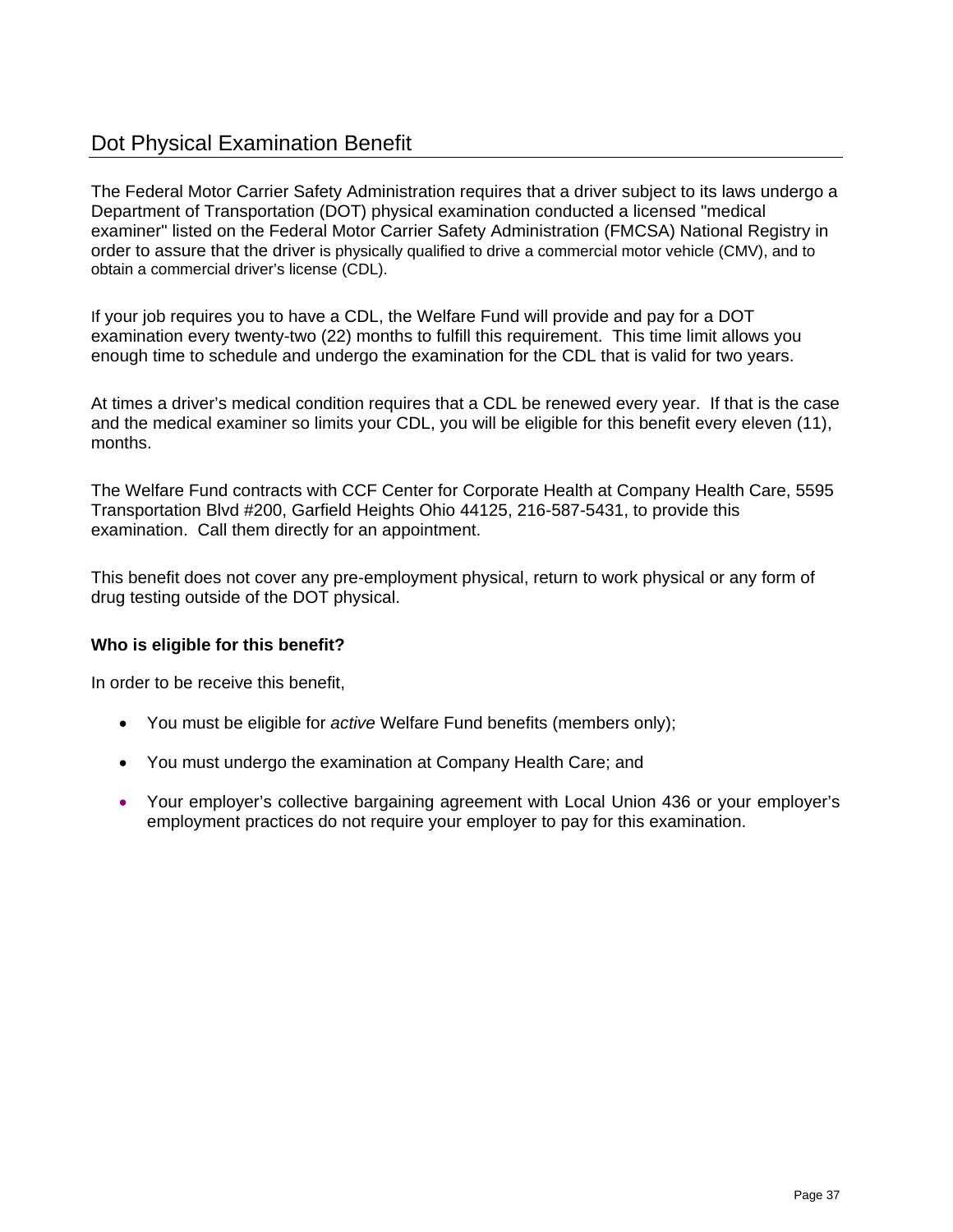# In The Event Of Disability Or Death

Weekly accident and sickness, life insurance, and accidental death and dismemberment (AD&D) benefits help provide financial protection to you and/or your family in the event you become injured, totally disabled, or die. This section describes these benefits.

Weekly Accident And Sickness Benefit (For Active Employees)

You may be eligible for weekly accident and sickness benefits if you become totally disabled. To receive weekly accident and sickness benefits, you must:

- Be an eligible, active employee;
- Have been eligible for benefits for two-consecutive coverage quarters;
- Be totally disabled, which means you cannot work at your regular occupation as a result of an injury, sickness, or disease;
- Be under the regular care of a physician (other than a chiropractor) during the period for which you are claiming benefits.

You will be required to submit a physician's (other than a chiropractor's) certification of your total disability. During your disability you will periodically be asked to complete a form to determine your continued eligibility for disability benefits. You, your employer and your physician may be required to complete this form.

#### *Benefit Amount*

The amount and duration of weekly accident and sickness benefits is shown in the **Summary Of Benefits** beginning on page 4. Payment will be made at the daily rate of one-seventh (1/7) of the weekly benefit during partial weeks of continuing disability. Successive periods of disability separated by less than three months of active work on a full-time basis will be considered as one period of disability unless the subsequent period of total disability:

- Is due to a different cause; and
- Begins after you return to full-time work in your regular occupation for at least one full day.

Weekly accident and sickness benefits are subject to Social Security, federal income, and unemployment taxes and may be included in your gross income for tax purposes. If you have questions about including your benefits in your gross income or about exclusions in the law, you should consult your tax advisor or legal counsel.

#### *Exclusions*

In addition to exclusions and limitations explained in other sections of this booklet, weekly accident and sickness benefits are not payable for any total disability:

1. Due to back sprains, back strains, or whiplash.

You or your estate should apply for weekly accident and sickness, life insurance, and/or AD&D benefits **as soon as possible** but within at least a year of accident, sickness, or death.

*If you can't work because of an injury or sickness:*

- Call your employer and the Fund Office.
- See a physician as soon as possible.
- File a claim with the Fund Office for weekly accident and sickness benefits.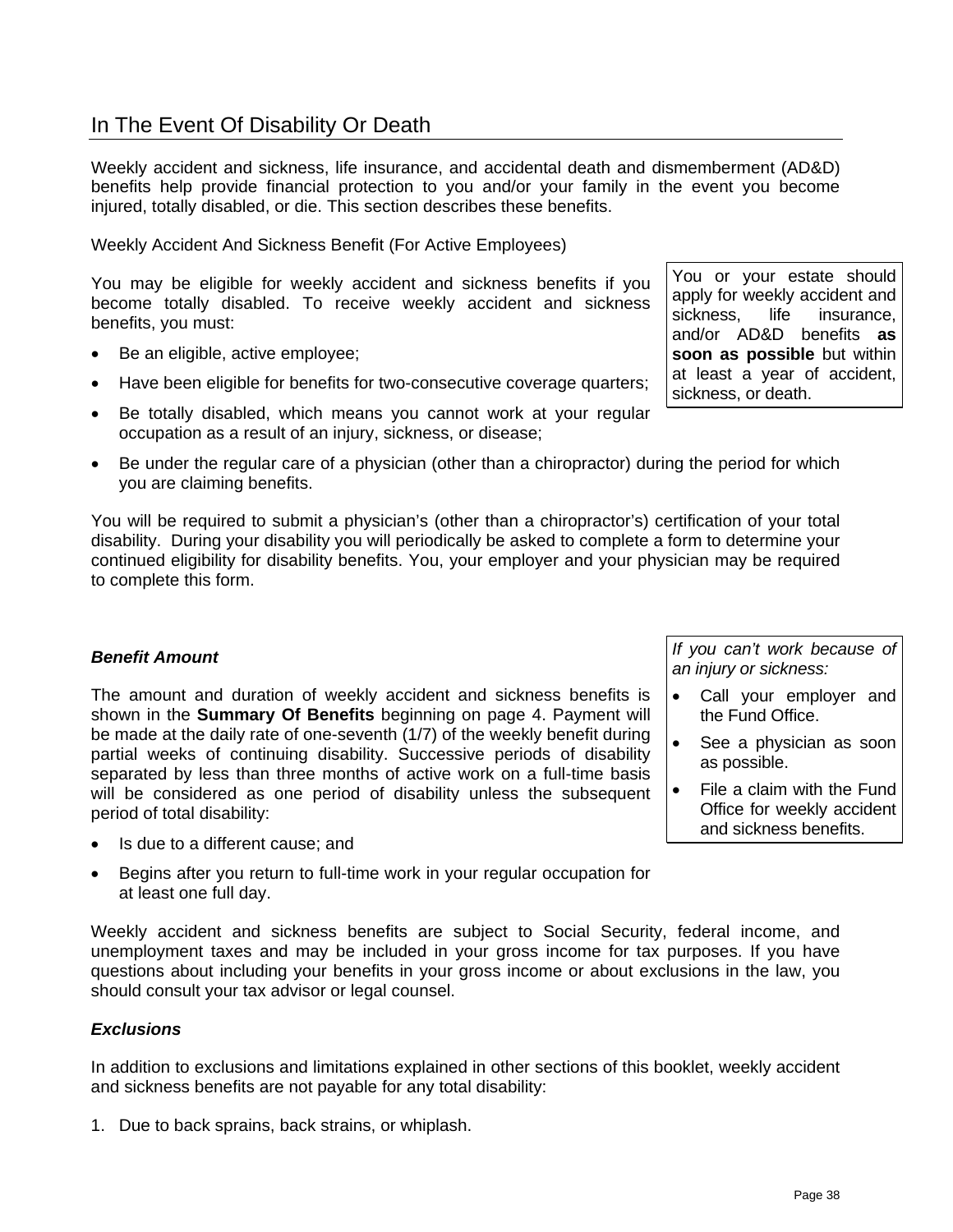- 2. During periods of layoff or strike, unless you are hospital confined.
- 3. Due to injury, sickness, or disease that is job related for which you are receiving wages under workers' compensation or similar laws.
- 4. Due to an accident sustained or contracted in consequence of being intoxicated or under the influence of alcohol or any drug or medicine, unless such drug or medicine has been prescribed by a physician.

# **Life Insurance Benefit**

The Plan provides a life insurance benefit in the event of the death of:

- An eligible, active employee;
- A retiree who is a Welfare Only retiree who retired prior to January 1, 2014 (death benefit); and
- An eligible dependent of an active employee.

#### *Benefit Amount*

The amount of the benefit is shown in the **Summary Of Benefits** beginning on page 4, see the Summary Of Benefits under which you are covered). For the life insurance benefit to be payable, written notice of your or your dependent's death must be provided to the Fund Office as soon as possible after death, but no more than one year after death.

In the event of your eligible dependent's death and provided you qualify for dependent life insurance benefits, benefits will be paid to you. In the event of your death, benefits will be paid to the beneficiary you have on file at the Fund Office. For information on naming a beneficiary see page 40.

# *Conversion Of Your Life Insurance Benefit*

If you lose coverage under the Plan or the Plan terminates life insurance benefits, you may apply to convert your life insurance benefit to an individual policy. If you want to convert your life insurance policy, you need to contact the Fund Office for information about converting your policy and the appropriate forms, and make a written application within 31 days of the date your life insurance coverage under the Plan ends.

#### **Accidental Death And Dismemberment (AD&D) Benefit (For Active Employees)**

The AD&D benefit is payable for the loss of life, limbs, or sight as shown in the **Summary Of Benefits** beginning on page 4. Benefits are payable for losses as a result of an accidental injury on or off the job.

These benefits are paid in addition to any other benefits payable under the Plan, including the Plan's life insurance benefit. Loss must occur within 90 days from the day of the accident. Only one principle amount will apply toward a single accident. Benefits are paid directly to you for an injury or to your beneficiary in the event of your death.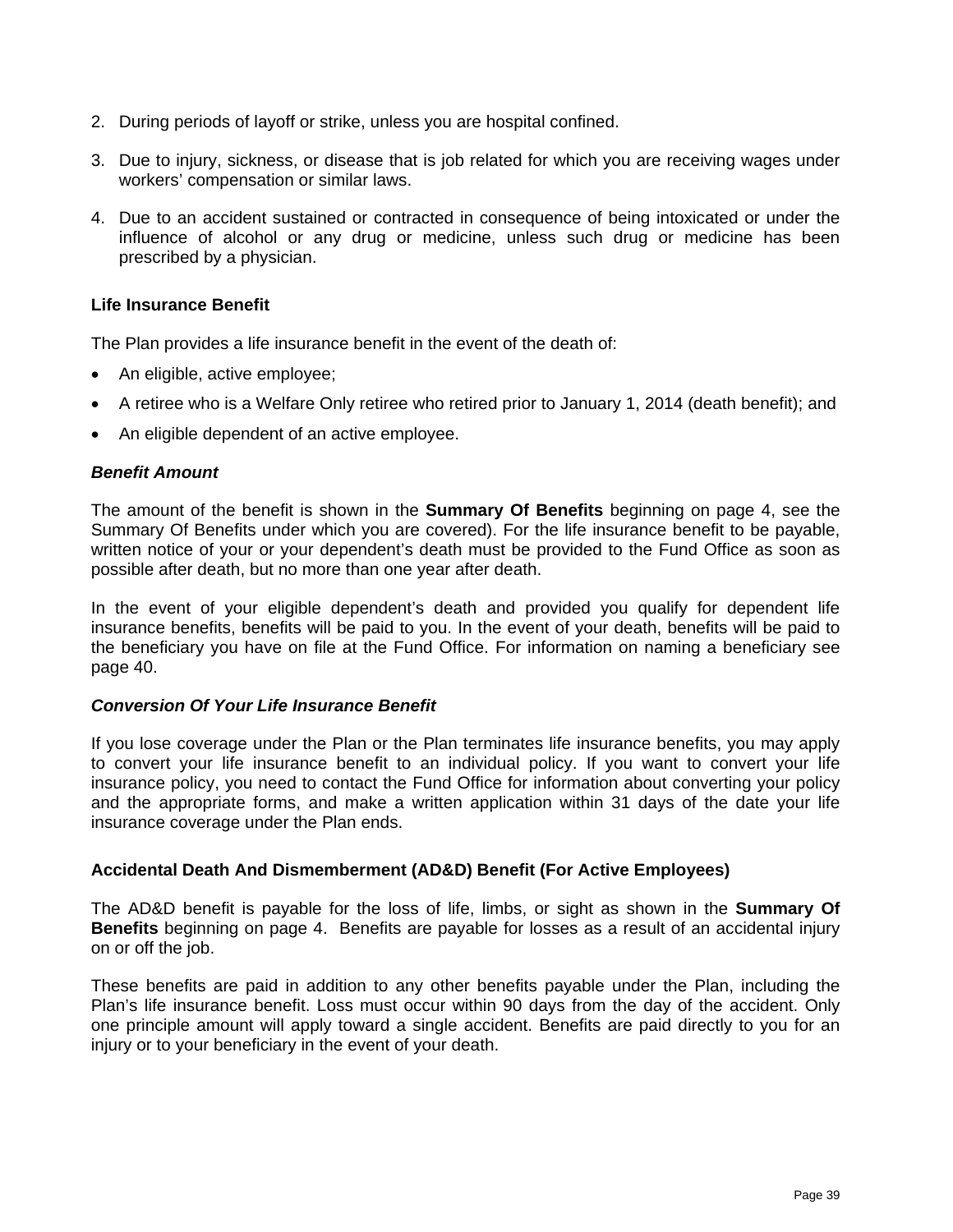# *Definition Of Loss*

Loss of:

- Sight means the irrecoverable loss of sight; and
- Hand or foot means severance at or above the wrist or ankle joint.

# *Limitations And Exclusions*

In addition to exclusions and limitations explained in other sections of this booklet, AD&D benefits will not be paid for:

- 1. Self-inflicted injuries.
- 2. Injuries incurred during or as a result of war or insurrection, whether declared or undeclared.
- 3. Injuries incurred during or as a direct result of the commission of a felony or an assault.
- 4. Injuries resulting from bacterial infection or any illness or disease of any kind.
- 5. Hernia.
- 6. Injuries resulting from surgical treatment.
- 7. Injuries excluded from coverage on the certificate of the group insurance coverage.

#### **Naming A Beneficiary**

You may designate anyone you wish as your beneficiary for life insurance and AD&D benefits (if you are eligible for these benefits). To change or designate a beneficiary(ies), you need to complete the Fund's enrollment form and file it with the Fund Office. You can change your beneficiary at any time, without the consent of your previous beneficiary. Your beneficiary designation becomes effective once the Fund Office receives and accepts your completed beneficiary form.

A beneficiary is the person(s) you designate to receive your life insurance and AD&D benefits. You may change your beneficiary at any time. Contact the Fund Office for a beneficiary designation form.

It is very important that you designate a beneficiary. If you do not designate a beneficiary, your life insurance and AD&D benefit (if applicable) will be paid to your estate after the Fund Office receives a court order or designating the executor of your estate or an order naming the person to whom the benefit will be paid.

*If a provision in this Summary Plan Description conflicts with the insurance company's certificate of coverage, the certificate of coverage will control.*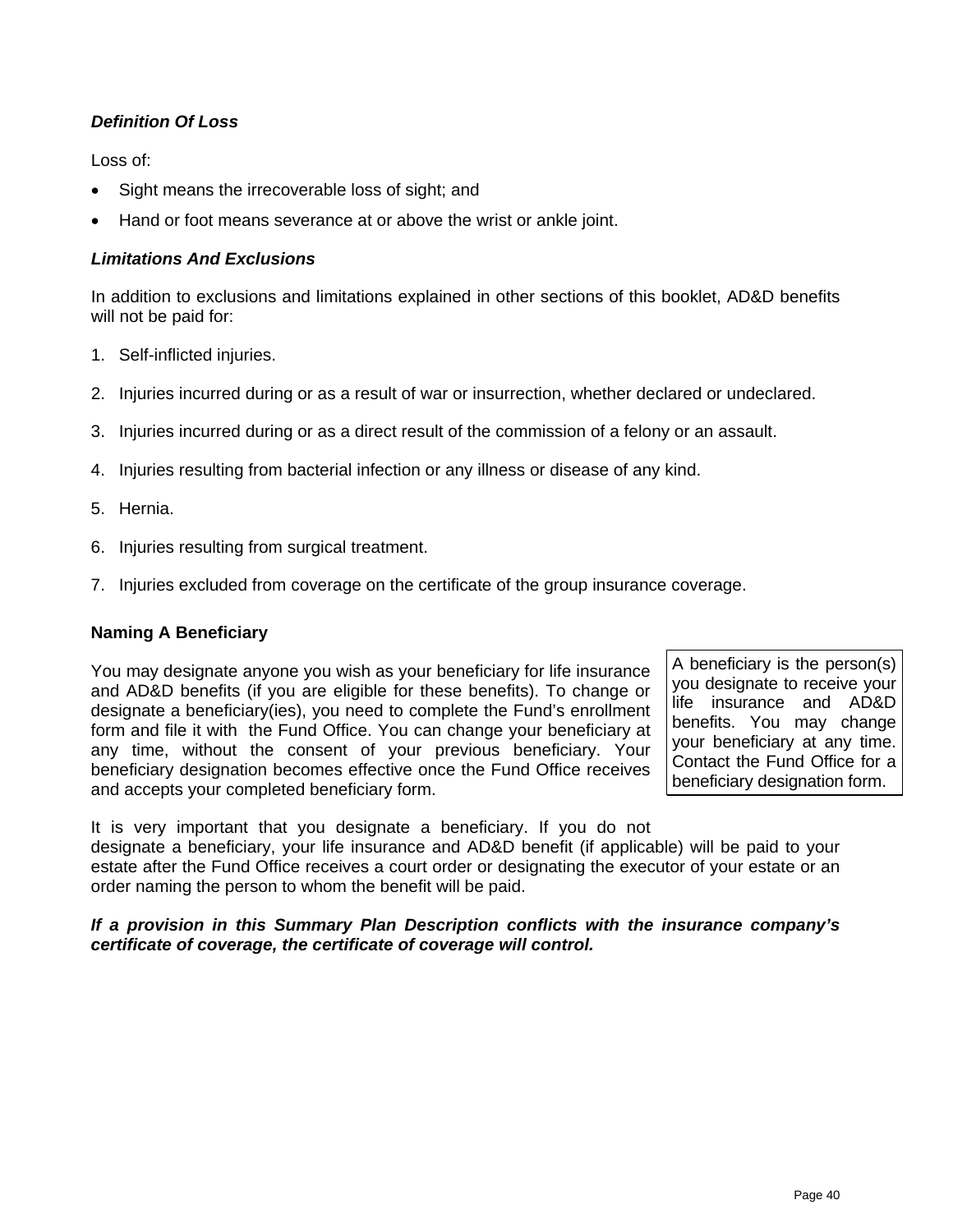# **How To File Claims**

The Plan has established and maintains reasonable procedures governing the filing of benefit claims, notification of benefit determinations, and appeal of adverse benefit determinations. These procedures are designed to contain administrative processes and safeguards to ensure and to verify that benefit claim determinations are made in accordance with governing Plan documents and that the Plan

If you or an eligible dependent has coverage under more than one health care plan, benefits are coordinated (see page 47).

provisions have been applied consistently with respect to similarly situated Claimants.

# **Claim for Benefits**

The manner in which you file your claim for benefits will depend on the nature of your claim and the entity involved with the processing of such claim.

# *Benefits Administered by HealthSpan (HMO, POS, and Medicare Plus Plans)*

Please refer to the HealthSpan EOC and/or COI for complete details on the procedures necessary to file your claim as well as how to appeal a denial of your claim.

# *Benefits administered by United American (Medicare Retiree Plan)*

Please refer to the United American Certificate of Insurance for complete details on the procedures necessary to file your claim as well as how to appeal a denial of your claim.

# *Benefits Administered by the Plan (Weekly Accident and Sickness Benefit, Life Insurance, Accidental Death & Dismemberment Benefit, Vision Benefit and DOT Physical Benefit)*

Claims should be submitted to the Fund Office as soon as possible; do not delay in filing any claims. Claims shall be untimely if not filed within one (1) calendar year from the date of injury, illness or death, as applicable. Please contact the Fund Office at 216-328-0436 or 877-396-3436 to obtain the correct claim form.

- *If the claim you are submitting is the result of an accident,* be sure to complete the information requested about the accident.
- *If you are applying for Weekly Accident and Sickness benefits,* be sure the physician has completed his/her portion of the claim form. Otherwise, payment of the benefit could be delayed. Only completed clam form is acceptable.

Send the completed claim form and any supporting documentation for all claims, except medical claims, to: Teamsters Local Union 436

Welfare Fund 6051 Carey Drive Valley View, OH 44125-4259 Telephone: 216-328-0436 Toll free: 877-396-3436

The Fund will not accept claims or appeals filed by facsimile or electronic mail.

Your claim will be reviewed and you will be notified of a decision on your claim as described below. If your claim is denied, in whole or in part, you may appeal a claim decision as described below.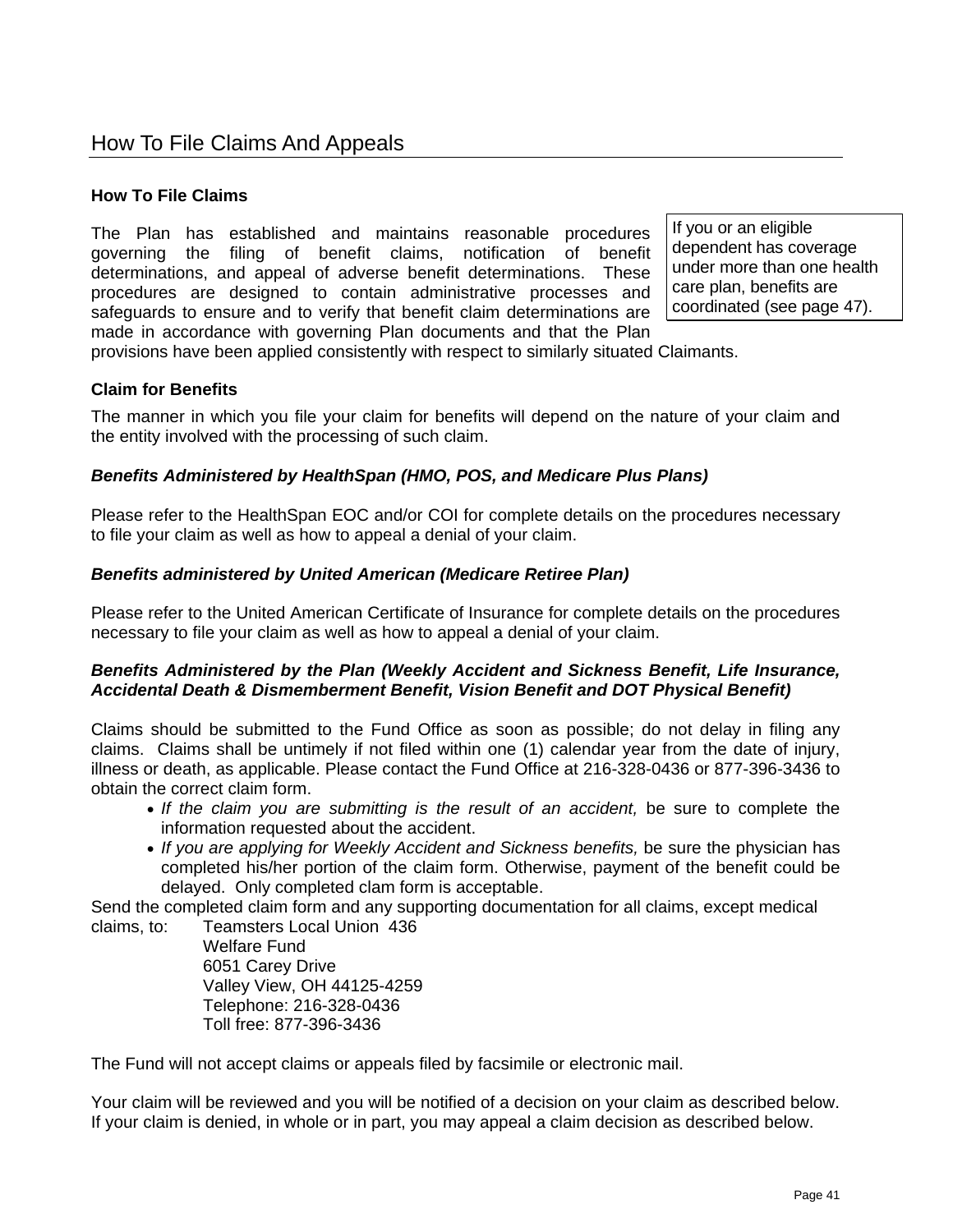Please Note: During disability, you will periodically be asked to complete a form to determine your continued eligibility for disability benefits. You and your physician must complete this form.

# **Discretionary Authority Of Plan Administrator**

The Plan Administrator, which includes the Board of Trustees and other individuals to whom responsibility for the administration of the Fund has been delegated, has discretion and authority to interpret the terms of the this booklet, the Plan's legal Plan Document, and Agreement and Declaration of Trust and to interpret any facts relevant to a determination, and to determine eligibility and entitlement to Plan benefits. Any **Days**

For the purpose of the claim and appeal processes, "days" refers to calendar days, not business days.

interpretation or determination made under that discretionary authority will be given full force and effect, unless it can be shown that the interpretation or determination was arbitrary and capricious.

#### **Authorized Representative**

An authorized representative, such as your spouse, may complete the claim form for you if you are unable to complete the form yourself and have previously designated the individual to act on your behalf. A form can be obtained from the Fund Office to designate an authorized representative. The Fund may request additional information to verify that this person is authorized to act on your behalf.

A health care professional with knowledge of your medical condition may act as an authorized representative in connection with an urgent care claim without you having to complete a special authorization form. The Plan may accept a treating physician as an authorized representative for non-urgent care claims.

#### **Timing Of Claim Decisions And Benefit Payment**

When you submit a claim for benefits to the Fund Office, the Fund Office will determine if you are eligible for benefits and calculate the amount of benefits payable, if any.

#### *Vision Care Claims*

Generally, all vision care benefits will be paid as soon as possible after acceptable proof is received. If a claim is approved, payment will be made and the payment will be considered notice that the claim was approved. An initial determination will be made within 30 calendar days from receipt of your vision care claim. If additional time is necessary, up to 15 additional calendar days, due to matters beyond the control of the Plan, you will be informed of the extension within the initial deadline. The written notice will state the special circumstances and the date the Plan expects to make a decision. In addition, if additional information is needed to process your claim, you will be notified within 15 days of receipt of your claim and you then have up to 45 days to provide the requested information. After 45 days or, if sooner, after the information is received, the Plan will make a determination within 15 days.

#### *Weekly Accident And Sickness Benefit Claims*

Generally, you will receive written notice of a decision on your initial claim within 45 days of receipt of your claim. If additional time is required to make a determination on your claim (for reasons beyond the control of the Plan), you will be notified within this time. The written notice will state the special circumstances and the date the Plan expects to make a decision. The Plan may extend this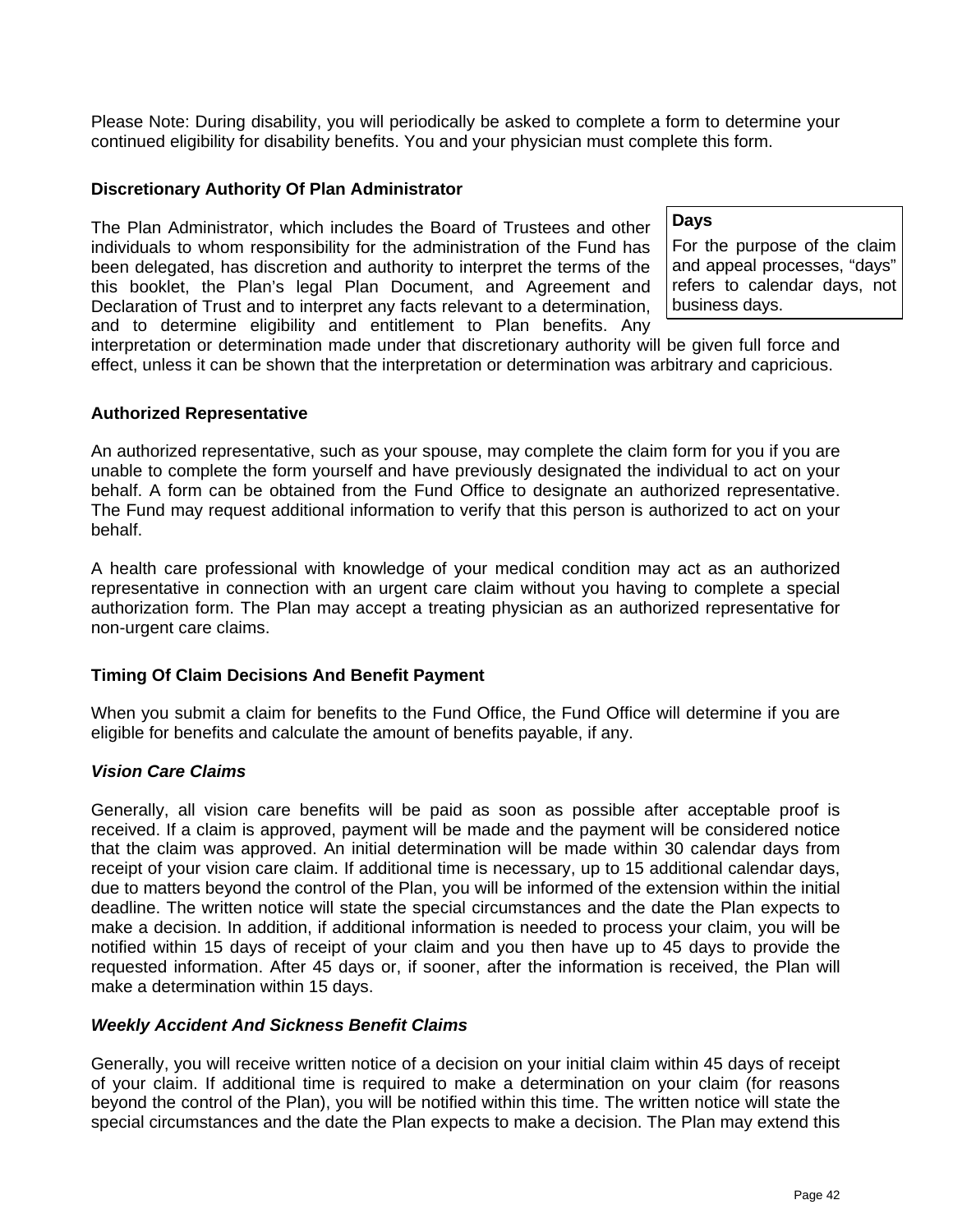45-day period up to an additional 60 days maximum. However, if a determination is not made within the first 75 days, you will be notified that an additional 30 days is necessary.

In some instances, the Plan may require additional information to process and make a determination on your claim. If such information is required, the Plan will notify you within 45 days of receiving your request. You then have up to 45 days in which to submit the additional information. If you do not provide the information within this time, then your claim may be denied.

# *Life Insurance And AD&D Benefit Claims*

Generally you will receive written notice on a decision on your claim within 90 days after the Plan receives your claim. If circumstances require an extension of time for processing your claim, you will be notified in writing that an extension is necessary. The notice will state the special circumstances and the date the Plan expects to make a decision. The extension will not be for more than 90 days from the end of the initial 90-day period.

# **If A Claim Is Denied**

If your claim is denied (in whole or in part), the Plan will:

- Provide you with certain information about your claim; and
- Notify you of its denial of your claim within certain timeframes.

#### *Information Requirements*

When the Plan notifies you of its initial denial on your claim, it will provide:

- The specific reason or reasons for the decision;
- Reference to the Plan provisions on which the decision was based;
- A description of any additional information or material needed to properly process your claim and an explanation of the reason it is needed; and
- A copy of the Plan's review procedures and time periods to appeal your claim, plus a statement that you may bring a lawsuit under ERISA following the review of your claim.

In addition, for *vision care* and *weekly accident and sickness benefit* claims the notice will include:

- A copy of any internal rule, guideline, protocol, or similar criteria that was relied on, or a statement that a copy is available to you at no cost upon request; and
- A copy of the scientific or clinical judgment, or a statement that is available to you at no cost upon request, if your claim is denied due to medical necessity, experimental treatment, or similar exclusion or limit.

#### **Appealing A Denied Claim**

If your claim is denied or you disagree with the amount of the benefit, you have the right to have the initial decision reviewed. You must follow the appeals procedure before you file a lawsuit under ERISA, the federal law governing employee benefits.

In most cases, disagreements about benefit eligibility or amounts can be handled informally by calling the Fund Office at 216-328-0436 or 877-396-3436. If a disagreement is not resolved, there is a formal procedure you can follow to have your claim reconsidered.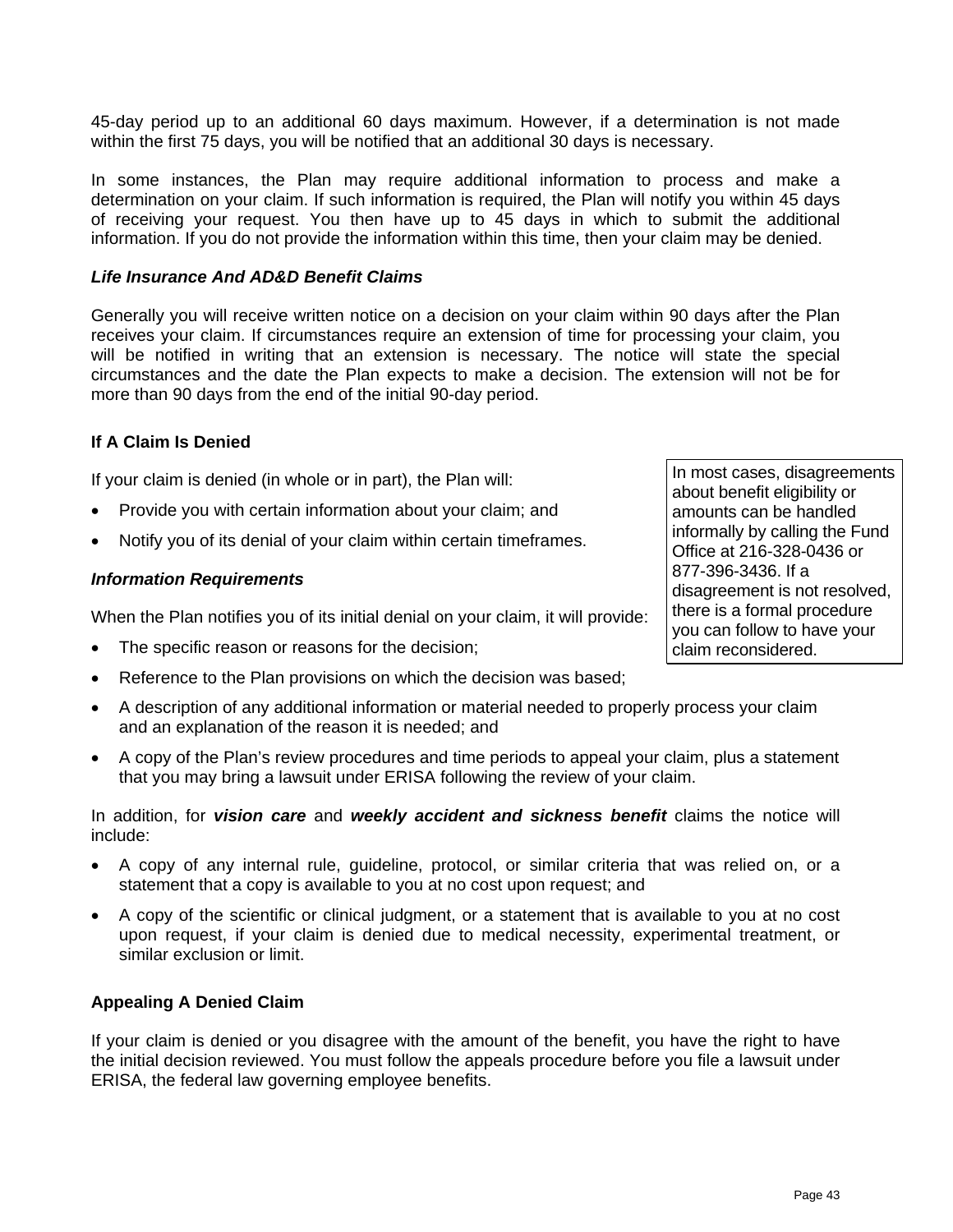*As mentioned previously, appeals relative to the insured benefits provided through HealthSpan and United American need to be appealed in accordance with their respective certificate requirements.*

# *(i) Eligibility Claims*

In most cases, disagreements about eligibility can be handled informally by calling the Fund Office. If the eligibility issues cannot be resolved, you will be asked to file an appeal that will be considered by the Claims Review Board ("CRB"), consisting of a panel of Trustees. The CRB's decision will be returned within a week, in most cases. If you receive an adverse benefit determination based upon your eligibility from the CRB, then the review shall be by the full Board of Trustees in accordance with the provisions set forth in subsection (iii) below.

#### (ii) *Benefits administered by the Plan (Weekly Accident and Sickness, Life Insurance, Accidental Death & Dismemberment, DOT Physical Exams and Vision Claims)*

With respect to those claims adjudicated by the Fund, you are required to appeal any adverse benefit determination directly to the CRB in accordance with these procedures.

*These procedures also apply to appeals of vision benefit determinations and Eligibility determinations.* 

In general, you should send your written request for an appeal to the Plan Administrator at the Fund Office as soon as possible. If your claim is denied or if you are otherwise dissatisfied with a determination under the Plan, you must file your **written appeal** within:

- 180 days from the date of a decision for *eligibility, vision care* or *weekly accident and sickness benefit* claims; or
- 60 days from the date of a decision for *life insurance* or *AD&D benefit* claims.

Your written appeal must explain the reasons you disagree with the decision on your claim and you may provide any supporting documents or additional comments related to this review. When filing an appeal you may:

- Submit additional materials, including comments, statements, or documents; and
- Request to review all relevant information (free of charge).

In addition, if your claim is for *vision care* or *weekly accident and sickness benefits* and is denied based on:

- An internal rule, guideline, protocol or other similar criteria, you have the right to request a free copy of such information; and
- A medical necessity, experimental treatment, or similar exclusion or limit, you have the right to request a free copy of an explanation of the scientific or clinical judgment for the determination.

#### **Appeal Decisions**

If you file your appeal on time and follow any applicable required procedures, a new, full and independent review of your claim will be made and the decision will not be deferred to the initial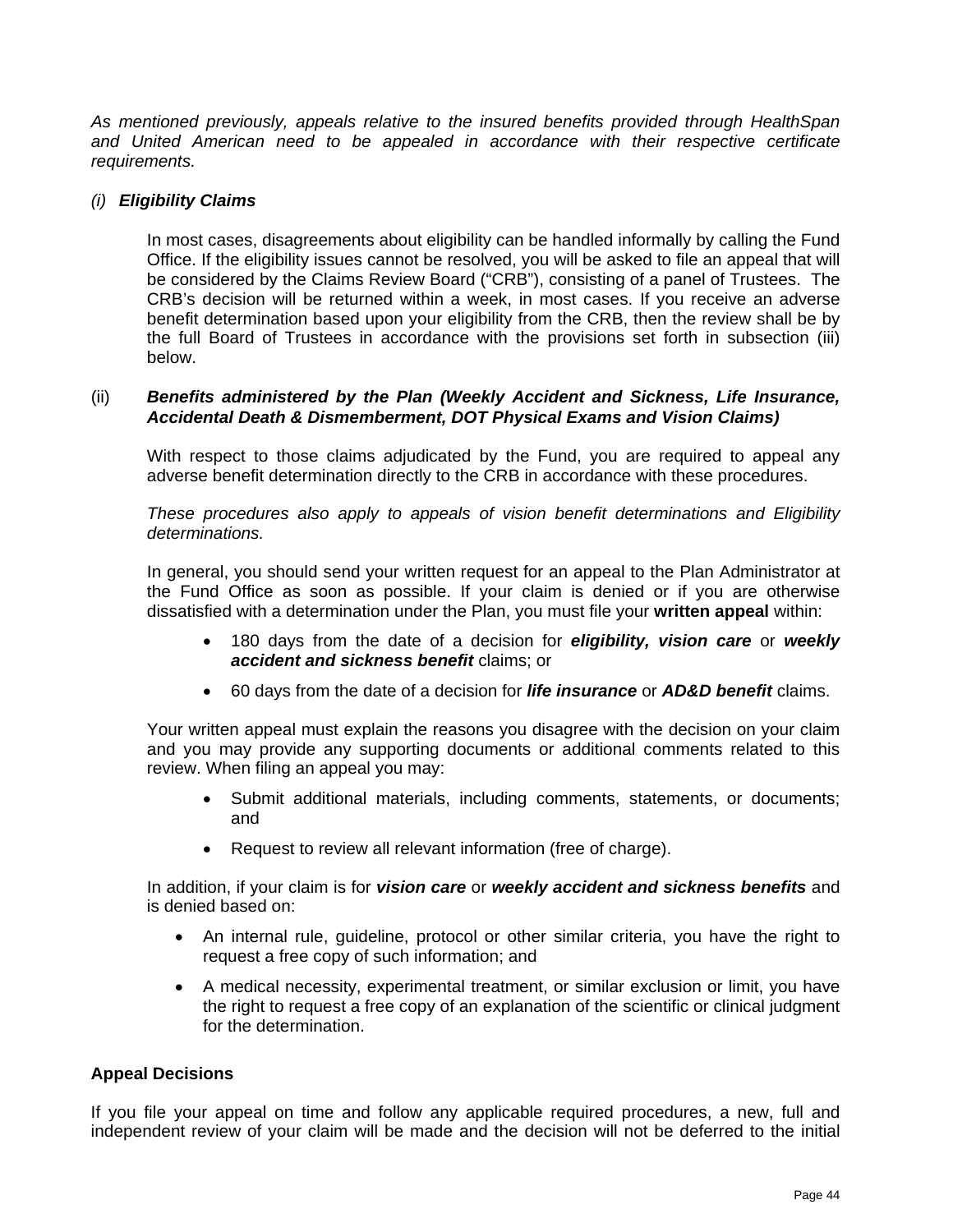benefit decision. The CRB will conduct the review and the decision will be based on all information used in the initial determination as well as any additional information submitted.

The Plan will notify you, in writing, of the decision on any appeal within five calendar days.

# *Appeal Timeframes*

The Plan's determination on your appeal will be made within certain timeframes. The deadlines differ for the different types of claims as shown in the following information:

• *Eligibility, Vision Care Claims, Weekly Accident And Sickness, Life Insurance, and AD&D Benefit and DOT Physical Exam:* The determination will be made at the CRB's next regularly scheduled quarterly meeting following receipt of your appeal. However, if the appeal is received within 30 days of that meeting, the determination may be made at the second meeting following receipt of your appeal. If special circumstances require a further extension, a decision will be made at the third meeting following receipt of your appeal. If an extension is necessary, the Fund will notify you of the reason for the delay and when the decision will be made.

# *Medical Judgments*

If your claim is denied on the basis of a medical judgment, the Plan will consult with a health care professional whom:

- Has appropriate training and experience in the field of medicine involved in the medical judgment; and
- Was not consulted (or is not subordinate to the person who was consulted) in connection with the denial of your claim.

You have the right to be advised of the identity, upon request, of any medical experts consulted in making a determination of your appeal.

#### *Information Requirements*

When the Plan notifies you of its determination on your appeal, it will provide:

- The specific reason or reasons for the decision, including reference to the Plan provisions on which the decision was based;
- A statement notifying you that you have the right to request a free copy of all documents, records and relevant information;
- Information relating to any additional voluntary appeal procedures offered by the Plan; and
- A statement that you may bring a civil action suit under ERISA.

In addition, for *vision care, weekly accident and sickness benefit* appeals, the notice will include:

- A copy of any internal rule, guideline, protocol, or similar criteria that was relied on, or a statement that a copy is available to you at no cost upon request; and
- A copy of the scientific or clinical judgment, or statement that is available to you at no cost upon request, if your appeal is denied due to medical necessity, experimental treatment, or similar exclusion or limit.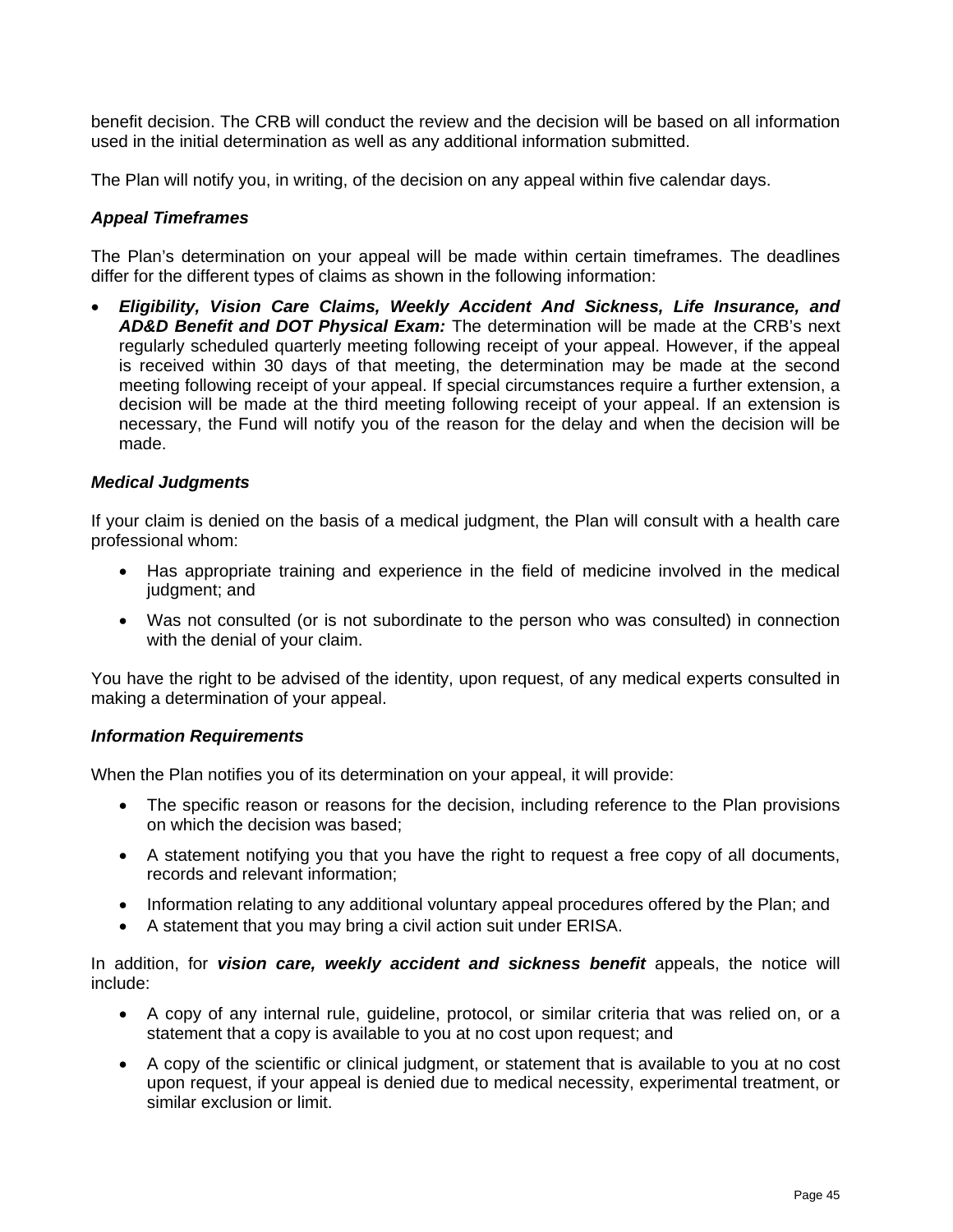# *Payment to Legal Representative*

In the event that a guardian, conservator or other legal representative has been duly appointed for a Participant, any such payment under the Plan may be made to such representative and such payment will discharge any liability under the Plan.

# *Proof of Incurred Charge*

Unless stated to the contrary in the applicable insured program, proof of an incurred charge under the Plan must be provided in writing and furnished to the Plan Administrator within one (1) year after the incurred charge and must cover the occurrence, character, and extent of the expense.

# *Right to Examine*

The Plan Administrator shall have the right and opportunity to, at its own expense, have a Physician examine the individual whose injury or disease is the basis of a claim when and as often as it may reasonably require.

#### *Failure to File a Request*

If a Claimant fails to file a request for review in accordance with the procedures outlined herein, such claimant shall have no rights of review and shall have no right to bring action in any court. The denial of the claim shall become final and binding on all persons for all purposes.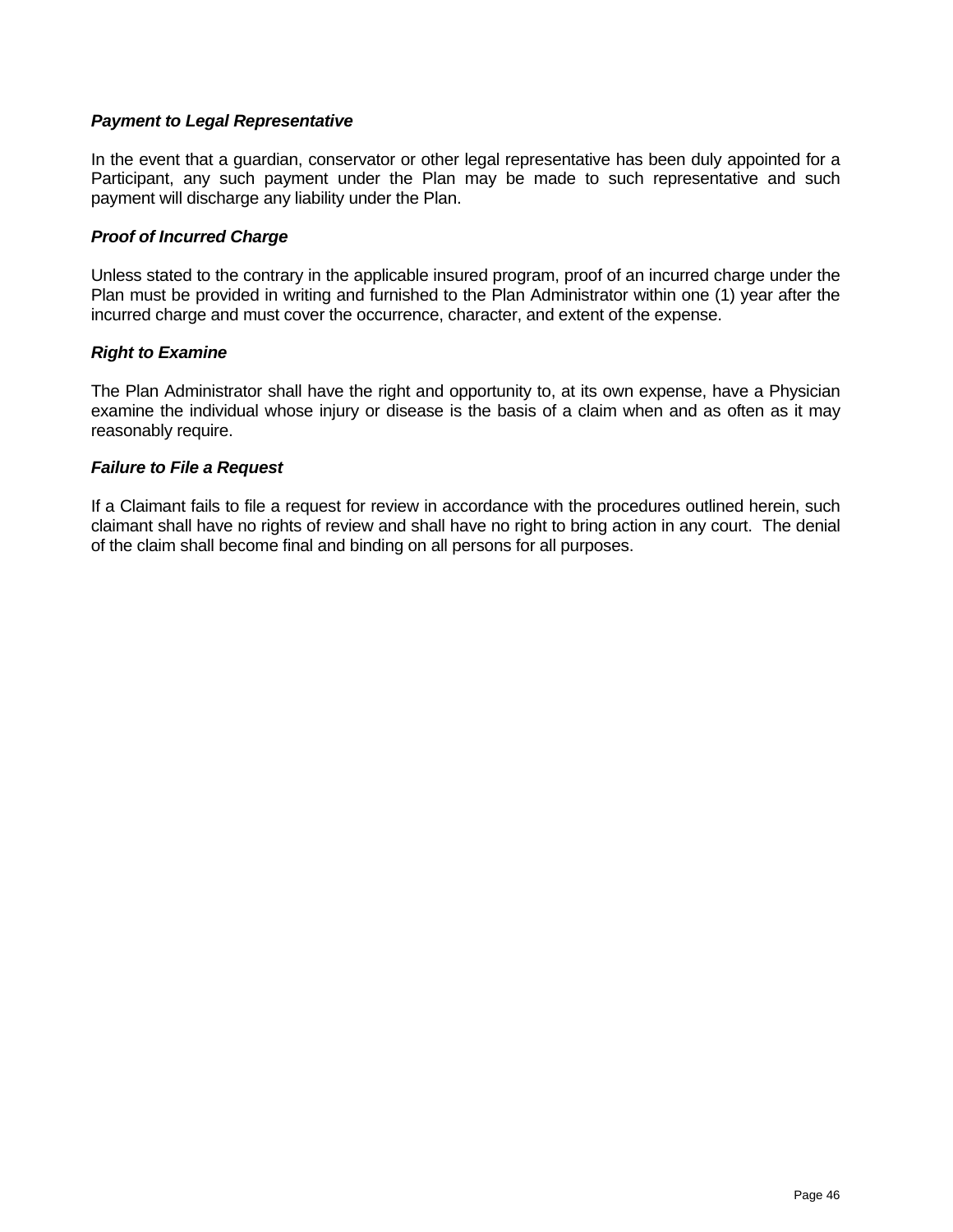# Administrative Information

# **Coordination Of Benefits**

When members of a family are covered under more than one hospital, medical, or surgical expense policy, health care services plan, or self-insurance plan, there may be instances of duplication of coverage: two plans paying benefits for the same health care expenses. This Plan takes into account benefits coverage you and your dependents have under other plans to ensure that benefits payable are not more than the actual expenses incurred. The Plan's coordination of benefits (COB) provision coordinates the medical, prescription drug, and vision benefits payable by this Plan with similar benefits payable under other plans.

If you and/or your dependents are covered by this Plan and by another plan(s) that provides medical, prescription drug, and/or vision benefits, benefits will be coordinated between the plans. This Plan will never pay more on any claim than it would have if it did not coordinate benefits with another plan.

The plan that pays benefits first is called the "primary plan," and the plan that pays benefits second, is called the "secondary plan." Special rules are used to determine which plan is primary and secondary, as explained below. When benefits are coordinated, you receive payments from the primary *and* secondary plan.

#### *Which Plan Pays First*

These rules determine which plan pays first:

- 1. A plan that does not coordinate benefits will always pay first.
- 2. A plan that covers a person as an employee, subscriber, or member other than as a dependent will pay before a plan that covers a person as a dependent.
- 3. For claims of dependent children whose parents are married, the plan that covers the parent whose birthday (month and day) falls first in the calendar year will pay first. If the parents have the same birthday, the plan covering the parent for the longer period of time will pay first. However, if your spouse's plan has some other COB rule (for example, a "gender rule" which says that the father's health plan is always primary), the Plan will follow the rules of that plan.
- 4. For claims of dependent children of separated or divorced parents, these rules determine which plan pays first:

If there is a court decree that establishes financial responsibility for health care expenses, the plan covering the dependent children of the parent who has the responsibility will be primary.

If there is no court decree, the order of benefits will be:

- The plan of the parent with custody;
- The plan of the step-parent with custody; and then
- The plan of the parent without custody.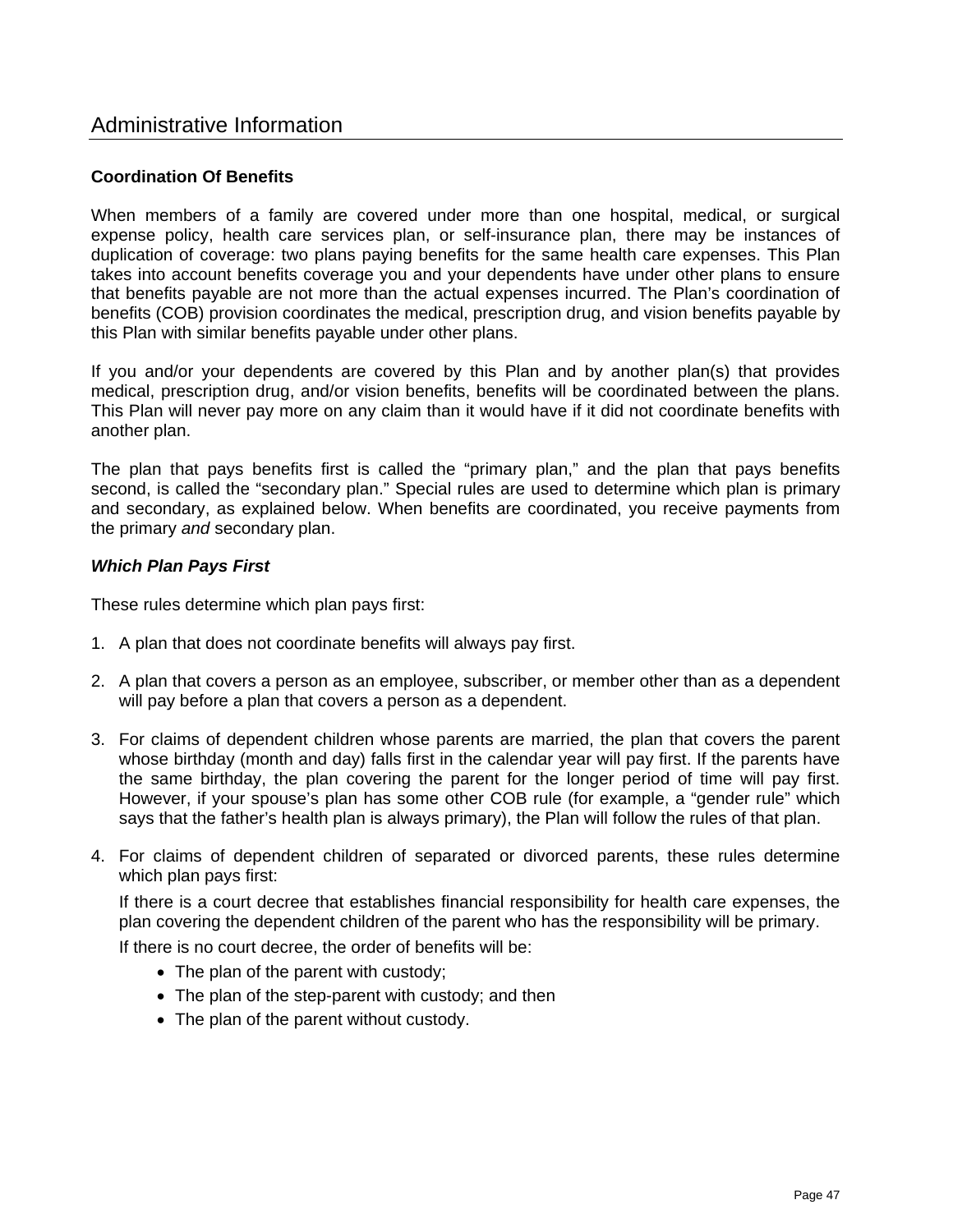5. A plan that covers a person as an employee who is neither laid off nor retired, or as that employee's dependent, pays before a plan that covers the person as a laid off or retired employee, or as that employee's dependent. This provision only applies if the other plan has a COB provision.

If none of the above rules determines order of payment, the plan that has covered the person for the longest continuous time pays benefits first. In addition, before this Plan is liable for payment, you must have exhausted all benefits available under the other plan and you must have followed the rules, advice, and instructions, and executed any and all applications and procedures as required, to secure all available coverage from the other plan.

If this Plan provides benefits it was not obligated to pay, the Plan has a right to recover those payments.

# **Coordination With Medicare**

Persons age 65 and older or disabled are eligible to enroll for benefits under Title XVIII of the Social Security Act of 1965 (Medicare). Part A of Medicare, which covers hospital expenses, generally does not require a premium payment. Part B covers other types of medical expenses and requires you to pay a monthly premium. To be covered under Parts A and B, you need to apply.

If you and/or your spouse are age 65 or older and retired or otherwise eligible for Medicare where Medicare is your primary coverage, coverage under the Plan will be coordinated with Medicare Parts A and B. The coverage will be coordinated whether or not you have applied for the coverage from the Social Security Administration. It is important that you apply for Medicare as soon as you are eligible because the benefits provided by the Plan will be reduced according to payments Medicare would make.

If you are still eligible for benefits as an active employee and are performing work for which contributions are paid to the Fund, your benefits will also be coordinated with Medicare. However, if Medicare is not your primary coverage, the Plan will pay first, and Medicare will pay any additional amounts where Medicare coverage is applicable (if you are enrolled in Medicare).

When coordinating with Medicare, this Plan and Medicare together will not cover more than 100% of covered expenses for an accident or illness.

# *Order Of Benefit Payment*

This Plan has *primary* responsibility for expenses incurred by you and/or your dependent spouse when:

- You are an active employee and age 65 or older;
- You are an active employee and your spouse is age 65 or older and/or disabled; or
- You are disabled, but maintain your current employment status with your employer.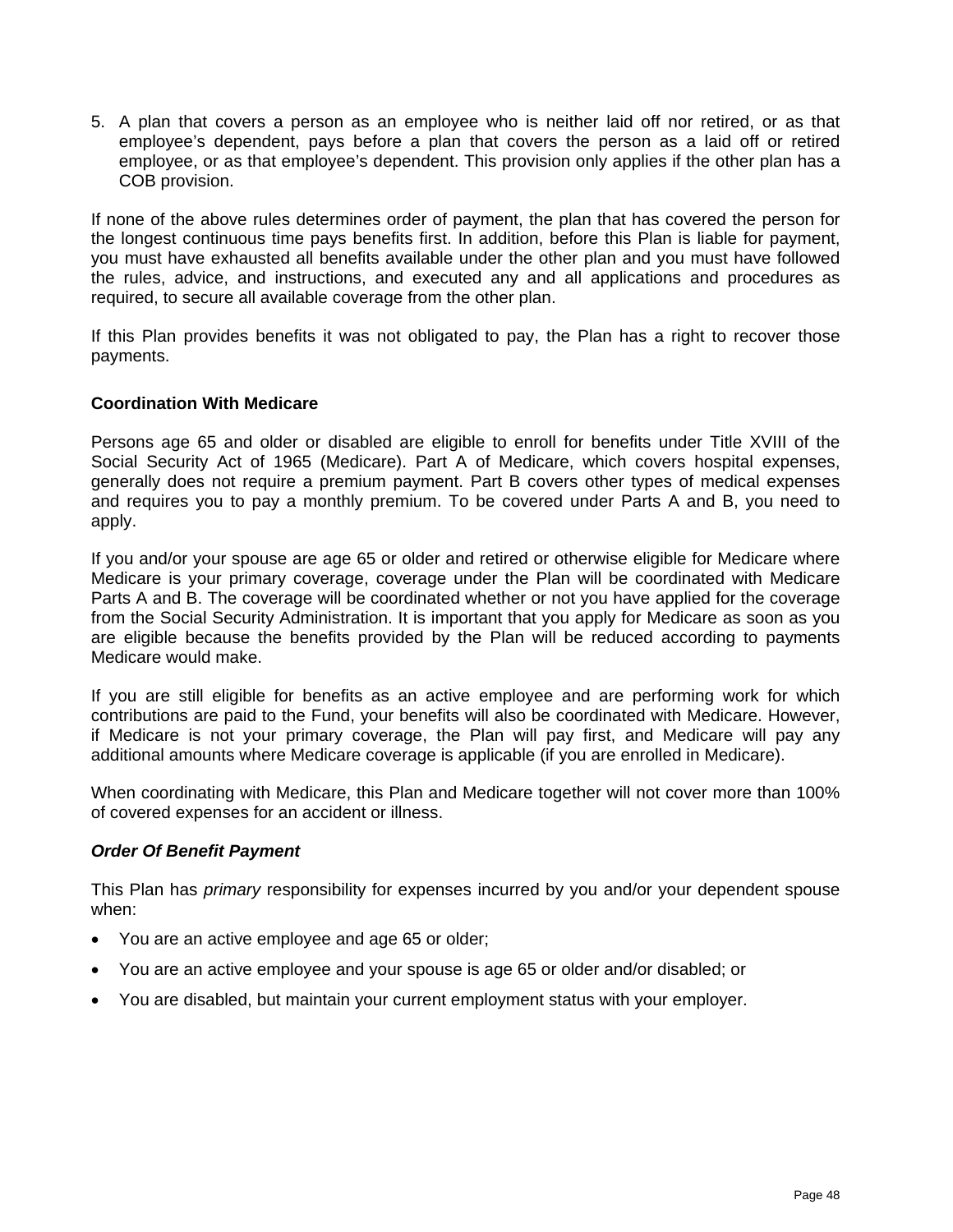The Plan has *secondary* responsibility for you and your dependent spouse if you are:

- Not actively employed by an employer that pays all or part of the required contributions for eligibility; and
- Eligible for Medicare Part A because of age.

The Plan will have secondary responsibility (even if the eligible person is also eligible for Medicare Part A because of age) for expenses incurred by an eligible person who is eligible for primary Medicare benefits because of end-stage renal disease, (after the first 30 months of Medicare eligibility).

The Plan will have primary responsibility for the claims of an eligible person who is eligible for secondary Medicare benefits solely because of end-stage renal disease.

# **Subrogation**

The Plan reserves the right of subrogation. This means that, to the extent the Plan provides or pays benefits or expenses for covered services, we assume your legal rights to recover the value of those benefits or expenses from any person, entity, organization, or insurer, including your own insurer and any under insured or uninsured coverage, that may be legally obligated to pay you for the value of those benefits or expenses. The amount of the Plan's subrogation rights will equal the total amount paid by the Plan for the benefits or expenses for covered services. The Plan's right of subrogation will have priority over yours or anyone else's

# **Subrogation**

If the Plan pays benefits on your behalf as a result of an injury caused by another party, the Plan has the right to seek payment or repayment of those benefits from the party that caused the injury.

subrogation for the total amount the Plan paid for covered services and is absolute and applies whether or not you receive, or are entitled to receive, a full or partial recovery or whether or not you are "made whole" by reason of any recovery from any other person or entity. This provision is intended to, and does reject, supersede the "make-whole" rule, which rule might otherwise require that you be "made whole" before the Plan may be entitled to assert its right of subrogation.

The Plan also reserves the right of reimbursement. This means that, to the extent the Plan provides or pays benefits or expenses for covered services, you must repay the Plan any amounts recovered by suit, claim, settlement, or otherwise, from any third party or insurer and any under insured or uninsured coverage, as well as from any other person, entity, organization, or insurer, including your own insurer, from which you receive payments (even if such payments are not designated as payments of medical expenses). The amount of the Plan's reimbursement rights will equal the total amount paid by the Plan for the benefits or expenses for covered services. The Plan's right of reimbursement will have priority over yours or anyone else's right until the Plan recovers the total amount the Plan paid for covered services. The Plan's right of reimbursement for the total amount the Plan paid for covered services is absolute and applies whether or not you receive, or are entitled to receive, a full or partial recovery or whether or not you are "made whole" by reason of any recovery from any other person or entity. This provision is intended to, and does reject, supersede the "make whole" rule, which rule might otherwise require that you be "made whole" before the Plan may be entitled to assert its right of reimbursement.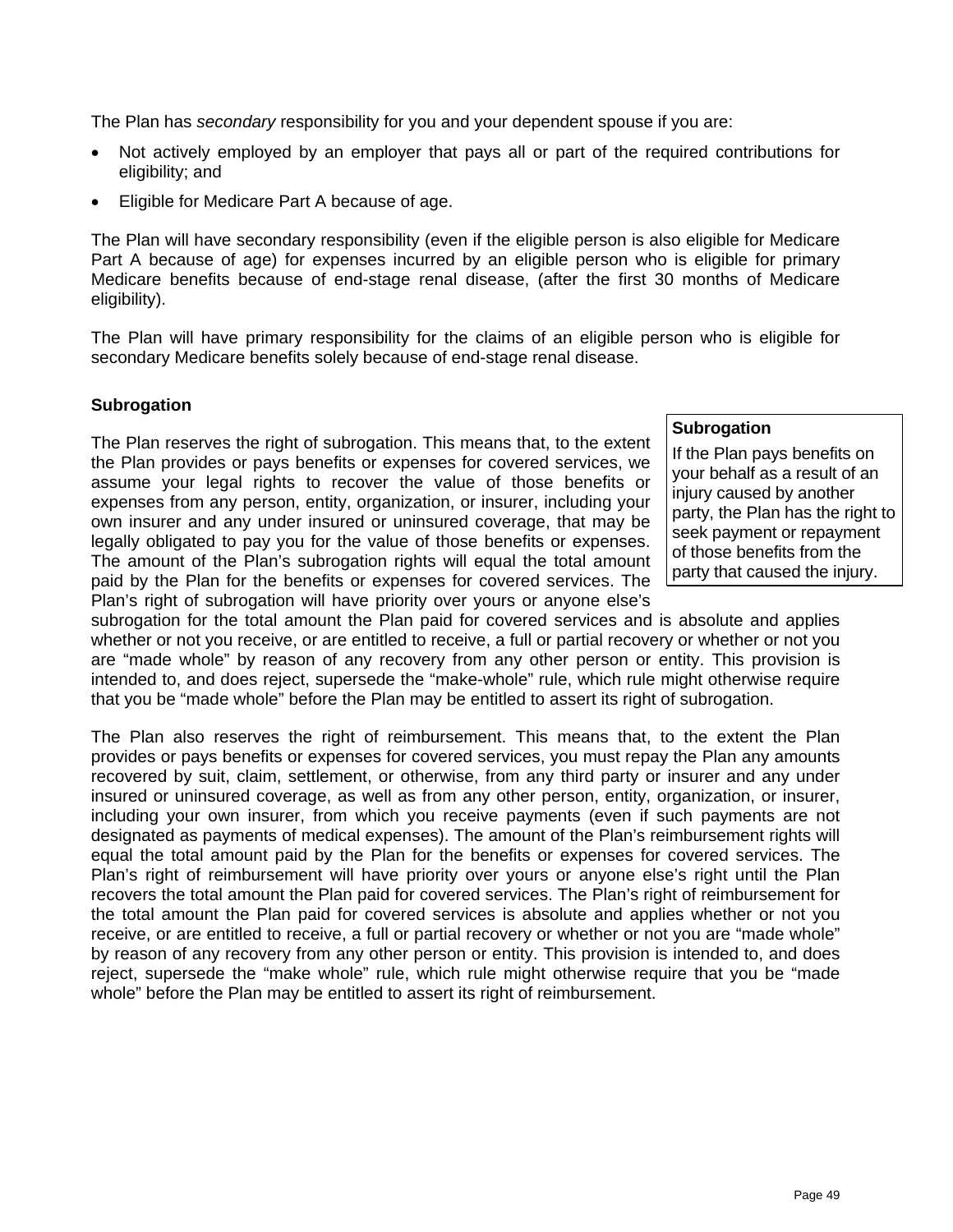# *Constructive Trust*

A Participant or his attorney who receives any recovery (whether by judgment, settlement, compromise or otherwise) has an absolute obligation to immediately tender the recovery to the Plan under the terms of this provision or otherwise make restitution to the Plan. A Participant or his attorney who receives any such recovery and does not immediately tender the recovery to the Plan will be deemed to hold the recovery in constructive trust for the Plan, because the Participant or his attorney is not the rightful owner of the recovery and should not be in possession of the recovery until the Plan has been fully reimbursed.

# *Recoupment*

If the plan should provide any form of benefit under the Plan to you and/or your Dependent(s) and, for whatever reason, such benefit was not required under the terms of the Plan or otherwise mistakenly paid, the Plan shall have the right to offset future benefits to the extent of the overpayment. This provision does not limit the Plan's right to recover such amount by any other lawful means.

# *Rescission of Benefits*

In accordance with the PPACA, the Fund will only "rescind," or cancel, or discontinue coverage retroactively in cases where a Participant or the Participant's eligible Dependent (or a person seeking coverage on behalf of such individual) has performed an act, practice, or omission that constitutes fraud, or in cases where such an individual makes an intentional misrepresentation of a material fact, as prohibited by the terms of the Fund. If the Fund seeks to rescind benefits on such grounds, it will provide the individual with thirty (30) calendar days advance written notice prior to rescission, along with information about appeal rights. Please note that a retroactive termination of coverage due to a Participant's failure to timely pay premiums is not a rescission.

Your duties include:

- You must provide the Plan or its designee any information requested by the Plan or its designee within five days of the request.
- You must notify the Plan or its designee promptly of how, when, and where an accident or incident resulting in personal injury to you occurred and all information regarding the parties involved.
- You must cooperate with the Plan or its designee in the investigation, settlement, and protection of the Plan's rights.
- You must send the Plan or its designee copies of any police report, notices, or other papers received in connection with the accident or incident resulting in personal injury to you.
- You must not settle or compromise any claims unless the Plan or its designee is notified in writing at least 30 days before such settlement or compromise and the Plan or its designee agrees to it in writing.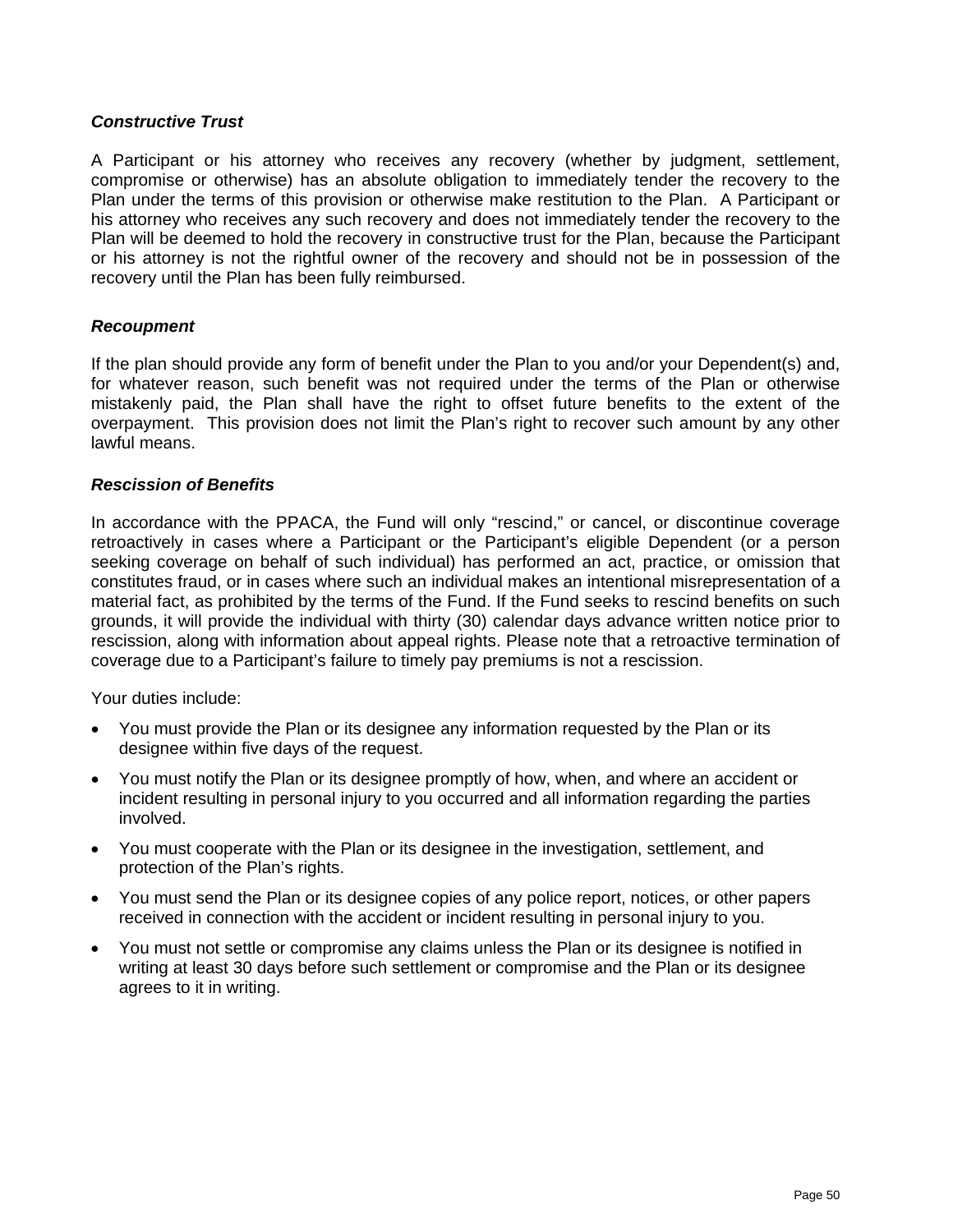# *HEALTH INSURANCE PORTABILITY AND ACCOUNTABILITY ACT OF 1996 (HIPAA) - NOTICE OF PRIVACY PRACTICES*

# *THIS NOTICE DESCRIBES HOW MEDICAL INFORMATION ABOUT YOU MAY BE USED AND DISCLOSED AND HOW YOU CAN GET ACCESS TO THIS INFORMATION. PLEASE REVIEW IT CAREFULLY***.**

*THE FOLLOWING SPECIFIC INFORMATION CONSTITUTES YOUR NOTICE OF PRIVACY PRACTICES. THIS SECTION DESCRIBES HOW HEALTH INFORMATION ABOUT YOU MAY BE USED AND DISCLOSED AND HOW YOU CAN GET ACCESS TO THIS INFORMATION. PLEASE REVIEW IT CAREFULLY.*

This Notice of Privacy Practices ("Notice") applies to Protected Health Information (defined below) associated with Group Health Plans ("Plans" or "Plan") provided by the Fund to its participants, its participants' dependents and, as applicable, retired participants. This Notice describes how the Fund's Plans, collectively we, us, our, Plan or Plans, may use and disclose Protected Health Information to carry out payment and health care operations, and for other purposes that are permitted or required by law.

We are required by the privacy regulations issued under the Health Insurance Portability and Accountability Act of 1996 ("HIPAA") to maintain the privacy of Protected Health Information and to provide individuals covered under our Plans with notice of our legal duties and privacy practices concerning Protected Health Information. We are required to abide by the terms of this Notice so long as it remains in effect. We reserve the right to change the terms of this Notice of Privacy Practices as necessary and to make the new Notice effective for all Protected Health Information maintained by us. If we make material changes to our privacy practices, copies of revised notices will be mailed to all participants then covered by the Plans. Copies of our current Notice may be obtained by contacting the Fund Office, 6051 Carey Drive, Valley View Ohio 44125-4259, 216-328- 0436 or 877-396-3436.

#### *DEFINITIONS*

**Group Health Plan** means, for purposes of this Notice, the following employee benefits that we provide to participants, participant dependents and, as applicable, retired participants: health coverage, dental coverage, vision coverage and prescription drug coverage.

**Protected Health Information ("PHI")** means individually identifiable health information, as defined by HIPAA, that is created or received by us and that relates to the past, present, or future physical or mental health or condition of an individual; the provision of health care to an individual; or the past, present, or future payment for the provision of health care to an individual; and that identifies the individual or for which there is a reasonable basis to believe the information can be used to identify the individual. PHI includes information of persons living or deceased.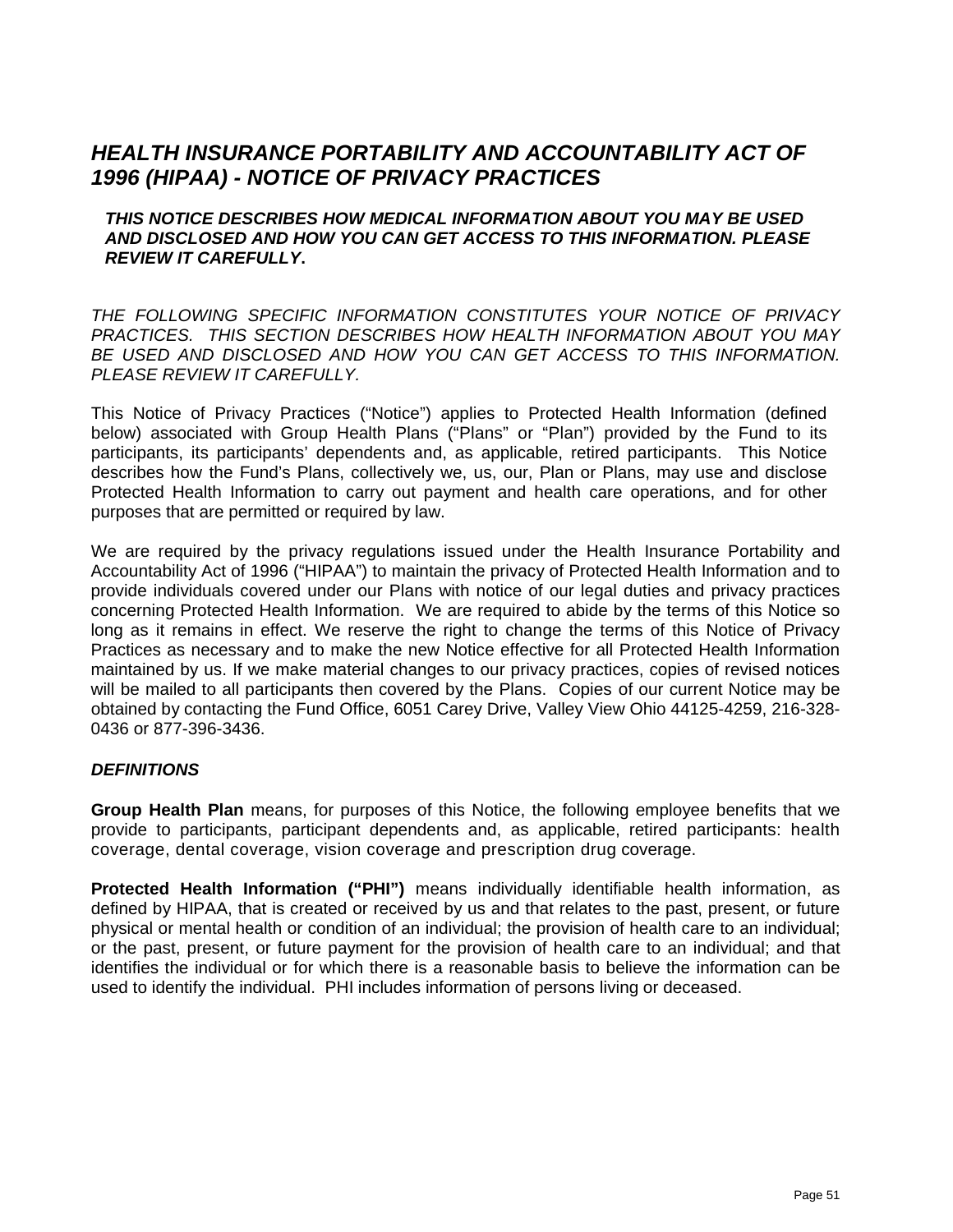# *USES AND DISCLOSURES OF YOUR PROTECTED HEALTH INFORMATION*

The following categories describe different ways that we use and disclose PHI. For each category of uses and disclosures we will explain what we mean and, where appropriate, provide examples for illustrative purposes. Not every use or disclosure in a category will be listed. However, all of the ways we are permitted or required to use and disclose PHI will fall within one of the categories.

Your Authorization – Except as outlined below, we will not use or disclose your PHI unless you have signed a form authorizing the use or disclosure. You have the right to revoke that authorization in writing except to the extent that we have taken action in reliance upon the authorization or that the authorization was obtained as a condition of obtaining coverage under the group health plan, and we have the right, under other law, to contest a claim under the coverage or the coverage itself.

The following activities, involving uses or disclosures of PHI require your authorization:

- Disclosures that constitute a sale of Protected Health Information;
- Uses and disclosures of Protected Health Information for marketing purposes; and
- Any disclosure of your psychotherapy notes.

Other uses and disclosures not described in this Notice of Privacy Practices may require your authorization.

*Uses and Disclosures for Payment* – We may make requests, uses, and disclosures of your PHI as necessary for payment purposes. For example, we may use information regarding your medical procedures and treatment to process and pay claims. We may also disclose your PHI for the payment purposes of a health care provider or a health plan.

*Uses and Disclosures for Health, Vision, Dental, and Prescription Drug Plan Operations* – We may use and disclose your PHI as necessary for our health, vision, dental and prescription drug operations. Examples of Plan operations include activities relating to the creation, renewal, or replacement of the Plans, reinsurance, compliance, auditing, rating, business management, quality improvement and assurance, and other functions related to your Plan. The Plans are prohibited from using or disclosing PHI that is genetic information of an individual for underwriting purposes.

*Family and Friends Involved in Your Care –* If you are available and do not object, we may disclose your PHI to your family, friends, and others who are involved in your care or payment of a claim. If you are unavailable or incapacitated and we determine that a limited disclosure is in your best interest, we may share limited PHI with such individuals. For example, we may use our professional judgment to disclose PHI to your spouse concerning the processing of a claim.

*Business Associates* **–** At times we use outside persons or organizations to help us provide you with the benefits of the Plans. Examples of these outside persons and organizations might include vendors that help us process your claims. At times it may be necessary for us to provide certain of your PHI to one or more of these outside persons or organizations.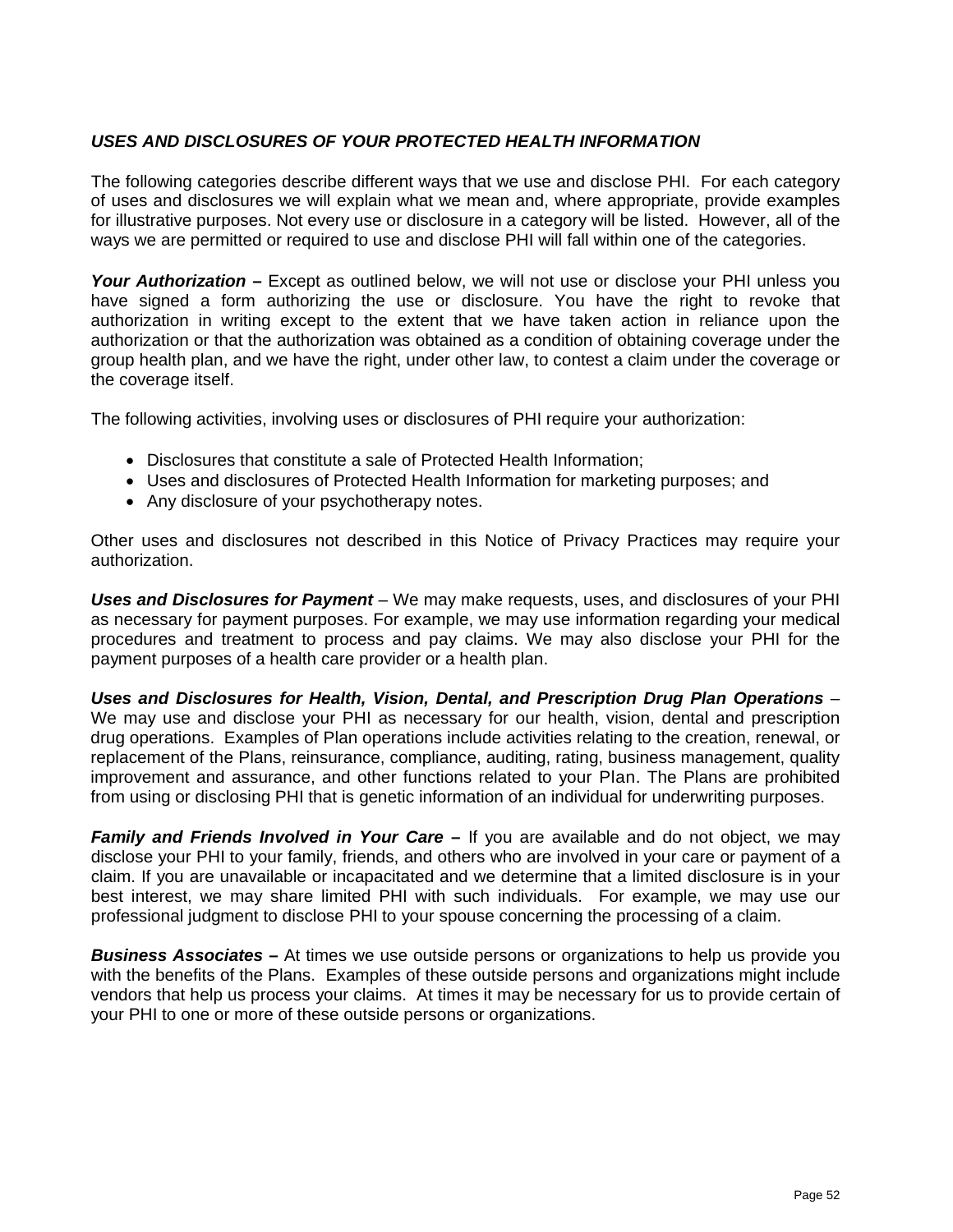*Other Uses and Disclosures* **–** We may make certain other uses and disclosures of your PHI without your authorization.

- We may use or disclose your PHI for any purpose required by law. For example, we may be required by law to use or disclose your PHI to respond to a court order.
- We may disclose your PHI for public health activities, such as reporting of disease, injury, birth, death, and for public health investigations.
- We may disclose your PHI if authorized by law to a government oversight agency (e.g., a state insurance department) conducting audits, investigations, or civil or criminal proceedings.
- We may disclose your PHI in the course of a judicial or administrative proceeding (e.g., to respond to a subpoena or discovery request).
- We may disclose your PHI to the proper authorities for law enforcement purposes.
- We may disclose your PHI to coroners, medical examiners, and/or funeral directors consistent with law.
- We may use or disclose PHI to avert a serious threat to health or safety.
- We may use or disclose your PHI if you are a member of the military as required by armed forces services, and we may also disclose your PHI for other specialized government functions, such as national security or intelligence activities.
- We may disclose your PHI to workers' compensation agencies for your workers' compensation benefits.
- We will, if required by law, release your PHI to the Secretary of the Department of Health and Human Services for the enforcement of HIPAA.

In the event applicable law, other than HIPAA, prohibits or materially limits our uses and disclosures of PHI, as described above, we will restrict our uses or disclosure of your PHI in accordance with the more stringent standard.

#### *RIGHTS THAT YOU HAVE*

- *Access to Your PHI –* You have the right of access to copy and/or inspect your PHI that we maintain in designated record sets. Certain requests for access to your PHI must be in writing, must state that you want access to your PHI and must be signed by you or your representative (e.g., requests for claims records). Submit records requests to the Fund office at the address below. We may charge you a fee for copying and postage.
- **Amendments to Your PHI** You have the right to request that PHI that we maintain about you be amended or corrected. We are not obligated to make all requested amendments but will give each request careful consideration. To be considered, your amendment request must be in writing, must be signed by you or your representative, and must state the reasons for the amendment/correction request. Submit amendment requests to the address below.
- *Accounting for Disclosures of Your PHI –* You have the right to receive an accounting of certain disclosures made by us of your PHI. Examples of disclosures that we are required to account for include those pursuant to valid legal process or for law enforcement purposes. To be considered, your accounting requests must be in writing and signed by you or your representative and submitted to the address below. The first accounting in any 12-month period is free; however, we may charge you a fee for each subsequent accounting you request within the same 12-month period.
- *Restrictions on Use and Disclosure of Your PHI* **–** You have the right to request restrictions on certain of our uses and disclosures of your PHI for insurance payment and disclosures made to persons involved in your care. For example, you may request that we not disclose your PHI to your spouse. Your request must describe in detail the restriction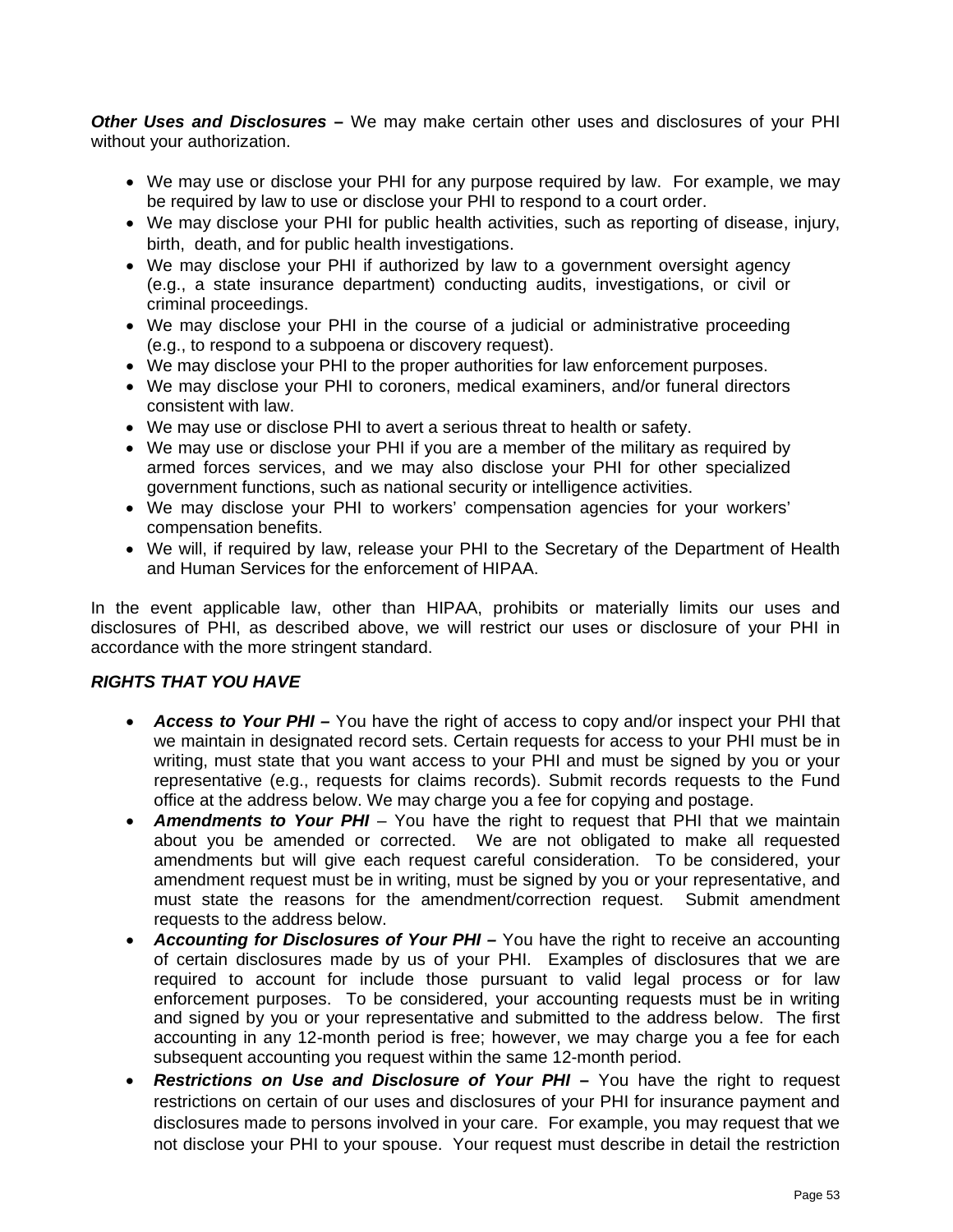you are requesting. We are not required to agree to your request but will attempt to accommodate reasonable requests when appropriate. We retain the right to terminate an agreed-to restriction if we believe such termination is appropriate. In the event of a termination by us, we will notify you of such termination. You also have the right to terminate, in writing or orally, any agreed-to restriction. You may make a request for a restriction (or termination of an existing restriction) by contacting us at the telephone number or address below.

- *Request for Confidential Communications* **–** You have the right to request that communications regarding your PHI be made by alternative means or at alternative locations. For example, you may request that messages not be left on voice mail or sent to a particular address. We are required to accommodate reasonable requests if you inform us that disclosure of all or part of your information could place you in danger. Requests for confidential communications must be in writing, signed by you or your representative, and sent to us at the address below.
- *Right to a Paper Copy of This Notice* **-** You have the right to a paper copy of this Notice at any time.

# *QUESTIONS OR COMPLAINTS*

If you believe your privacy rights have been violated, you can file a complaint with us in writing at the address below. You may also file a complaint in writing with the Secretary of the U.S. Department of Health and Human Services in Washington, D.C., within 180 days of a violation of your rights. There will be no retaliation for filing a complaint. The Plans are required by law to notify affected individuals following a breach of unsecured PHI.

#### *FOR FURTHER INFORMATION*

If you have questions or need further assistance regarding this Notice, you may contact the Fund Office by writing to: Teamsters Local Union 436 Welfare Fund 6051 Carey Drive Valley View, OH 44125-4259 Telephone: 216-328-0436 Toll free: 877-396-3436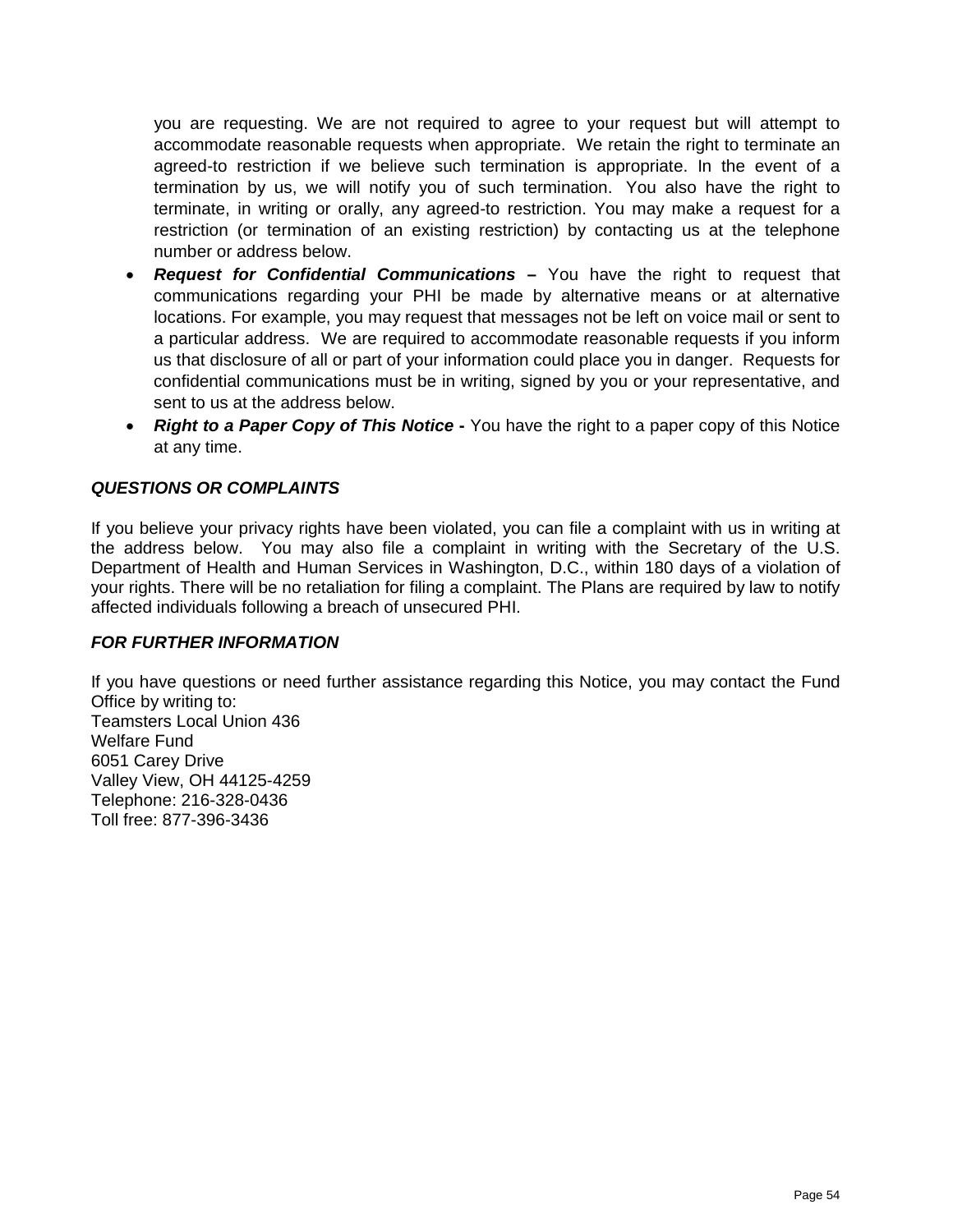# *THE NEWBORNS' AND MOTHERS HEALTH PROTECTION ACT OF 1996 (The Newborns' Act)*

Under federal law, group health plans and health insurance issuers offering group health insurance coverage generally may not restrict benefits for any hospital length of stay in connection with childbirth for the mother or newborn child to less than 48 hours following a vaginal delivery, or less than 96 hours following a delivery by cesarean section. However, the plan or issuer may pay for a shorter stay if the attending provider (e.g., your physician, nurse midwife, or physician assistant), after consultation with the mother, discharges the mother or newborn earlier.

Also, under federal law, plans and issuers may not set the level of benefits or out-of-pocket costs so that any later portion of the 48-hour (or 96-hour) stay is treated in a manner less favorable to the mother or newborn than any earlier portion of the stay.

In addition, a plan or issuer may not, under federal law, require that a physician or other health care provider obtain authorization for prescribing a length of stay of up to 48 hours (or 96 hours). However, to use certain providers or facilities, or to reduce your out-of-pocket costs, you may be required to obtain precertification. For more information on precertification, contact your plan administrator.

# *THE WOMEN'S HEALTH AND CANCER RIGHTS ACT OF 1998 (WHCRA)*

If you have had or are going to have a mastectomy, you may be entitled to certain benefits under the "Women's Health and Cancer Rights Act of 1998 (WHCRA)". For individuals receiving mastectomy-related benefits, coverage will be provided in a manner determined in consultation with the attending Physician and the patient, for:

- all stages of reconstruction of the breast on which the mastectomy was performed;
- surgery and reconstruction of the other breast to produce a symmetrical appearance;
- prostheses; and
- treatment of physical complications of the mastectomy, including lymphedema.

These benefits will be provided subject to the same Deductibles and Coinsurance applicable to other medical, surgical and prosthetic benefits provided under this Plan.

# *Please refer to the "Schedule of Benefits" in the front of this Benefit Booklet for Deductibles and Coinsurance applicable to these benefits.*

If you would like more information on WHCRA benefits, call the Fund Office at 216-328-0436 or 877-396-3436.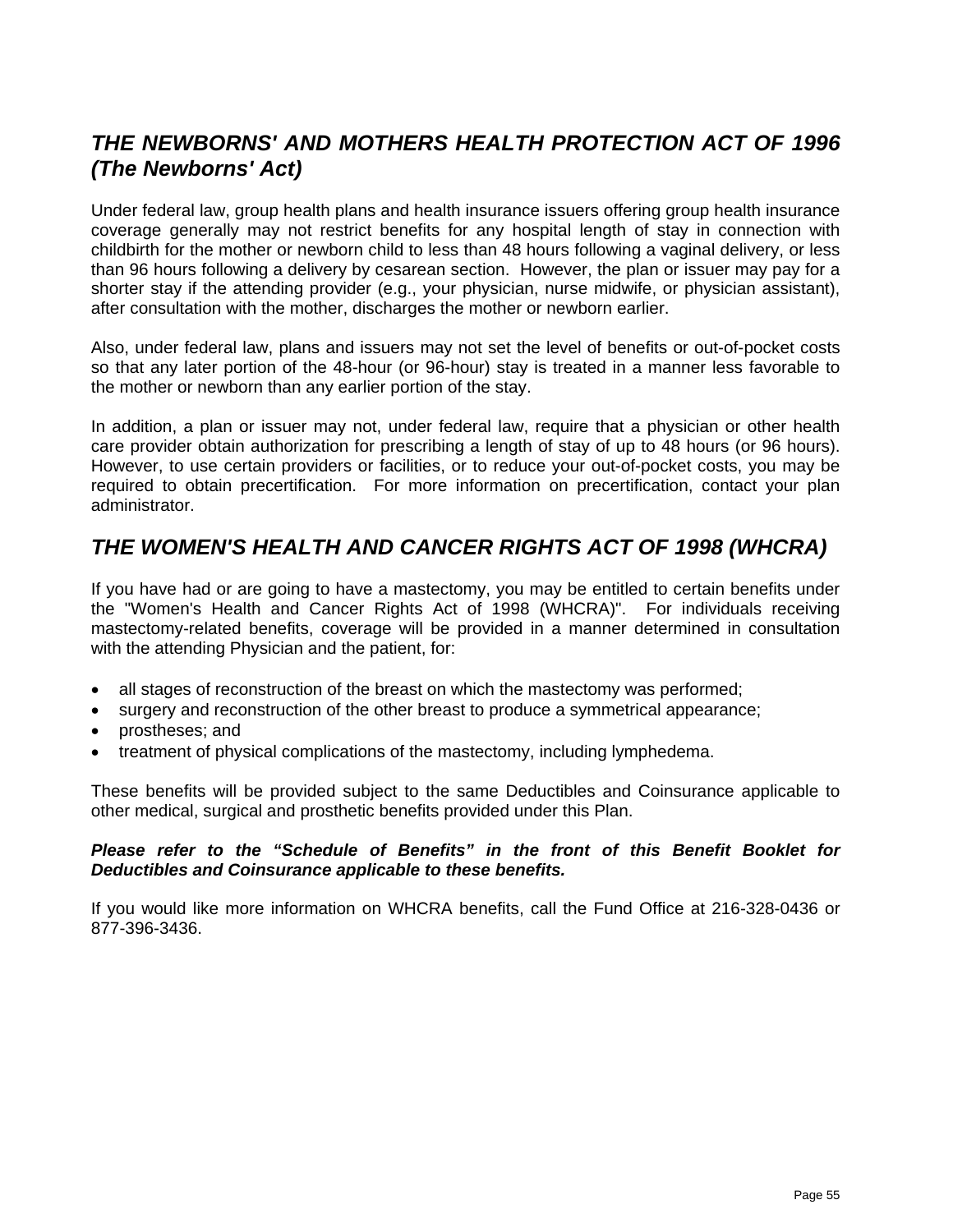# *THE GENETIC INFORMATION NONDISCRIMINATION ACT OF 2008 (GINA)*

GINA amends the Employee Retirement Income Security Act of 1974 (ERISA) to expand nondiscrimination protections under group health plans.

Effective for group health plans for plan years beginning after May 21, 2009, GINA prohibits group health plans from:

- adjusting premiums or contribution amounts for a group on the basis of Genetic Information;
- requesting or requiring an individual or family member of an individual to undergo a genetic test; or
- requesting or requiring, or purchasing genetic information (1) for underwriting purposes; or (2) with respect to any individual prior to such individual's enrollment in connection with such enrollment.

However, a plan is permitted to use the minimum necessary amount of genetic testing results to make a determination about claim payment.

GINA authorizes the Secretary of Labor to impose a penalty against any sponsor of a group health plan for any failure to meet requirements of this Act. GINA also allows a waiver or limitation on such penalty if the failure was not discovered after exercising reasonable diligence or was due to reasonable cause and not willful neglect, and to the extent that the Secretary determines payment of penalty would be excessive relative to failure involved.

**Genetic Information:** means, with respect to any individual, information about such individual's genetic tests, the genetic tests of family members of such individual, and the manifestation of a disease or disorder in family members of such individual. It shall also include, with respect to any individual, any request for or receipt of genetic services or participation in clinical research which includes genetic services by such individual or any family member of such individual. It shall not include information about the sex or age of any individual.

# *MENTAL HEALTH PARITY AND ADDICTION EQUITY ACT OF 2008*

To the extent the applicable medical plan provides mental health and substance abuse benefits, it will not place financial requirements, such as co-pays and deductibles, and treatment limitations, such as visit limits, on mental health or substance use disorder benefits that are more restrictive than the predominant requirements or limitations applied to substantially all medical and/or surgical benefits. Such coverage shall be subject to any applicable deductibles and coinsurance, as well as any limits on the number of covered hospital days and/or outpatient visits.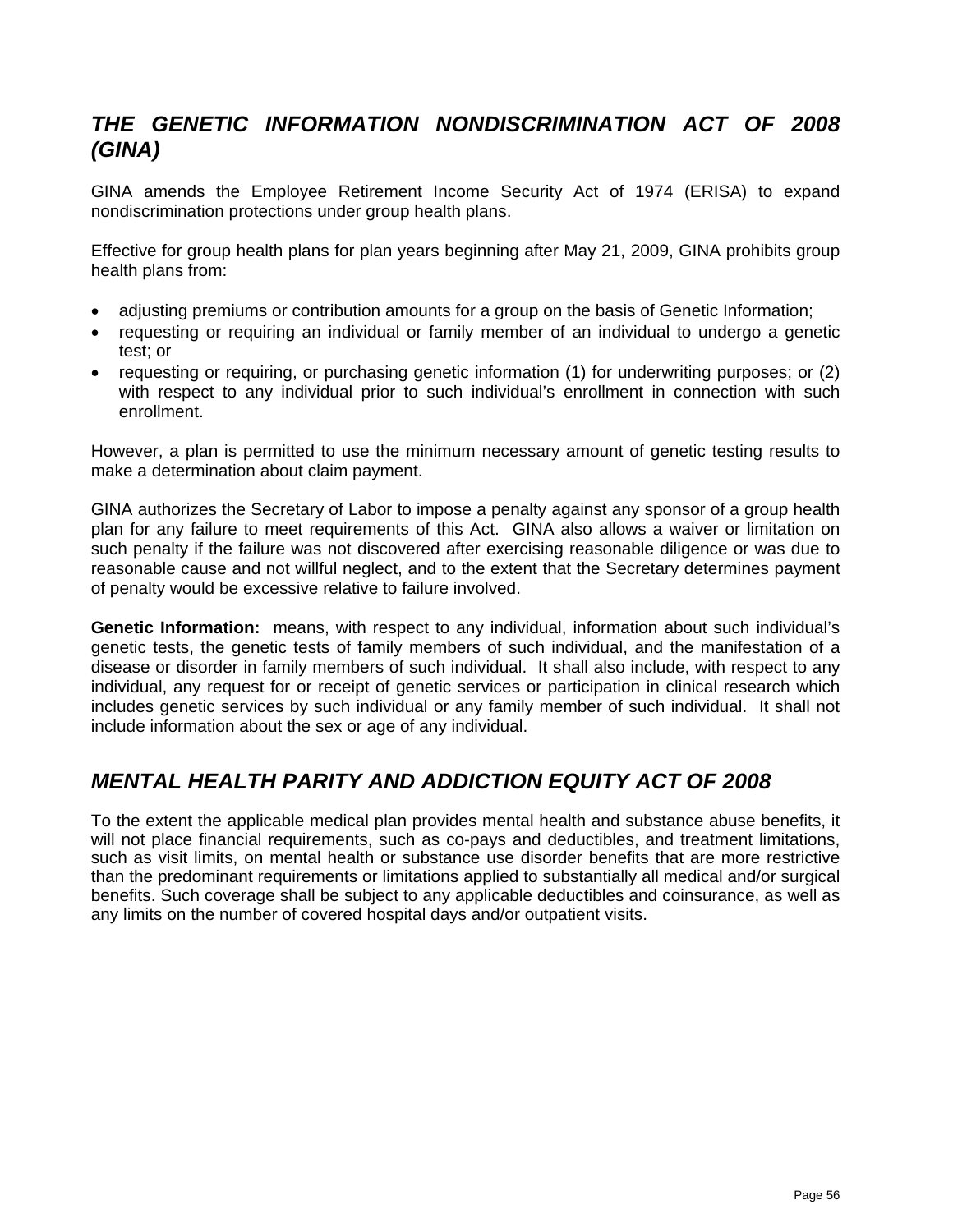# *THE CONSOLIDATED OMNIBUS BUDGET RECONCILIATION ACT OF 1985 (COBRA) INFORMATION ON COBRA CONTINUATION COVERAGE*

# **Introduction**

This notice has important information about your right to COBRA continuation coverage, which is a temporary extension of coverage under the Plan. **This notice explains COBRA continuation coverage, when it may become available to you and your family, and what you need to do to protect your right to get it.** When you become eligible for COBRA, you may also become eligible for other coverage options that may cost less than COBRA continuation coverage.

The right to COBRA continuation coverage was created by a federal law, the Consolidated Omnibus Budget Reconciliation Act of 1985 (COBRA). COBRA continuation coverage can become available to you and other members of your family when group health coverage would otherwise end. For more information about your rights and obligations under the Plan and under federal law, you should review the Plan's Summary Plan Description or contact the Plan Administrator.

**You may have other options available to you when you lose group health coverage.** For example, you may be eligible to buy an individual plan through the Health Insurance Marketplace. By enrolling in coverage through the Marketplace, you may qualify for lower costs on your monthly premiums and lower out-of-pocket costs. Additionally, you may qualify for a 30-day special enrollment period for another group health plan for which you are eligible (such as a spouse's plan), even if that plan generally doesn't accept late enrollees.

#### **What is COBRA continuation coverage?**

COBRA continuation coverage is a continuation of Plan coverage when it would otherwise end because of a life event. This is also called a "qualifying event." Specific qualifying events are listed later in this notice. After a qualifying event, COBRA continuation coverage must be offered to each person who is a "qualified beneficiary." You, your spouse, and your dependent children could become qualified beneficiaries if coverage under the Plan is lost because of the qualifying event. Under the Plan, qualified beneficiaries who elect COBRA continuation coverage must pay for COBRA continuation coverage.

If you're an employee, you'll become a qualified beneficiary if you lose your coverage under the Plan because of the following qualifying events:

- Your hours of employment are reduced, or
- Your employment ends for any reason other than your gross misconduct.

If you're the spouse of an employee, you'll become a qualified beneficiary if you lose your coverage under the Plan because of the following qualifying events:

- Your spouse dies;
- Your spouse's hours of employment are reduced;
- Your spouse's employment ends for any reason other than his or her gross misconduct;
- Your spouse becomes entitled to Medicare benefits (under Part A, Part B, or both); or
- You become divorced or legally separated from your spouse.

Your dependent children will become qualified beneficiaries if they lose coverage under the Plan because of the following qualifying events: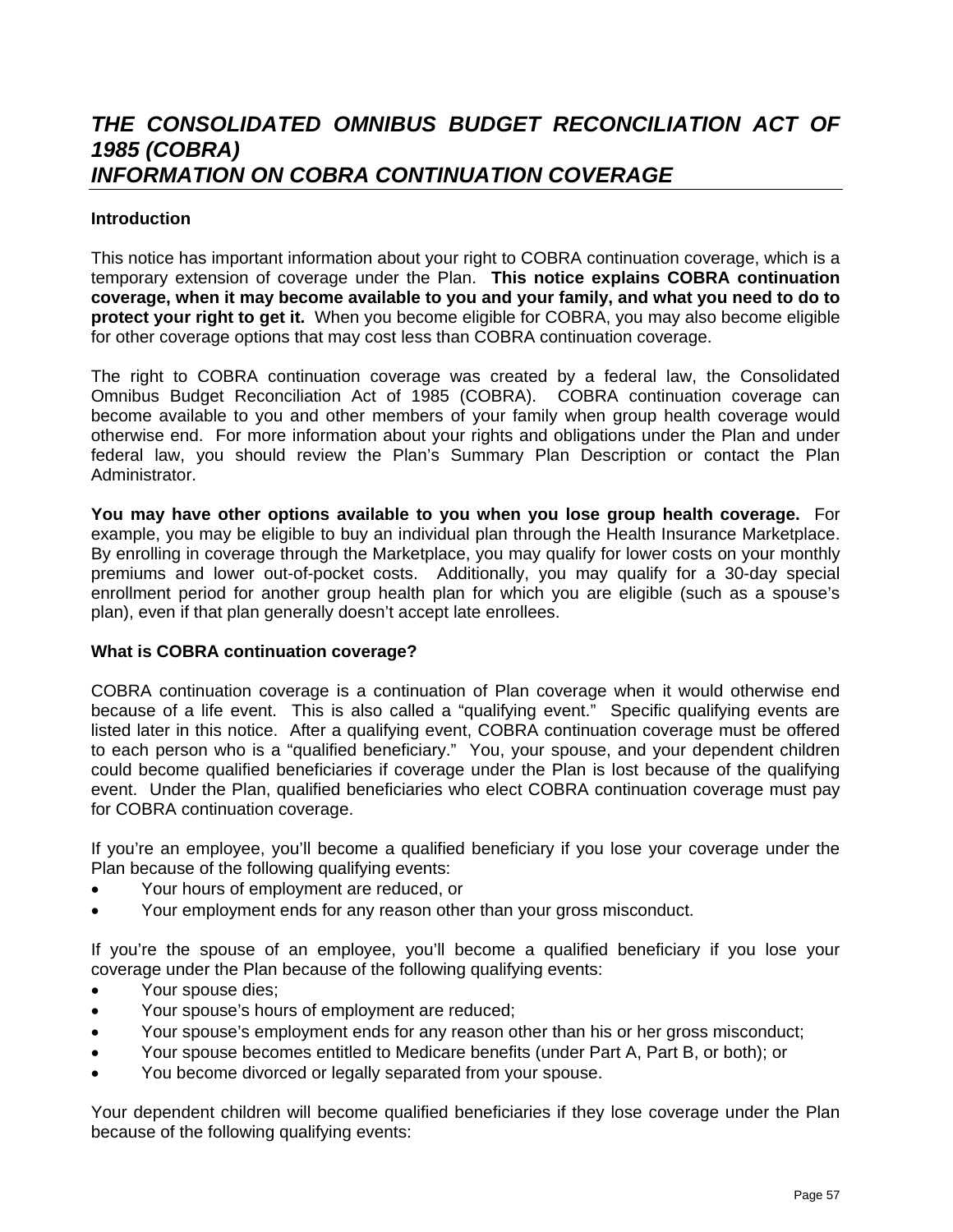- The parent-employee dies;
- The parent-employee's hours of employment are reduced;
- The parent-employee's employment ends for any reason other than his or her gross misconduct;
- The parent-employee becomes entitled to Medicare benefits (Part A, Part B, or both);
- The parents become divorced or legally separated; or
- The child stops being eligible for coverage under the Plan as a "dependent child."

# **When is COBRA continuation coverage available?**

The Plan will offer COBRA continuation coverage to qualified beneficiaries only after the Plan Administrator has been notified that a qualifying event has occurred. The employer must notify the Plan Administrator of the following qualifying events:

- The end of employment or reduction of hours of employment;
- Death of the employee; or
- The employee's becoming entitled to Medicare benefits (under Part A, Part B, or both).

**For all other qualifying events (divorce or legal separation of the employee and spouse or a dependent child's losing eligibility for coverage as a dependent child), you must notify the Plan Administrator within 60 days after the qualifying event occurs. You must provide this notice to:** 

Teamsters Local 436 Welfare Fund 6051 Carey Drive Valley View Ohio 44125-4259

# **How is COBRA continuation coverage provided?**

Once the Plan Administrator receives notice that a qualifying event has occurred, COBRA continuation coverage will be offered to each of the qualified beneficiaries. Each qualified beneficiary will have an independent right to elect COBRA continuation coverage. Covered employees may elect COBRA continuation coverage on behalf of their spouses, and parents may elect COBRA continuation coverage on behalf of their children.

COBRA continuation coverage is a temporary continuation of coverage that generally lasts for 18 months due to employment termination or reduction of hours of work. Certain qualifying events, or a second qualifying event during the initial period of coverage, may permit a beneficiary to receive a maximum of 36 months of coverage.

There are also ways in which this 18-month period of COBRA continuation coverage can be extended:

#### *Disability extension of 18-month period of COBRA continuation coverage*

If you or anyone in your family covered under the Plan is determined by Social Security to be disabled and you notify the Plan Administrator in a timely fashion, you and your entire family may be entitled to get up to an additional 11 months of COBRA continuation coverage, for a maximum of 29 months. The disability would have to have started at some time before the 60th day of COBRA continuation coverage and must last at least until the end of the 18-month period of COBRA continuation coverage.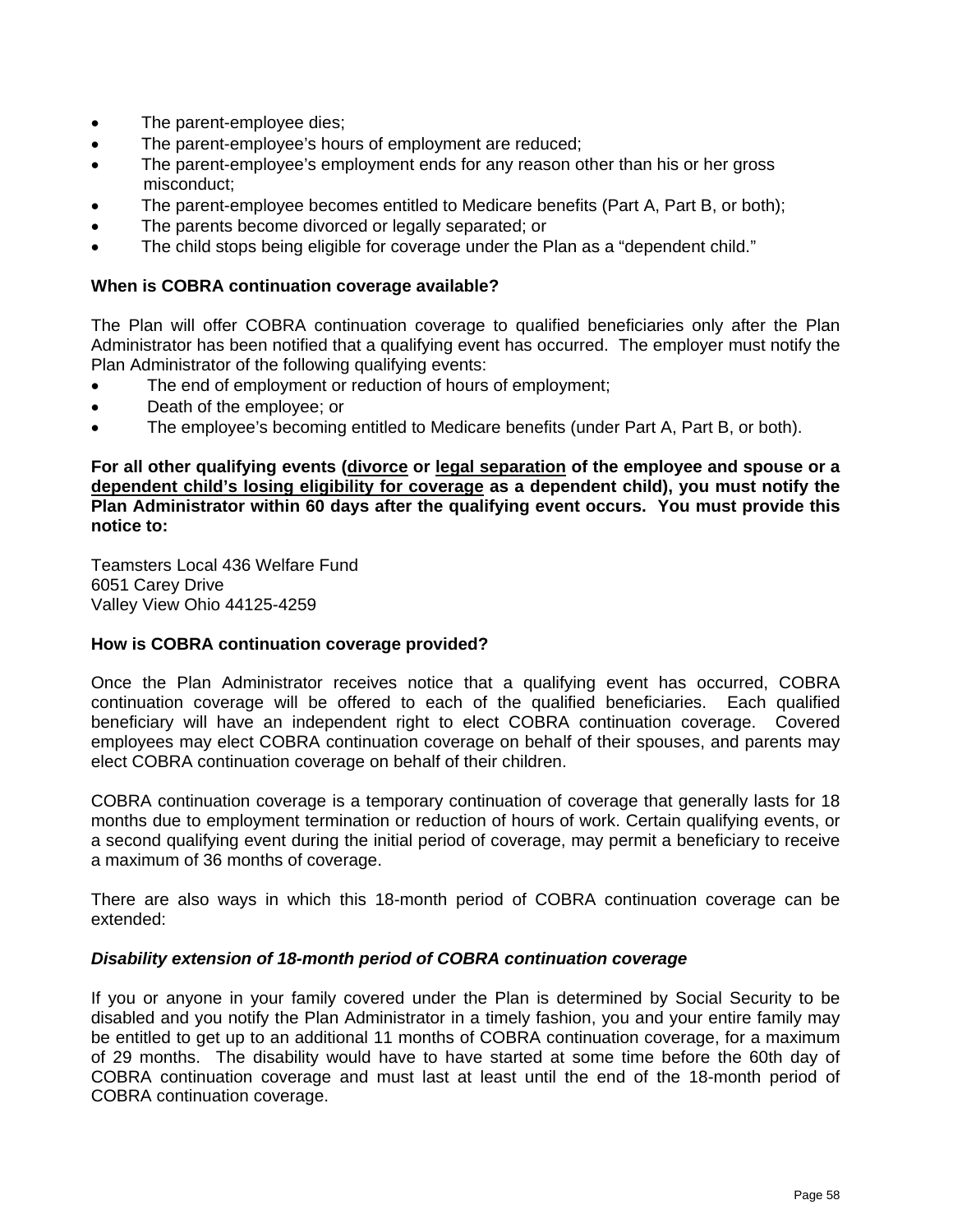# *Second qualifying event extension of 18-month period of continuation coverage*

If your family experiences another qualifying event during the 18 months of COBRA continuation coverage, the spouse and dependent children in your family can get up to 18 additional months of COBRA continuation coverage, for a maximum of 36 months, if the Plan is properly notified about the second qualifying event. This extension may be available to the spouse and any dependent children getting COBRA continuation coverage if the employee or former employee dies; becomes entitled to Medicare benefits (under Part A, Part B, or both); gets divorced or legally separated; or if the dependent child stops being eligible under the Plan as a dependent child. This extension is only available if the second qualifying event would have caused the spouse or dependent child to lose coverage under the Plan had the first qualifying event not occurred.

# **Are there other coverage options besides COBRA Continuation Coverage?**

Yes. Instead of enrolling in COBRA continuation coverage, there may be other coverage options for you and your family through the Health Insurance Marketplace, Medicaid, or other group health plan coverage options (such as a spouse's plan) through what is called a "special enrollment period." Some of these options may cost less than COBRA continuation coverage. You can learn more about many of these options at [www.HealthCare.gov.](http://www.healthcare.gov/)

# **If you have questions**

Questions concerning your Plan or your COBRA continuation coverage rights should be addressed to the contact or contacts identified below. For more information about your rights under the Employee Retirement Income Security Act (ERISA), including COBRA, the Patient Protection and Affordable Care Act, and other laws affecting group health plans, contact the nearest Regional or District Office of the U.S. Department of Labor's Employee Benefits Security Administration (EBSA) in your area or visit dol.gov/ebsa. For more information about the Marketplace, visit [www.HealthCare.gov.](http://www.healthcare.gov/)

# **Keep your Plan informed of address changes**

To protect your family's rights, let the Plan Administrator know about any changes in the addresses of family members.You should also keep a copy, for your records, of any notices you send to the Plan Administrator.

Plan contact information: Teamsters Local Union 436 Welfare Fund 6051 Carey Drive Valley View, OH 44125-4259 Telephone: 216-328-0436 Toll free: 877-396-3436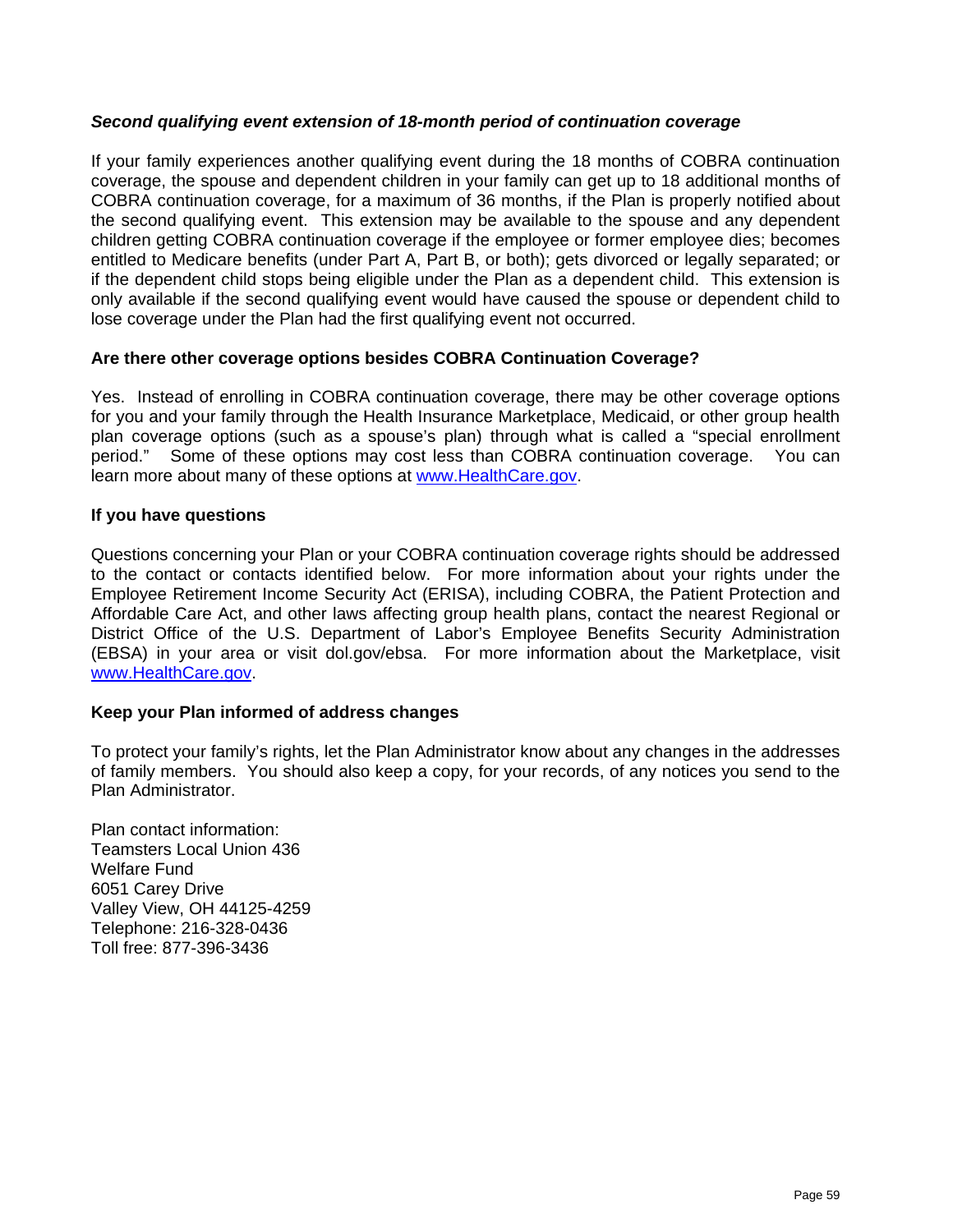# *PREMIUM ASSISTANCE UNDER MEDICAID AND THE CHILDREN'S HEALTH INSURANCE PROGRAM (CHIP)*

If you or your children are eligible for Medicaid or CHIP and you're eligible for health coverage from your employer, your state may have a premium assistance program that can help pay for coverage, using funds from their Medicaid or CHIP programs. If you or your children aren't eligible for Medicaid or CHIP, you won't be eligible for these premium assistance programs but you may be able to buy individual insurance coverage through the Health Insurance Marketplace. For more information, visit [www.healthcare.gov.](http://www.healthcare.gov/)

If you or your dependents are already enrolled in Medicaid or CHIP and you live in a State listed below, contact your State Medicaid or CHIP office to find out if premium assistance is available.

If you or your dependents are NOT currently enrolled in Medicaid or CHIP, and you think you or any of your dependents might be eligible for either of these programs, contact your State Medicaid or CHIP office or dial **1-877-KIDS NOW** or **www.insurekidsnow.gov** to find out how to apply. If you qualify, ask your state if it has a program that might help you pay the premiums for an employer-sponsored plan.

If you or your dependents are eligible for premium assistance under Medicaid or CHIP, as well as eligible under your employer plan, your employer must allow you to enroll in your employer plan if you aren't already enrolled. This is called a "special enrollment" opportunity, and **you must request coverage within 60 days of being determined eligible for premium assistance**. If you have questions about enrolling in your employer plan, contact the Department of Labor at [www.askebsa.dol.gov](http://www.askebsa.dol.gov/) or call 866-444-EBSA (3272).

**If you live in one of the following states, you may be eligible for assistance paying your employer health plan premiums. The following list of states is current as of July 31, 2014. Contact your State for more information on eligibility.**

| <b>ALABAMA - Medicaid</b>                                                                                                                           | <b>COLORADO</b> - Medicaid                                                              |
|-----------------------------------------------------------------------------------------------------------------------------------------------------|-----------------------------------------------------------------------------------------|
| Website: http://www.medicaid.alabama.gov<br>Phone: 1-855-692-5447                                                                                   | Medicaid Website: http://www.colorado.gov/<br>Medicaid Phone (In state): 1-800-866-3513 |
| <b>ALASKA - Medicaid</b>                                                                                                                            | Medicaid Phone (Out of state): 1-800-221-3943                                           |
| Website:<br>http://health.hss.state.ak.us/dpa/programs/medicaid/<br>Phone (Outside of Anchorage): 1-888-318-8890<br>Phone (Anchorage): 907-269-6529 |                                                                                         |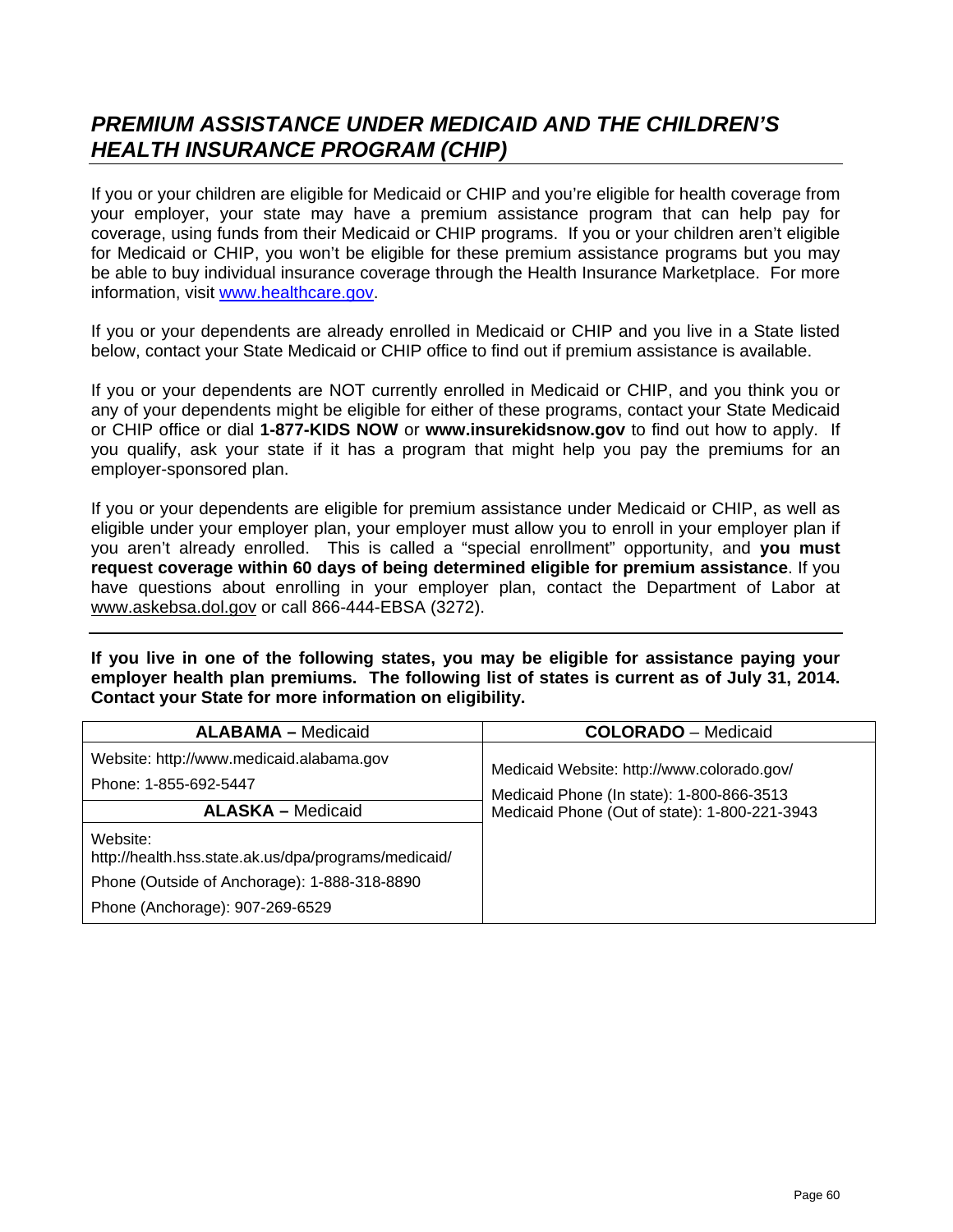| <b>ARIZONA - CHIP</b>                                                                                                 | <b>FLORIDA</b> - Medicaid                                                                                               |
|-----------------------------------------------------------------------------------------------------------------------|-------------------------------------------------------------------------------------------------------------------------|
| Website: http://www.azahcccs.gov/applicants                                                                           | Website: https://www.flmedicaidtplrecovery.com/                                                                         |
|                                                                                                                       | Phone: 1-877-357-3268                                                                                                   |
| Phone (Outside of Maricopa County): 1-877-764-5437<br>Phone (Maricopa County): 602-417-5437                           | <b>GEORGIA</b> - Medicaid                                                                                               |
|                                                                                                                       | Website: http://dch.georgia.gov/ - Click on Programs,<br>then Medicaid, then Health Insurance Premium<br>Payment (HIPP) |
|                                                                                                                       | Phone: 1-800-869-1150                                                                                                   |
| <b>IDAHO</b> - Medicaid                                                                                               | <b>MONTANA</b> - Medicaid                                                                                               |
| Medicaid Website:<br>http://healthandwelfare.idaho.gov/Medical/Medicaid/Pre<br>miumAssistance/tabid/1510/Default.aspx | Website:<br>http://medicaidprovider.hhs.mt.gov/clientpages/<br>clientindex.shtml                                        |
| Medicaid Phone: 1-800-926-2588                                                                                        | Phone: 1-800-694-3084                                                                                                   |
| <b>INDIANA</b> - Medicaid                                                                                             | <b>NEBRASKA - Medicaid</b>                                                                                              |
| Website: http://www.in.gov/fssa                                                                                       | Website: www.ACCESSNebraska.ne.gov                                                                                      |
| Phone: 1-800-889-9949                                                                                                 | Phone: 1-855-632-7633                                                                                                   |
| <b>IOWA</b> - Medicaid                                                                                                | <b>NEVADA</b> - Medicaid                                                                                                |
| Website: www.dhs.state.ia.us/hipp/                                                                                    | Medicaid Website. http://dwss.nv.gov/                                                                                   |
| Phone: 1-888-346-9562                                                                                                 | Medicaid Phone: 1-800-992-0900                                                                                          |
| <b>KANSAS</b> - Medicaid                                                                                              |                                                                                                                         |
| Website: http://www.kdheks.gov/hcf/                                                                                   |                                                                                                                         |
| Phone: 1-800-792-4884                                                                                                 |                                                                                                                         |
| <b>KENTUCKY</b> - Medicaid                                                                                            | <b>NEW HAMPSHIRE - Medicaid</b>                                                                                         |
| Website: http://chfs.ky.gov/dms/default.htm<br>Phone: 1-800-635-2570                                                  | Website:<br>http://www.dhhs.nh.gov/oii/documents/hippapp.pdf                                                            |
| <b>LOUISIANA</b> - Medicaid                                                                                           | Phone: 603-271-5218<br><b>NEW JERSEY</b> - Medicaid and CHIP                                                            |
| Website: http://www.lahipp.dhh.louisiana.gov                                                                          | <b>Medicaid Website:</b>                                                                                                |
| Phone: 1-888-695-2447                                                                                                 | http://www.state.nj.us/humanservices/<br>dmahs/clients/medicaid/                                                        |
| <b>MAINE - Medicaid</b>                                                                                               | Medicaid Phone: 609-631-2392                                                                                            |
| Website: http://www.maine.gov/dhhs/ofi/public-                                                                        | CHIP Website: http://www.njfamilycare.org/index.html                                                                    |
| assistance/index.html                                                                                                 | CHIP Phone: 1-800-701-0710                                                                                              |
| Phone: 1-800-977-6740<br>TTY 1-800-977-6741                                                                           |                                                                                                                         |
| <b>MASSACHUSETTS - Medicaid and CHIP</b>                                                                              | <b>NEW YORK - Medicaid</b>                                                                                              |
| Website: http://www.mass.gov/MassHealth<br>Phone: 1-800-462-1120                                                      | Website:<br>http://www.nyhealth.gov/health_care/medicaid/<br>Phone: 1-800-541-2831                                      |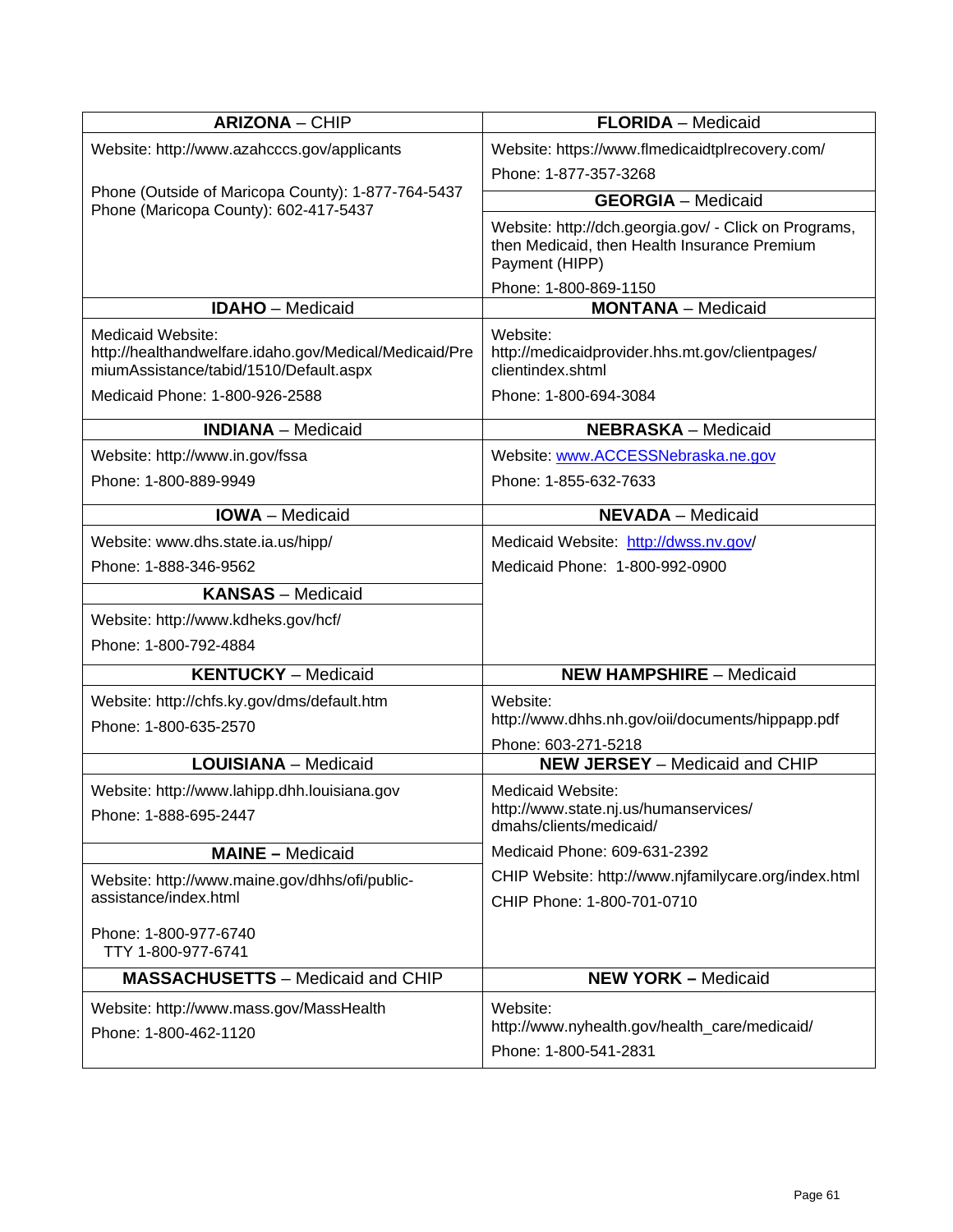| <b>MINNESOTA - Medicaid</b>                                                                  | <b>NORTH CAROLINA - Medicaid</b>                                                          |
|----------------------------------------------------------------------------------------------|-------------------------------------------------------------------------------------------|
| Website: http://www.dhs.state.mn.us/                                                         | Website: http://www.ncdhhs.gov/dma                                                        |
| Click on Health Care, then Medical Assistance                                                | Phone: 919-855-4100                                                                       |
| Phone: 1-800-657-3629                                                                        |                                                                                           |
|                                                                                              |                                                                                           |
| <b>MISSOURI</b> - Medicaid                                                                   | <b>NORTH DAKOTA - Medicaid</b>                                                            |
| Website:<br>http://www.dss.mo.gov/mhd/participants/pages/hipp.ht<br>m<br>Phone: 573-751-2005 | Website:<br>http://www.nd.gov/dhs/services/medicalserv/medicaid/<br>Phone: 1-800-755-2604 |

| <b>OKLAHOMA</b> - Medicaid and CHIP                                               | <b>UTAH</b> – Medicaid and CHIP                                                                                   |
|-----------------------------------------------------------------------------------|-------------------------------------------------------------------------------------------------------------------|
| Website: http://www.insureoklahoma.org                                            | Website: http://health.utah.gov/upp                                                                               |
| Phone: 1-888-365-3742                                                             | Phone: 1-866-435-7414                                                                                             |
|                                                                                   |                                                                                                                   |
| <b>OREGON</b> - Medicaid                                                          | <b>VERMONT-Medicaid</b>                                                                                           |
|                                                                                   | Website: http://www.greenmountaincare.org/                                                                        |
| Website: http://www.oregonhealthykids.gov<br>http://www.hijossaludablesoregon.gov | Phone: 1-800-250-8427                                                                                             |
| Phone: 1-800-699-9075                                                             |                                                                                                                   |
| <b>PENNSYLVANIA - Medicaid</b>                                                    | VIRGINIA - Medicaid and CHIP                                                                                      |
| Website: http://www.dpw.state.pa.us/hipp<br>Phone: 1-800-692-7462                 | Medicaid Website:<br>http://www.coverva.org/programs_premium_assistanc<br>e.cfm<br>Medicaid Phone: 1-800-432-5924 |
|                                                                                   | CHIP Website:<br>http://www.coverva.org/programs_premium_assistanc<br>e.cfm<br>CHIP Phone: 1-855-242-8282         |
| <b>RHODE ISLAND - Medicaid</b>                                                    | <b>WASHINGTON - Medicaid</b>                                                                                      |
| Website: www.ohhs.ri.gov<br>Phone: 401-462-5300                                   | Website:<br>http://www.hca.wa.gov/medicaid/premiumpymt/pages/<br>index.aspx                                       |
|                                                                                   | Phone: 1-800-562-3022 ext. 15473                                                                                  |
| <b>SOUTH CAROLINA - Medicaid</b>                                                  | <b>WEST VIRGINIA - Medicaid</b>                                                                                   |
| Website: http://www.scdhhs.gov<br>Phone: 1-888-549-0820                           | Website: www.dhhr.wv.gov/bms/<br>Phone: 1-877-598-5820, HMS Third Party Liability                                 |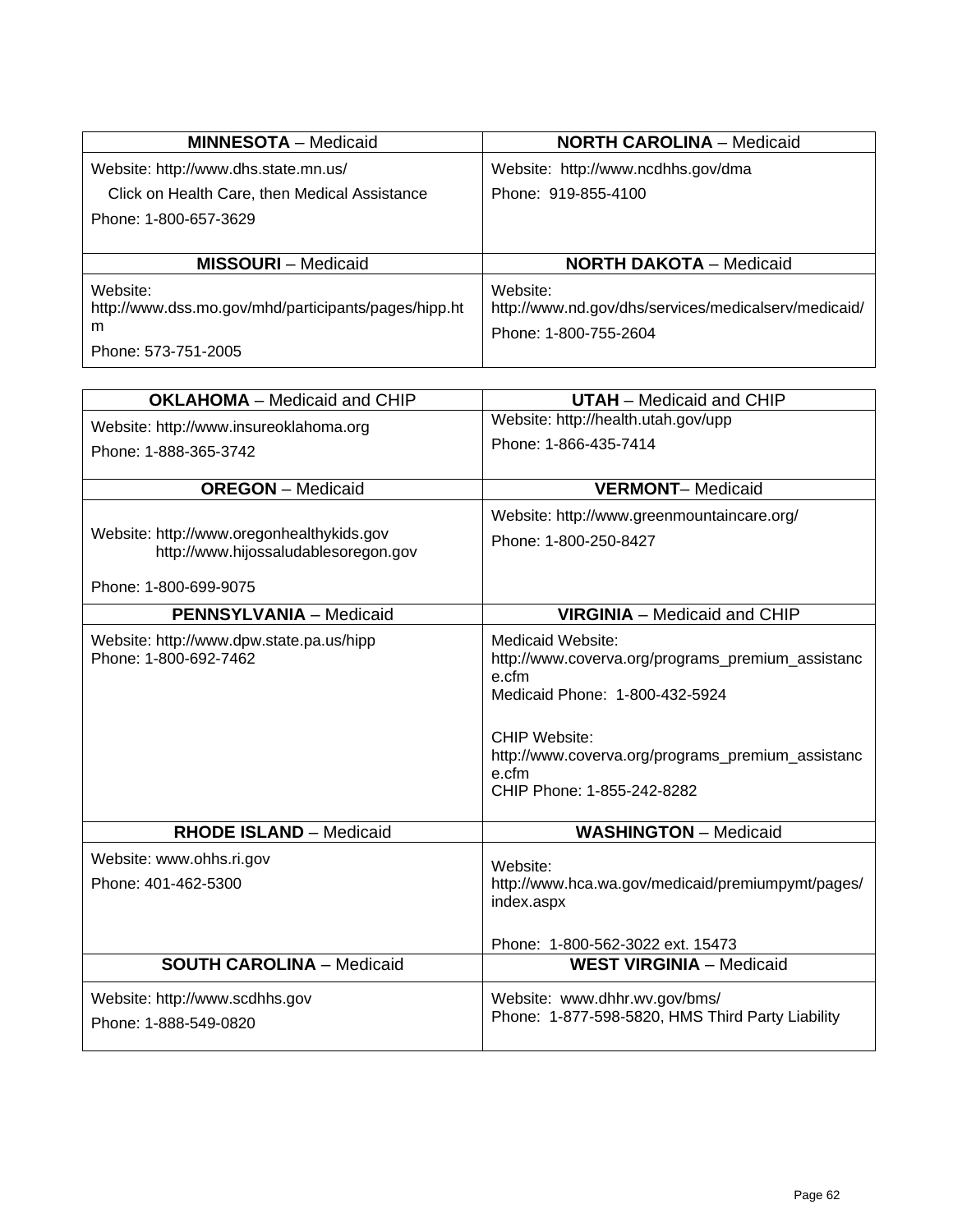| <b>SOUTH DAKOTA - Medicaid</b>                                  | <b>WISCONSIN - Medicaid</b>                                                         |
|-----------------------------------------------------------------|-------------------------------------------------------------------------------------|
| Website: http://dss.sd.gov<br>Phone: 1-888-828-0059             | Website: http://www.badgercareplus.org/pubs/p-<br>10095.htm                         |
|                                                                 | Phone: 1-800-362-3002                                                               |
| <b>TEXAS</b> – Medicaid                                         | <b>WYOMING</b> – Medicaid                                                           |
| Website: https://www.gethipptexas.com/<br>Phone: 1-800-440-0493 | Website:<br>http://health.wyo.gov/healthcarefin/equalitycare<br>Phone: 307-777-7531 |

To see if any other states have added a premium assistance program since July 31, 2014, or for more information on special enrollment rights, contact either:

U.S. Department of Labor U.S. Department of Health and Human Services

[www.dol.gov/ebsa](http://www.dol.gov/ebsa) www.cms.hhs.gov<br>1-866-444-EBSA (3272) 1-877-267-2323, M

Employee Benefits Security Administration Centers for Medicare & Medicaid Services<br>www.cms.hhs.gov 1-877-267-2323, Menu Option 4, Ext. 61565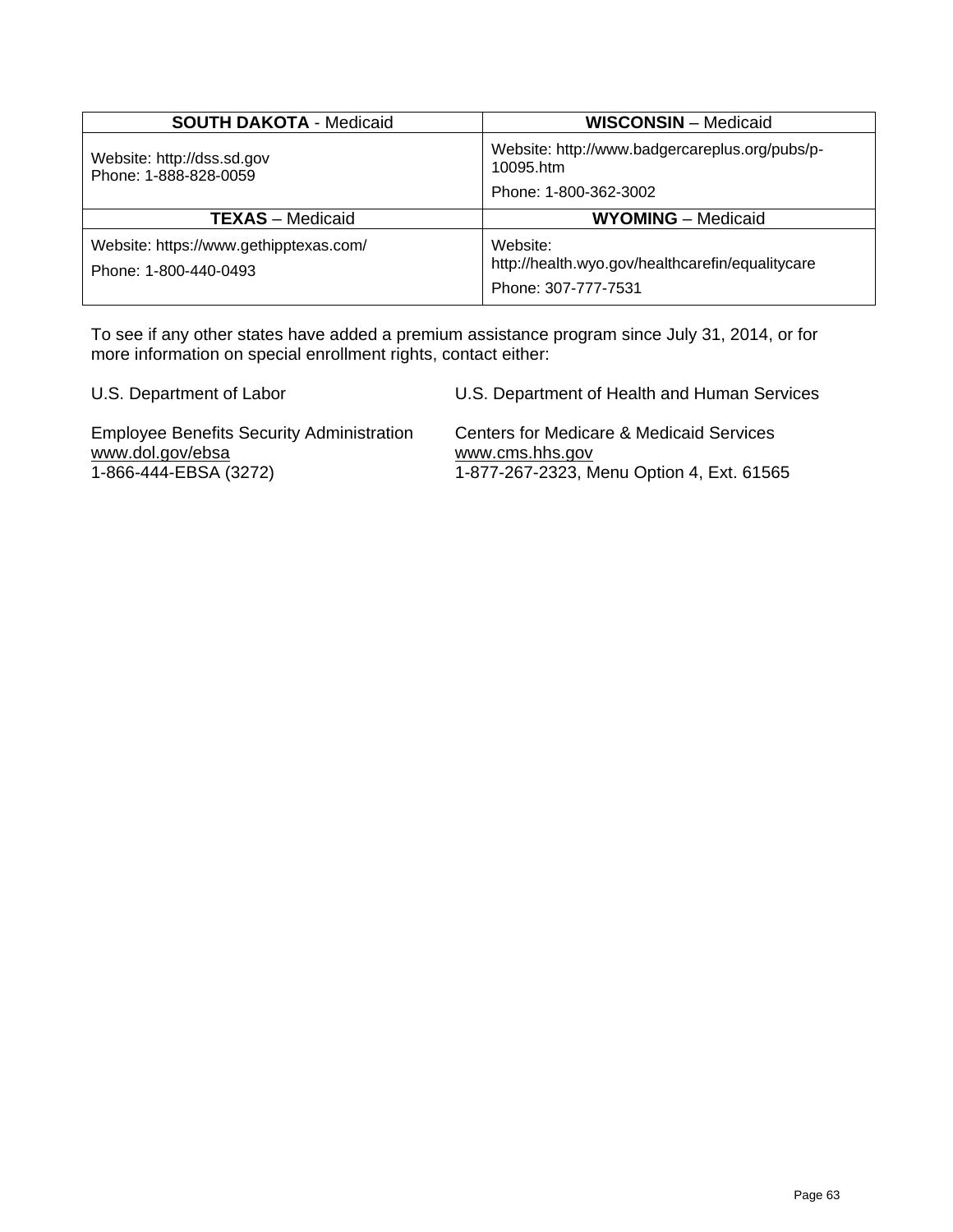# *Name Of Plan*

The name of the Plan is Excavating and Building Material Drivers Union Local 436 Welfare Fund.

# *Board Of Trustees*

A Board of Trustees is responsible for the operation of this Plan. The Board of Trustees consists of employer and union representatives. If you wish to contact the Board of Trustees, you may send correspondence to the Fund Office or to the address shown below. The Trustees of the Plan, as of April 1, 2015, are:

Gary M. Tiboni, Chairman **Brock P. Walls**<br>Teamster Local Union No. 436 **Brock P. Westview Concrete Corp.** Teamster Local Union No. 436 6051 Carey Drive **PO Box 38159** Valley View, Ohio 44125 Olmsted Falls, Ohio 44138

Jack Fortesque **Jeffrey E. Nock** Teamster Local Union No. 436 Terrace Construction 6051 Carey Drive 3965 Pearl Road Valley View, Ohio 44125 Cleveland, Ohio 44109-3103

Nicholas M. Magistrelli **Nicholas M. Magistrelli** John E. Sarrouh Teamster Local Union No. 436 Rockport Ready Mix 6051 Carey Drive 3092 Rockefeller Avenue Valley View, Ohio 44125 Cleveland, Ohio 44115

Jack Fortesque John W. Ziss, Jr. Teamster Local Union No. 436 Kurtz Bros., Inc. 6051 Carey Drive 6415 Granger Road Valley View, Ohio 44125 Independence, Ohio 44131

Dennis M. Kashi, Sr. Teamster Local Union No. 436 6051 Carey Drive Valley View, Ohio 44125

Rosario Sara Teamster Local Union No. 436 6051 Carey Drive Valley View, Ohio 44125

Plan Sponsor And Administrator

The Board of Trustees is both the Plan Sponsor and Plan Administrator. Vision, and weekly accident and sickness benefits are self-insured. All medical, prescription drug, life insurance benefits, and AD&D benefits are insured through outside insurance companies.

*Union Employer*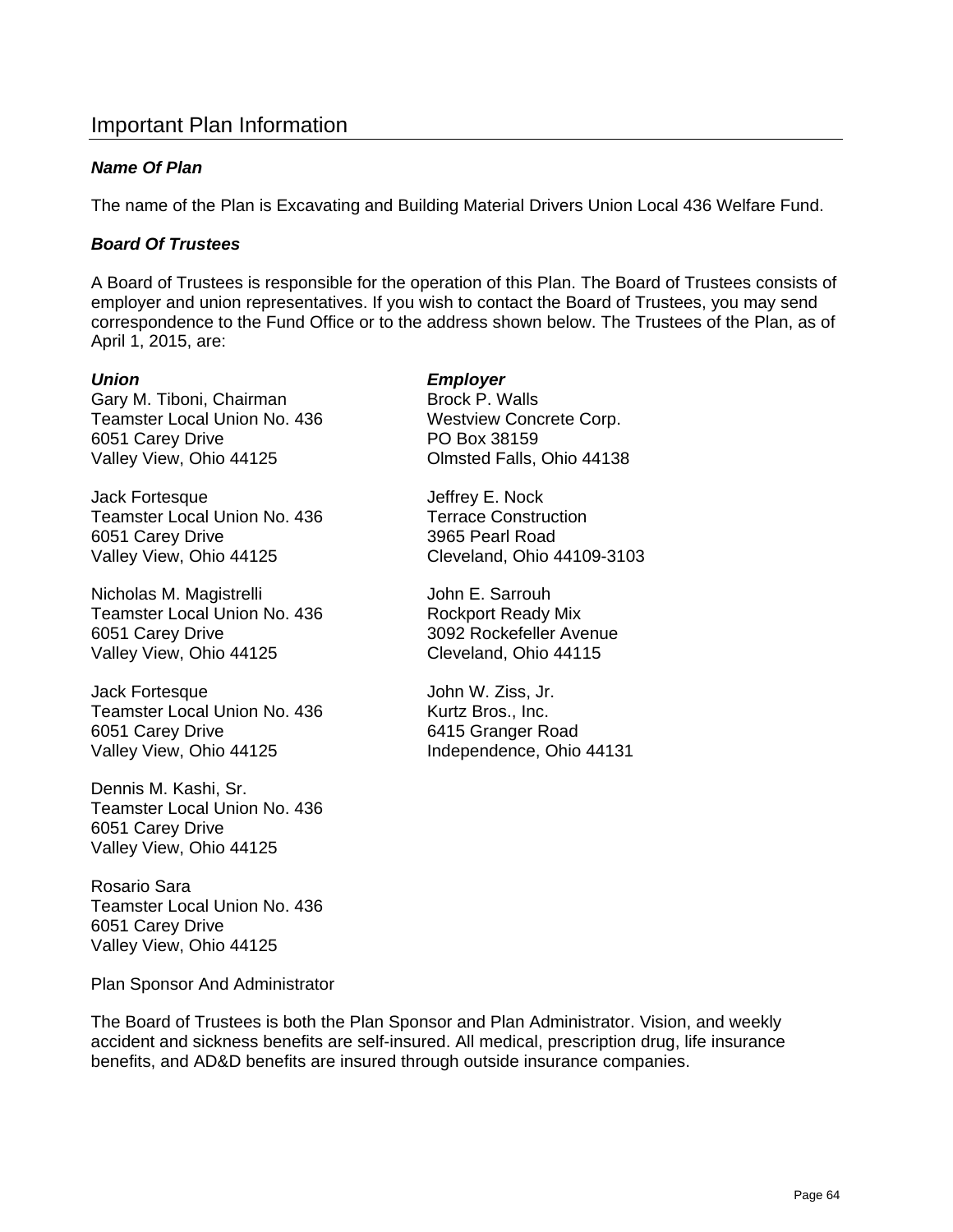# *Identification Numbers*

The number assigned to the Plan is 501. The Employer Identification Number (EIN) assigned to the Board of Trustees by the Internal Revenue Service is 34-0821253.

# *Agent For Service Of Legal Process*

The Board of Trustees is the Plan's agent for service of legal process. If legal disputes involving the Plan arise, any legal documents should be served upon the Board of Trustees or upon any of the Trustees individually at:

Excavating and Building Material Drivers Union Local 436 Welfare Fund 6051 Carey Drive Valley View, Ohio 44125-4259

#### *Source Of Contributions*

The benefits described in this booklet are provided through employer contributions. Contributions to the Plan are made by employers in accordance with their collective bargaining agreements. All agreements must be approved and accepted by the Trustees.

The Fund Office will provide you, upon written request, information as to whether a particular employer is contributing to this Plan on behalf of participants working under the collective bargaining agreements.

An employee whose eligibility is to terminate will be allowed under certain circumstances to continue coverage for a limited period of time by making direct contributions to the Plan.

# *Type Of Plan*

This is a group health and welfare plan. This Plan is maintained to provide medical benefits in the event of sickness or accident. Prescription drug, vision, weekly accident and sickness, life insurance, and accidental death and dismemberment benefits are also provided if you meet the applicable eligibility requirements. The Plan benefits are shown in the **Summary Of Benefits** beginning on page 4.

# *Trust Fund*

All assets of the Plan are held in trust by the Board of Trustees for the purpose of providing benefits to covered participants and defraying reasonable administrative expenses. The Fund's assets are presently invested by the Board of Trustees in savings accounts and securities.

#### *Eligibility*

The Plan's requirements with respect to eligibility as well as circumstances that may result in disqualification, ineligibility, or denial or loss of any benefits are described fully in this booklet.

# *Claim Procedures*

The procedures to follow for filing a claim for benefits are explained starting on page 41 of this booklet. If all or any part of your claim is denied, you have the right to request that the Board of Trustees review the matter and that the matter be submitted to a hearing.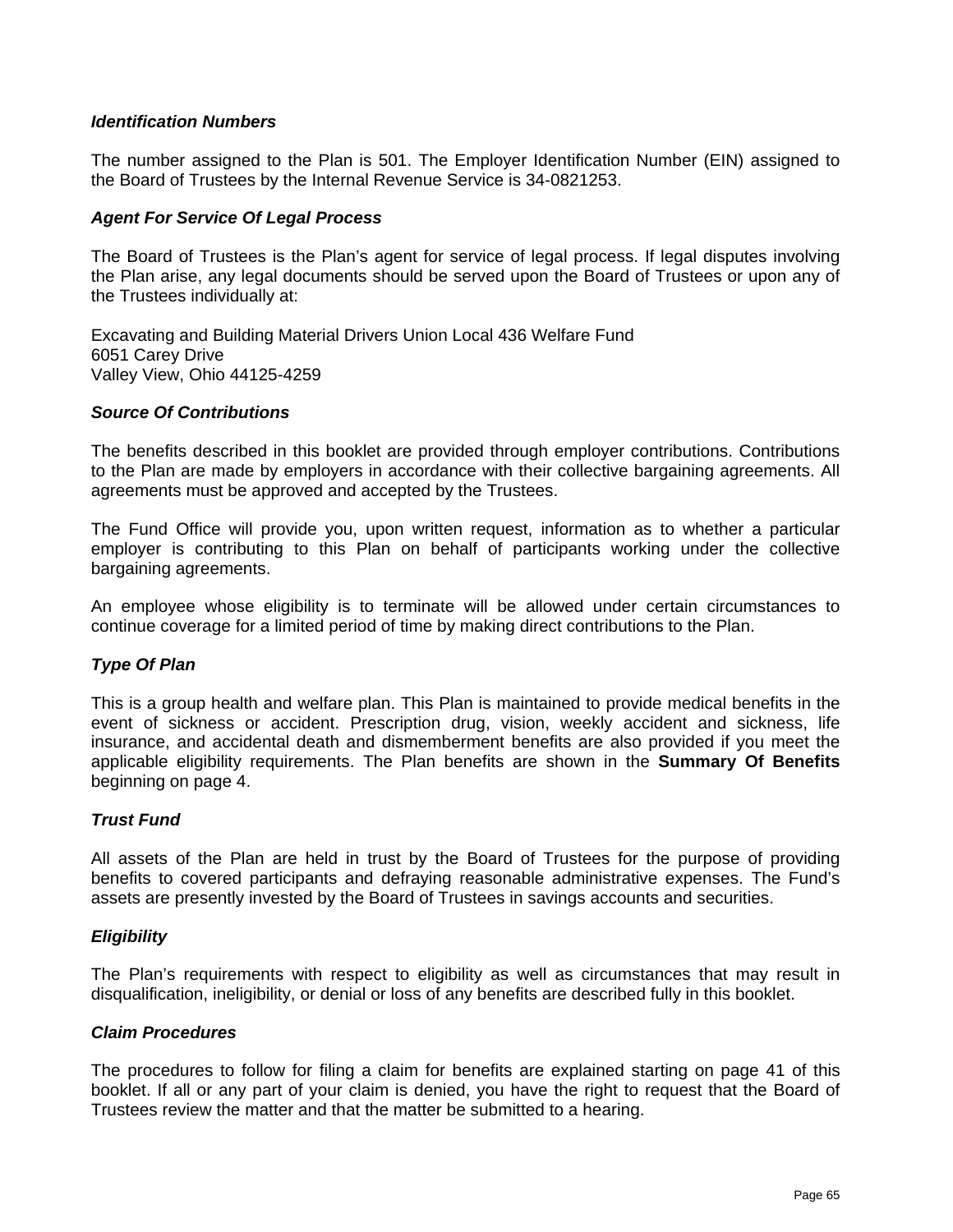#### *Plan Year*

The records of the Plan are kept separately for each Plan year. The Plan year begins on January 1 and ends on December 31.

#### *Plan Amendment And Termination*

While the Trustees intend to maintain the Plan indefinitely, they have the authority, in their sole discretion and without prior notice to participants, employees, contributing employers, the union, and others affected, acting in accordance with the provisions of the Trust Agreement regarding Trustee acts, to amend or terminate the Plan in whole or in part at any time by execution of an instrument in writing should conditions so warrant. If the Plan is modified or terminated, you will be notified in writing or as required by law.

The Trust may be terminated as a result of the expiration of all collective bargaining agreements requiring payment of contributions to the Fund, or for any other reason deemed necessary by the Trustees.

In the event of a termination, any and all assets remaining after the payment of all obligations and expenses will be used, in accordance with a plan for dissolution adopted by the Trustees, to continue the benefits provided by the existing Plan until such assets have been exhausted or in such manner as will best serve the purposes of the Fund. In no event will assets be paid to or be recoverable by any participating employer, association, or labor organization.

# **Statement Of ERISA Rights**

As a participant in the Plan, you are entitled to certain rights and protections under the Employee Retirement Income Security Act of 1974 (ERISA). ERISA provides that all Plan participants are entitled to the following rights.

#### *Receive Information About Your Plan And Benefits*

You have the right to:

- Examine, without charge, at the Plan Administrator's office and at other specified locations, such as worksites and union halls, all documents governing the Plan. These include insurance contracts and collective bargaining agreements and a copy of the latest annual report (Form 5500 Series) filed by the Plan with the U.S. Department of Labor and available at the Public Disclosure Room of the Employee Benefits Security Administration.
- Obtain, upon written request to the Plan Administrator, copies of documents governing the operation of the Plan. These include insurance contracts and collective bargaining agreements and copies of the latest annual report (Form 5500 Series) and updated Summary Plan Description/Plan Document. The Plan Administrator may make a reasonable charge for the copies.
- Receive a summary of the Plan's annual financial report. The Plan Administrator is required by law to furnish each participant with a copy of this summary annual report.

# *Continue Group Health Plan Coverage*

You also have the right to: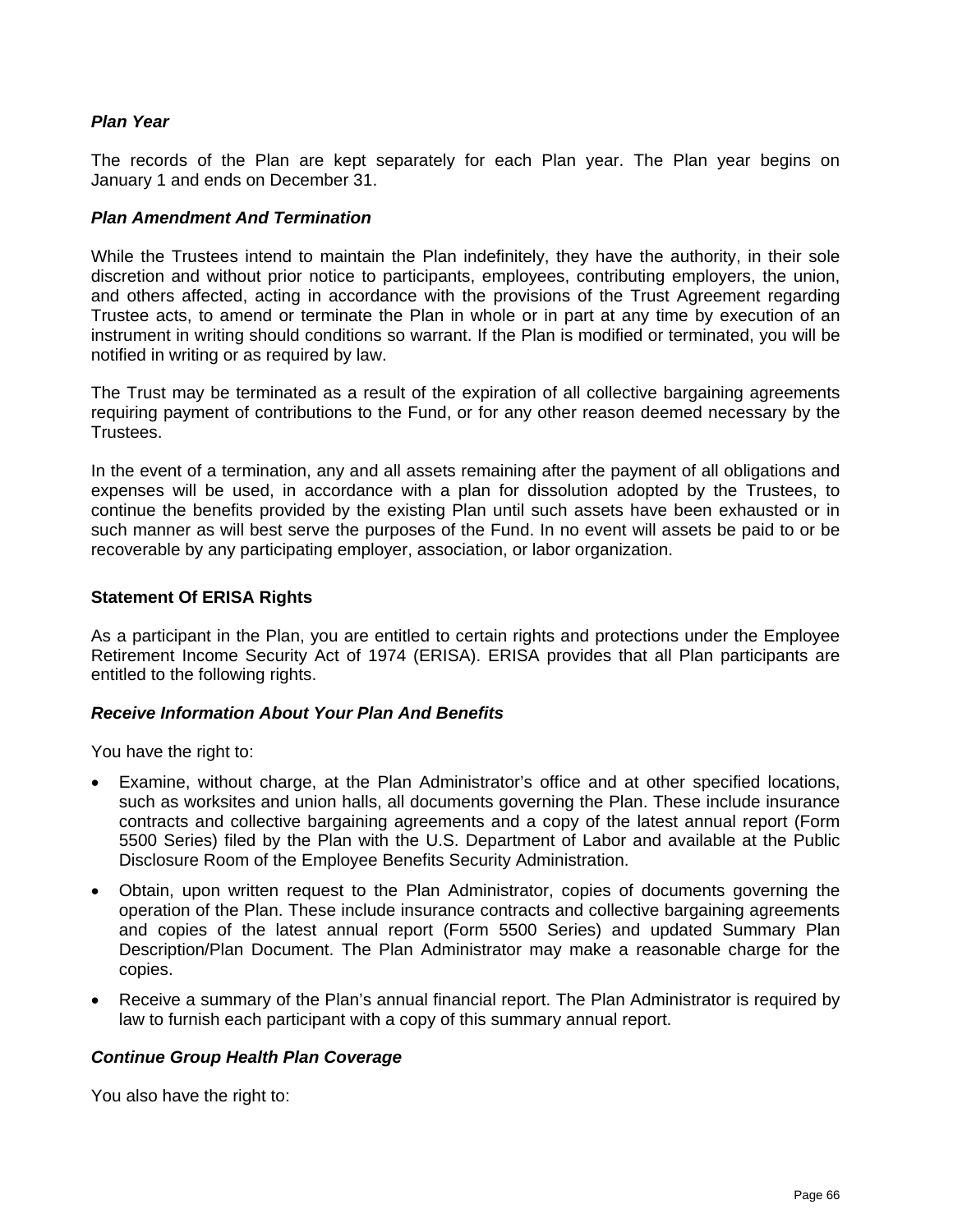- Continue health care coverage for yourself, spouse, or dependents if there is a loss of coverage under the Plan as a result of a qualifying event. You or your dependents may have to pay for such coverage. Review this Summary Plan Description/Plan Document and the documents governing the Plan on the rules governing your COBRA Continuation Coverage rights.
- Reduce or eliminate exclusionary periods of coverage for pre-existing conditions under your group health plan, if you have creditable coverage from another plan. You should be provided a certificate of creditable coverage, free of charge, from your group health plan or health insurance issuer when:

You lose coverage under the Plan;

You become entitled to elect COBRA Continuation Coverage; or

Your COBRA Continuation Coverage ends.

You must request the certificate of creditable coverage before losing coverage or within 24 months after losing coverage. Without evidence of creditable coverage, you may be subject to a preexisting condition exclusion for 12 months (18 months for late enrollees) after your enrollment date in your coverage.

## *Prudent Actions By Plan Fiduciaries*

In addition to creating rights for Plan participants, ERISA imposes duties upon the people who are responsible for the operation of the employee benefit plan. The people who operate your Plan, called "fiduciaries" of the Plan, have a duty to do so prudently and in the interest of you and other Plan participants and beneficiaries. No one, including your employer, your union, or any other person, may fire you or otherwise discriminate against you in any way to prevent you from obtaining a welfare benefit or exercising your rights under ERISA.

## *Enforce Your Rights*

If your claim for a welfare benefit is denied or ignored, in whole or in part, you have a right to know why this was done, to obtain copies of documents relating to the decision without charge, and to appeal any denial, all within certain time schedules. However, you must exhaust all Plan appeal procedures before beginning any legal action.

Under ERISA, there are steps you can take to enforce the above rights. For instance, if you request a copy of the Summary Plan Description/Plan Document or the latest annual report from the Plan and do not receive them within 30 days, you may file suit in a federal court. In such a case, the court may require the Plan Administrator to provide the materials and pay you up to \$110 a day until you receive the materials, unless the materials were not sent because of reasons beyond the control of the Plan Administrator.

If you have a claim for benefits that is denied or ignored, in whole or in part, you may file suit in a state or federal court. In addition, if you disagree with the Plan's decision or lack thereof concerning the qualified status of a domestic relations order or a medical child support order, you may file suit in federal court. If it should happen that Plan fiduciaries misuse the Plan's money, or if you are discriminated against for asserting your rights, you may seek assistance from the U.S. Department of Labor, or you may file suit in a federal court. The court will decide who should pay court costs and legal fees. If you are successful, the court may order the person you have sued to pay these costs and fees. If you lose, the court may order you to pay these costs and fees, for example, if it finds your claim is frivolous.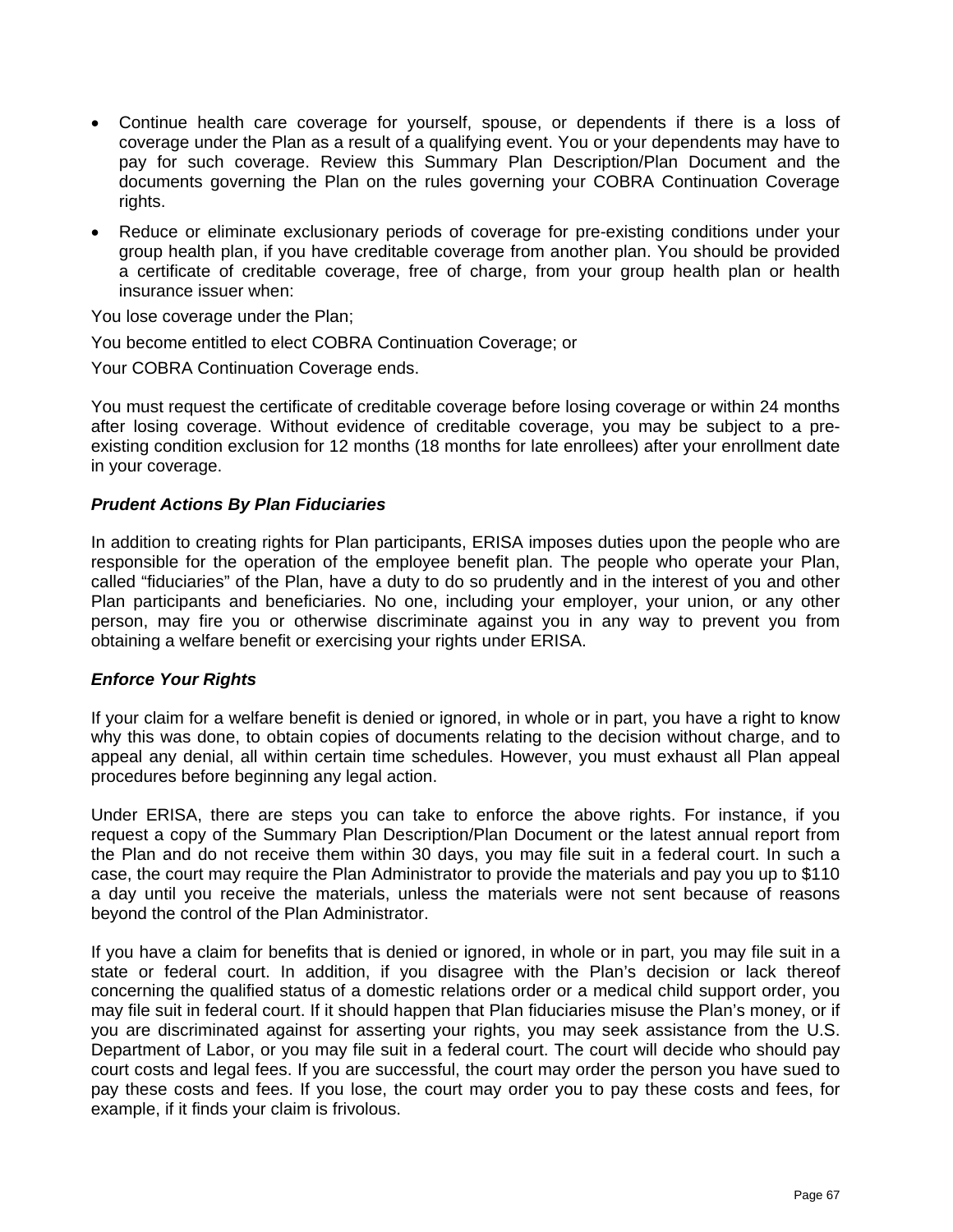## *Assistance With Your Questions*

If you have any questions about your Plan, you should contact the Plan Administrator. If you have any questions about this statement or about your rights under ERISA, or if you need assistance in obtaining documents from the Plan Administrator, you should contact the nearest office of the Employee Benefits Security Administration (EBSA), U.S. Department of Labor, listed in your telephone directory or:

Division of Technical Assistance and Inquiries Employee Benefits Security Administration U.S. Department of Labor 200 Constitution Avenue N.W. Washington, D.C. 20210

For more information about your rights and responsibilities under ERISA:

- Call 866-444-3272; or
- Visit www.dol.gov/ebsa.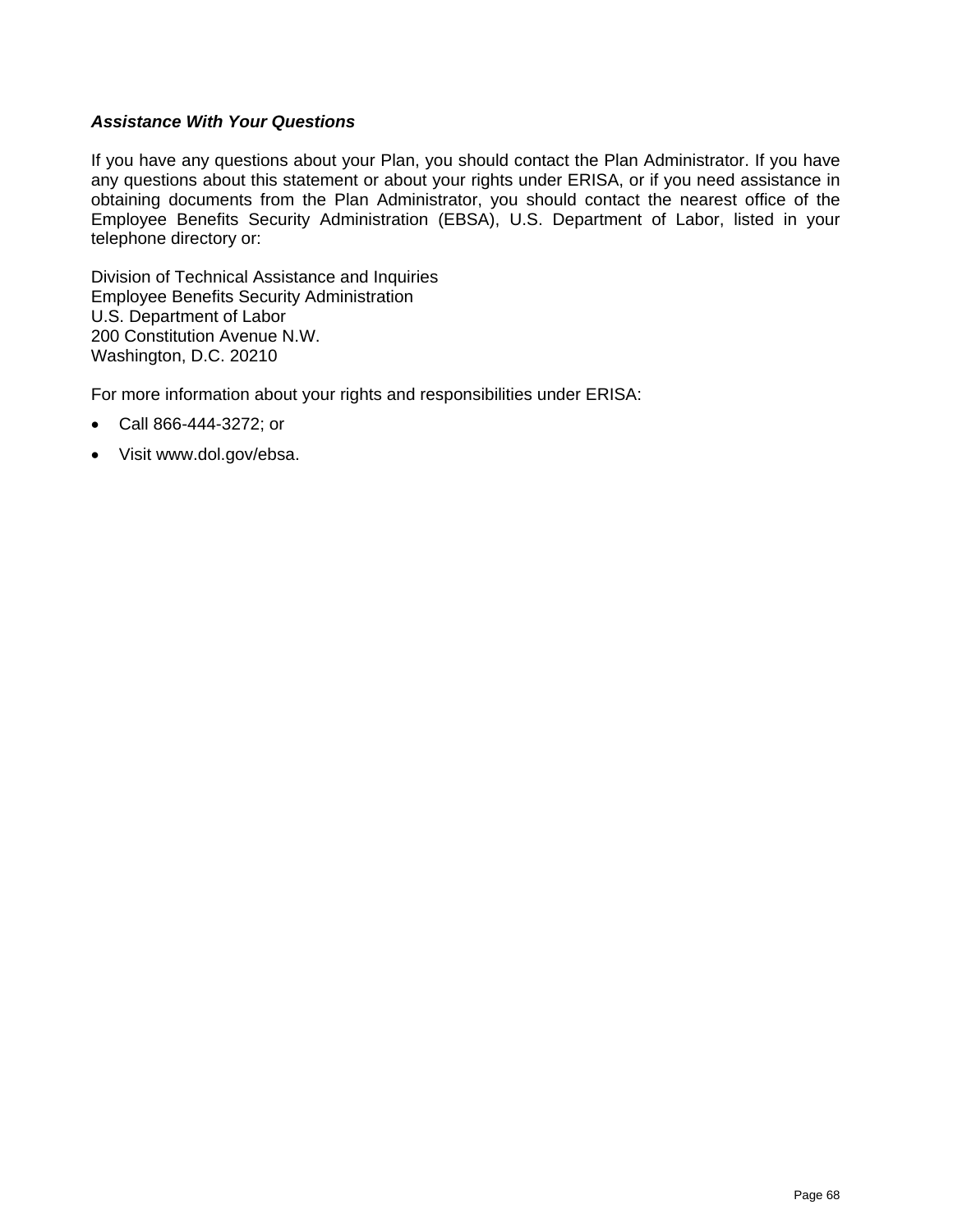## **Definitions**

**Administrator** — Any person duly designated by the Trustees pursuant to the Trust Agreement to perform any and all necessary and proper duties incident to the administration of the Fund, including in scope, but not limited to, the hiring of personnel, professional or otherwise, to achieve the objectives of the Fund.

**Collective bargaining agreement** — The successive collective bargaining agreements in force and effect between employers and the union, plus any amendments thereto, that provide for, among other things, contributions to be made to the Fund.

**Contributions** — The money paid, or required to be paid, by employers to the Fund pursuant to collective bargaining agreements or other written agreements described in the Trust Agreement.

**Covered person** — The participant, retiree, and any and all eligible dependents.

**Covered services** — Those services or supplies described in this booklet that will be considered for payment.

**Eligible dependents** — See page 22 and following.

**Employer** — The various employers of participants for whom the union is the collective bargaining representative, who have satisfied the requirements for participation as established by the Trustees, and who agree to be bound by the terms and conditions of the Trust Agreement.

The term "employer" also includes the union and the Fund for their respective participants, provided that the union and the Fund:

- Become contractually obligated to make contributions on behalf of their participants;
- Sign a copy of the Trust Agreement or, in some other manner acceptable to the Trustees, consent in writing to be bound by the terms and provisions of the Trust Agreement; and
- Have been accepted for participation in the Fund by the Trustees in their absolute discretion.

The term "employer" will not include a self-employed person, sole proprietor, or partner unless the self-employed person, sole proprietor, or partner makes contributions for at least one other participant.

**Fund** — The trust fund established under the Trust Agreement.

**Participant** — All employees who are:

- Employed by employers; and
- Eligible for benefits under the terms and provisions of the Plan.

However, in no event will the term "participant" include any self-employed person, sole proprietor, or partner, with the exceptions of the:

- So-called "owner-operator" that contracts with an employer making contributions on his/her behalf; and
- Self-employed person, sole proprietor, or partner that makes contributions for at least one other participant.